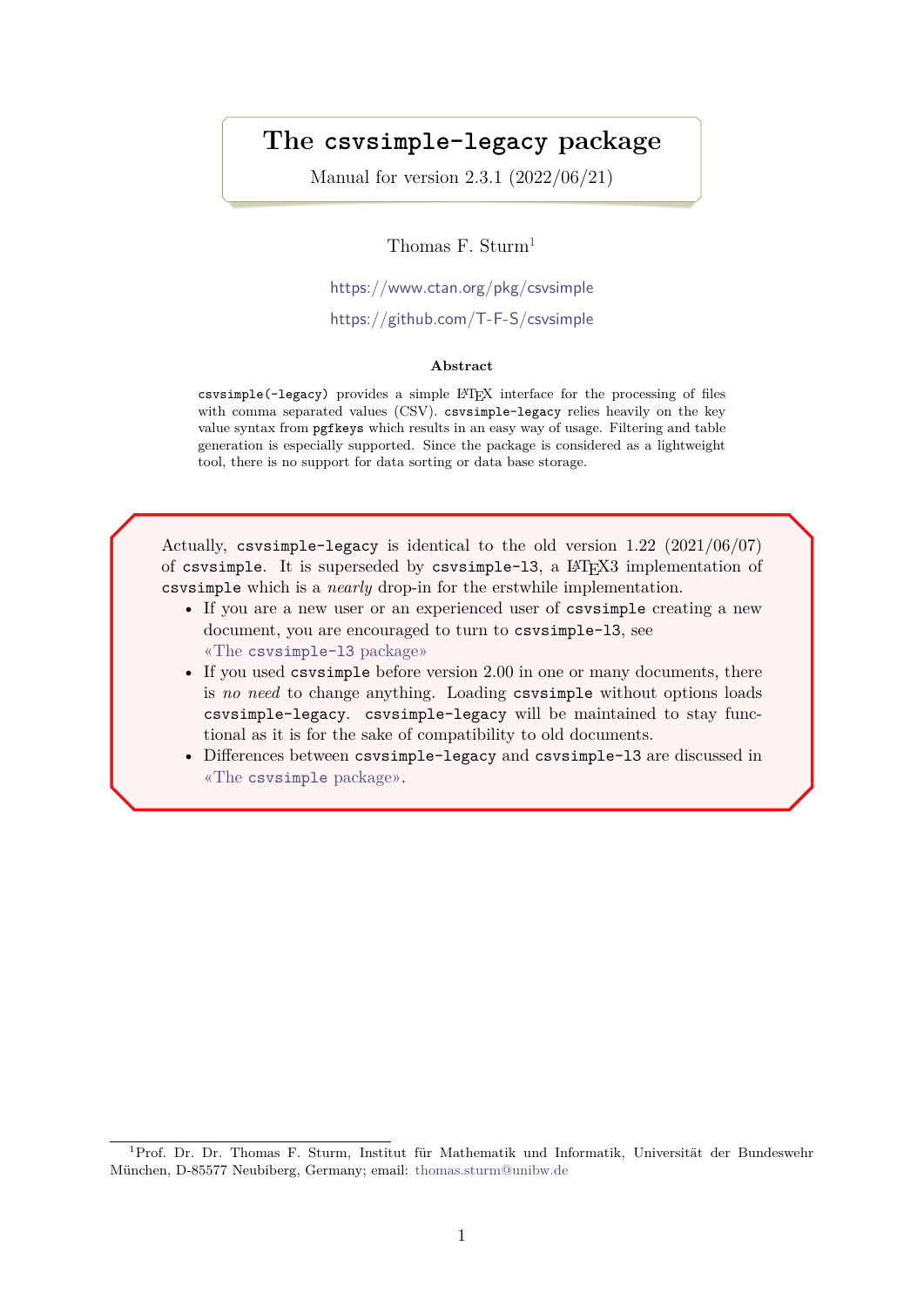# **Contents**

| $\mathbf{1}$   | Introduction<br>1.1<br>1.2             | 3<br>3<br>$\overline{4}$ |
|----------------|----------------------------------------|--------------------------|
| $\bf{2}$       | Macros for the Processing of CSV Files | 8                        |
| 3              | <b>Option Keys</b>                     | 14                       |
|                | 3.1                                    | 14                       |
|                | 3.2                                    | 16                       |
|                | 3.3                                    | 17                       |
|                | 3.4                                    | 18                       |
|                | 3.5                                    | 20                       |
|                | 3.6                                    | 21                       |
|                | 3.7                                    | 22                       |
|                | 3.8                                    | 23                       |
|                | 3.9                                    | 24                       |
| $\overline{4}$ | <b>String Tests</b>                    | 29                       |
| $\overline{5}$ | <b>Examples</b>                        | 30                       |
|                | 5.1                                    | 30                       |
|                | 5.2                                    | 32                       |
|                | 5.3                                    | 36                       |
|                | 5.4                                    | 37                       |
|                | 5.5                                    | 40                       |
|                | 5.6                                    | 42                       |
|                | 5.7                                    | 43                       |
|                | <b>Index</b>                           | 45                       |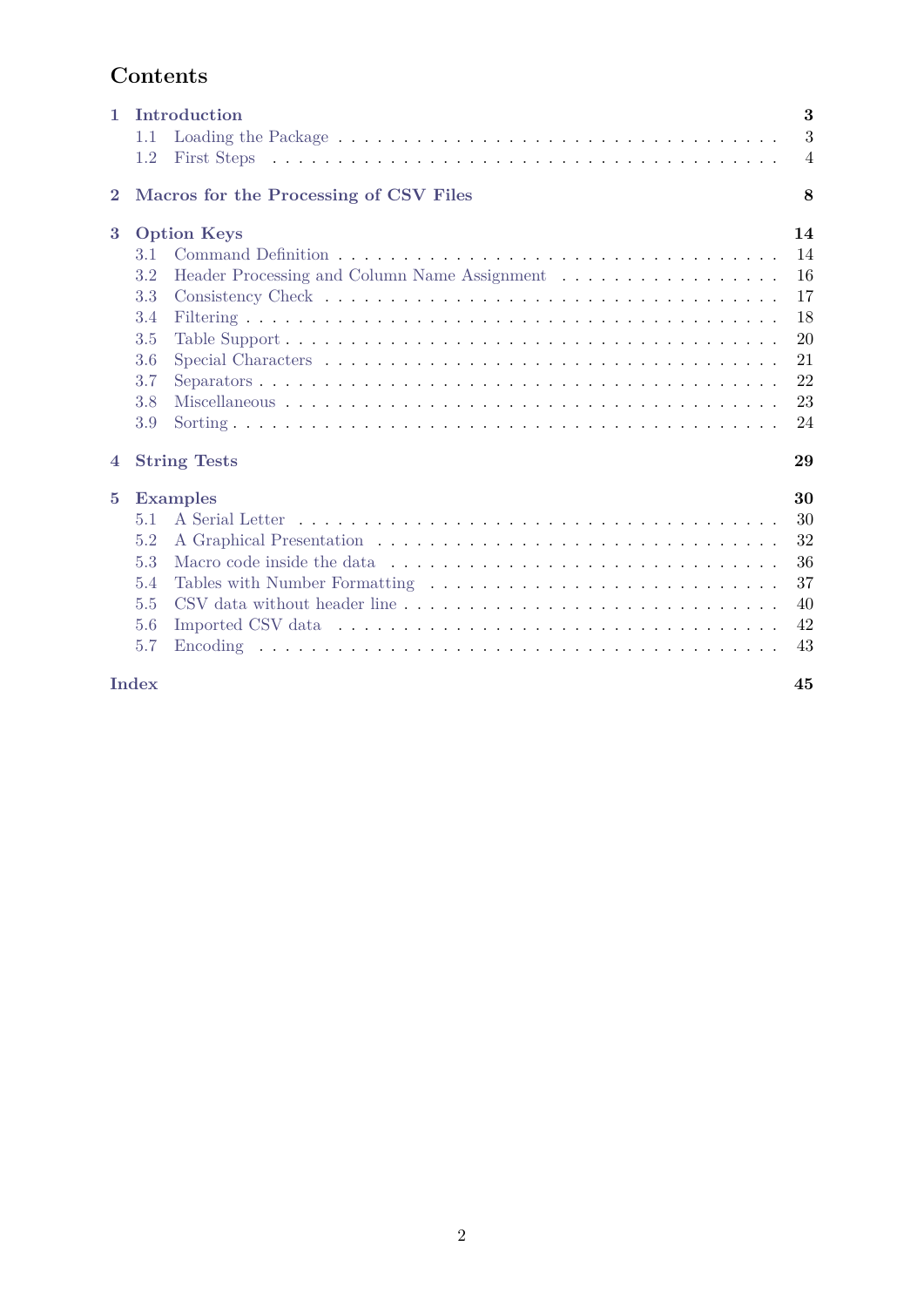# <span id="page-2-0"></span>**1 Introduction**

The csvsimple-legacy package is applied to the processing of  $\text{CSV}^2$  $\text{CSV}^2$  files. This processing is controlled by key value assignments according to the syntax of pgfkeys. Sample applications of the package are tabular lists, serial letters, and charts.

An alternative to csvsimple-legacy is the datatool package which provides considerably more functions and allows sorting of data by LAT<sub>E</sub>X. csvsimple-legacy has a different approach for the user interface and is deliberately restricted to some basic functions with fast processing speed.

Mind the following restrictions:

- Sorting is not supported directly but can be done with external tools, see Section [3.9](#page-23-0) on page [24.](#page-23-0)
- Values are expected to be comma separated, but the package provides support for other separators, see Section [3.7](#page-21-0) on page [22.](#page-21-0)
- Values are expected to be either not quoted or quoted with curly braces {} of T<sub>EX</sub> groups. Other quotes like doublequotes are not supported directly, but can be achieved with external tools, see Section [5.6](#page-41-0) on page [42.](#page-41-0)
- Every data line is expected to contain the same amount of values. Unfeasible data lines are silently ignored by default, but this can be configured, see Section [3.3](#page-16-0) on page [17.](#page-16-0)

# <span id="page-2-1"></span>**1.1 Loading the Package**

The package csvsimple-legacy loads the packages pgfkeys, etoolbox, and ifthen. csvsimple-legacy itself is loaded with *one* of the following alternatives inside the preamble:

```
\usepackage{csvsimple}
  % or alternatively (not simultaneously!)
\usepackage[legacy]{csvsimple}
   % or alternatively (not simultaneously!)
\usepackage{csvsimple-legacy}
```
Not automatically loaded, but used for many examples are the packages longtable and booktabs.

<span id="page-2-2"></span> $^{2}\mathrm{CSV}$  file: file with comma separated values.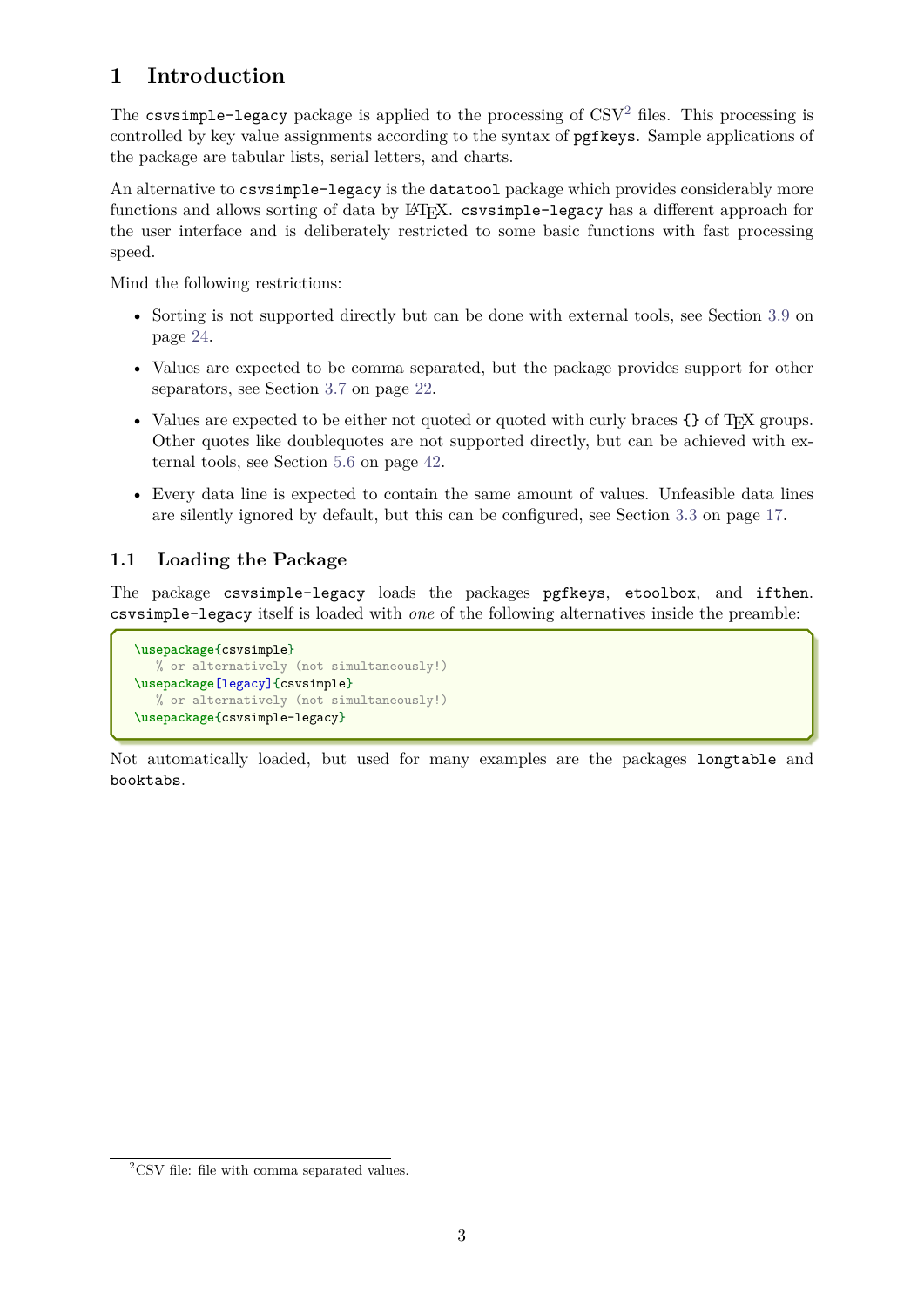## <span id="page-3-0"></span>**1.2 First Steps**

Every line of a processable CSV file has to contain an identical amount of comma<sup>[3](#page-3-1)</sup> separated values. The curly braces  $\{\}$  of T<sub>EX</sub> groups can be used to mask a block which may contain commas not to be processed as separators.

The first line of such a CSV file is usually but not necessarily a header line which contains the identifiers for each column.

```
CSV file «grade.csv»
name,givenname,matriculation,gender,grade
Maier,Hans,12345,m,1.0
Huber,Anna,23456,f,2.3
Weißbäck,Werner,34567,m,5.0
Bauer,Maria,19202,f,3.3
```
The most simple way to display a CSV file in tabular form is the processing with the [\csvautotabular](#page-8-0)<sup>→</sup> P. 9 command.

| \csvautotabular{grade.csv} |  |
|----------------------------|--|
|                            |  |

| name     | givenname | matriculation | gender | grade |
|----------|-----------|---------------|--------|-------|
| Maier    | Hans      | 12345         | m      | 1.0   |
| Huber    | Anna      | 23456         |        | 2.3   |
| Weißbäck | Werner    | 34567         | m      | 5.0   |
| Bauer    | Maria     | 19202         |        | 3.3   |

Typically, one would use  $\csc^{\theta}$  instead of  $\csc^{\theta}$  instead of  $\csc^{\theta}$  abular to gain full control over the interpretation of the included data.

In the following example, the entries of the header line are automatically assigned to T<sub>E</sub>X macros which may be used deliberately.

```
\begin{tabular}{|l|c|}\hline%
\bfseries Person & \bfseries Matr.~No.
\csvreader[head to column names]{grade.csv}{}%
{\\\givenname\ \name & \matriculation}%
 \\\hline
\end{tabular}
```

| Hans Maier<br>12345<br>Anna Huber<br>23456<br>Werner Weißbäck<br>34567 | Person      | Matr. No. |
|------------------------------------------------------------------------|-------------|-----------|
|                                                                        |             |           |
|                                                                        |             |           |
|                                                                        |             |           |
|                                                                        | Maria Bauer | 19202     |

<span id="page-3-1"></span> ${}^{3}$ See [/csv/separator](#page-21-1) ${}^{3}$ P. 22 for other separators than comma.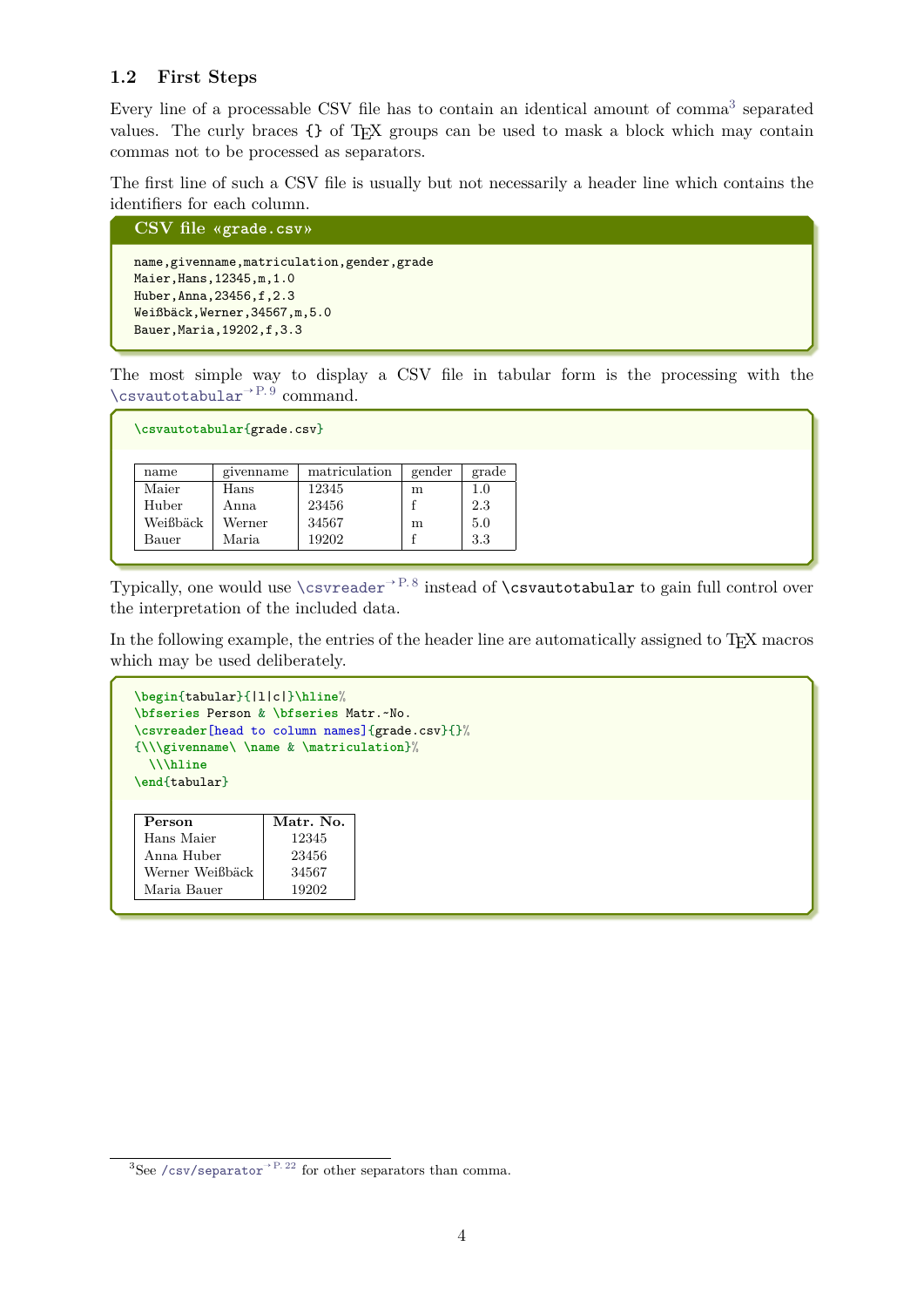\csvreader is controlled by a plenty of options. For example, for table applications line breaks are easily inserted by [/csv/late after line](#page-13-2)<sup>→ P. 14</sup>. This defines a macro execution just before the following line. Additionally, the assignment of columns to T<sub>E</sub>X macros is shown in a non automated way.

```
\begin{tabular}{|r|l|c|}\hline%
& Person & Matr.~No.\\\hline\hline
\csvreader[late after line=\\\hline]%
 {grade.csv}{name=\name,givenname=\firstname,matriculation=\matnumber}%
 {\thecsvrow & \firstname~\name & \matnumber}%
\end{tabular}
    Person Matr. No.
 1 Hans Maier 12345
 2 Anna Huber 23456
 3 Werner Weißbäck 34567
 4 Maria Bauer 19202
```
An even more comfortable and preferrable way to create a table is setting appropriate option keys. Note, that this gives you the possibility to create a pgfkeys style which contains the whole table creation.

```
\csvreader[tabular=|r|l|c|,
   table head=\hline & Person & Matr.~No.\\\hline\hline,
   late after line=\\\hline]%
 {grade.csv}{name=\name,givenname=\firstname,matriculation=\matnumber}%
 {\thecsvrow & \firstname~\name & \matnumber}%
    Person Matr. No.
 1 | Hans Maier | 12345
```

| The next example shows such a style definition with the convenience macro $\csc^{-p.11}$ .                                   |
|------------------------------------------------------------------------------------------------------------------------------|
| Here, we see again the automated assignment of header entries to column names by /csv/head                                   |
| to column names <sup><math>\rightarrow</math>P.16</sup> . For this, the header entries have to be without spaces and special |
| characters. But you can always assign entries to canonical macro names by hand like in the                                   |
| examples above. Here, we also add a /csv/head to column names $prefix^{-P.16}$ to avoid macro                                |
| name clashes.                                                                                                                |

```
\csvstyle{myTableStyle}{tabular=|r|l|c|,
   table head=\hline & Person & Matr.~No.\\\hline\hline,
   late after line=\\\hline,
   head to column names,
   head to column names prefix=MY,
   }
```
**\csvreader**[myTableStyle]{grade.csv}{}% {**\thecsvrow** & **\MYgivenname**~**\MYname** & **\MYmatriculation**}%

|   | Person          | Matr. No. |
|---|-----------------|-----------|
|   | Hans Maier      | 12345     |
| 2 | Anna Huber      | 23456     |
| 3 | Werner Weißbäck | 34567     |
|   | Maria Bauer     | 19202     |

2 Anna Huber 23456 3 Werner Weißbäck 34567 4 Maria Bauer 19202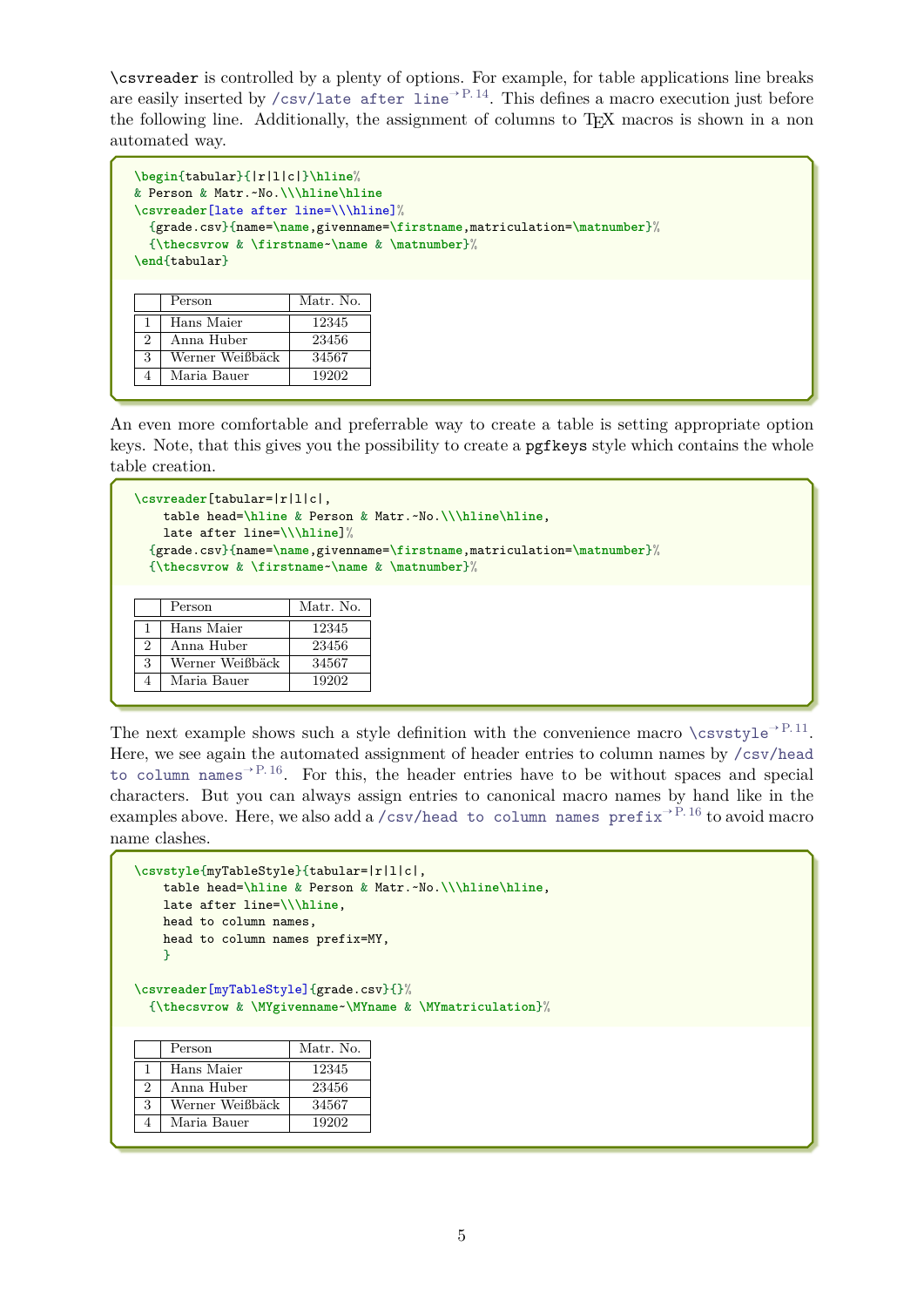Another way to address columns is to use their roman numbers. The direct addressing is done by \csvcoli, \csvcolii, \csvcoliii, . . . :

```
\csvreader[tabular=|r|l|c|,
   table head=\hline & Person & Matr.~No.\\\hline\hline,
   late after line=\\\hline]%
 {grade.csv}{}}{}%
 {\thecsvrow & \csvcolii~\csvcoli & \csvcoliii}%
    Person Matr. No.
 1 Hans Maier 12345
 2 Anna Huber 23456
3 Werner Weißbäck 34567
```
And yet another method to assign macros to columns is to use arabic numbers for the assignment:

```
\csvreader[tabular=|r|l|c|,
   table head=\hline & Person & Matr.~No.\\\hline\hline,
   late after line=\\\hline]%
 {grade.csv}{1=\name,2=\firstname,3=\matnumber}%
 {\thecsvrow & \firstname~\name & \matnumber}%
   Person Matr. No.
 1 | Hans Maier | 12345
```

|   | Hans Maier      | 12345 |
|---|-----------------|-------|
|   | Anna Huber      | 23456 |
| 3 | Werner Weißbäck | 34567 |
|   | Maria Bauer     | 19202 |

4 | Maria Bauer | 19202

For recurring applications, the pgfkeys syntax allows to create own styles for a consistent and centralized design. The following example is easily modified to obtain more or less option settings.

```
\csvset{myStudentList/.style={%
 tabular=|r|l|c|,
 table head=\hline & Person & #1\\\hline\hline,
 late after line=\\\hline,
 column names={name=\name,givenname=\firstname}
 }}
\csvreader[myStudentList={Matr.~No.}]{grade.csv}{matriculation=\matnumber}%
{\thecsvrow & \firstname~\name & \matnumber}%
\hfill%
\csvreader[myStudentList={Grade}]{grade.csv}{grade=\grade}%
{\thecsvrow & \firstname~\name & \grade}%
    Person Matr. No.
 1 | Hans Maier | 12345
 2 Anna Huber 23456
 3 Werner Weißbäck 34567
 4 Maria Bauer 19202
                                                          Person Grade
                                                       1 | Hans Maier | 1.0
                                                       2 Anna Huber 2.3
                                                       3 Werner Weißbäck 5.0
                                                       4 Maria Bauer 3.3
```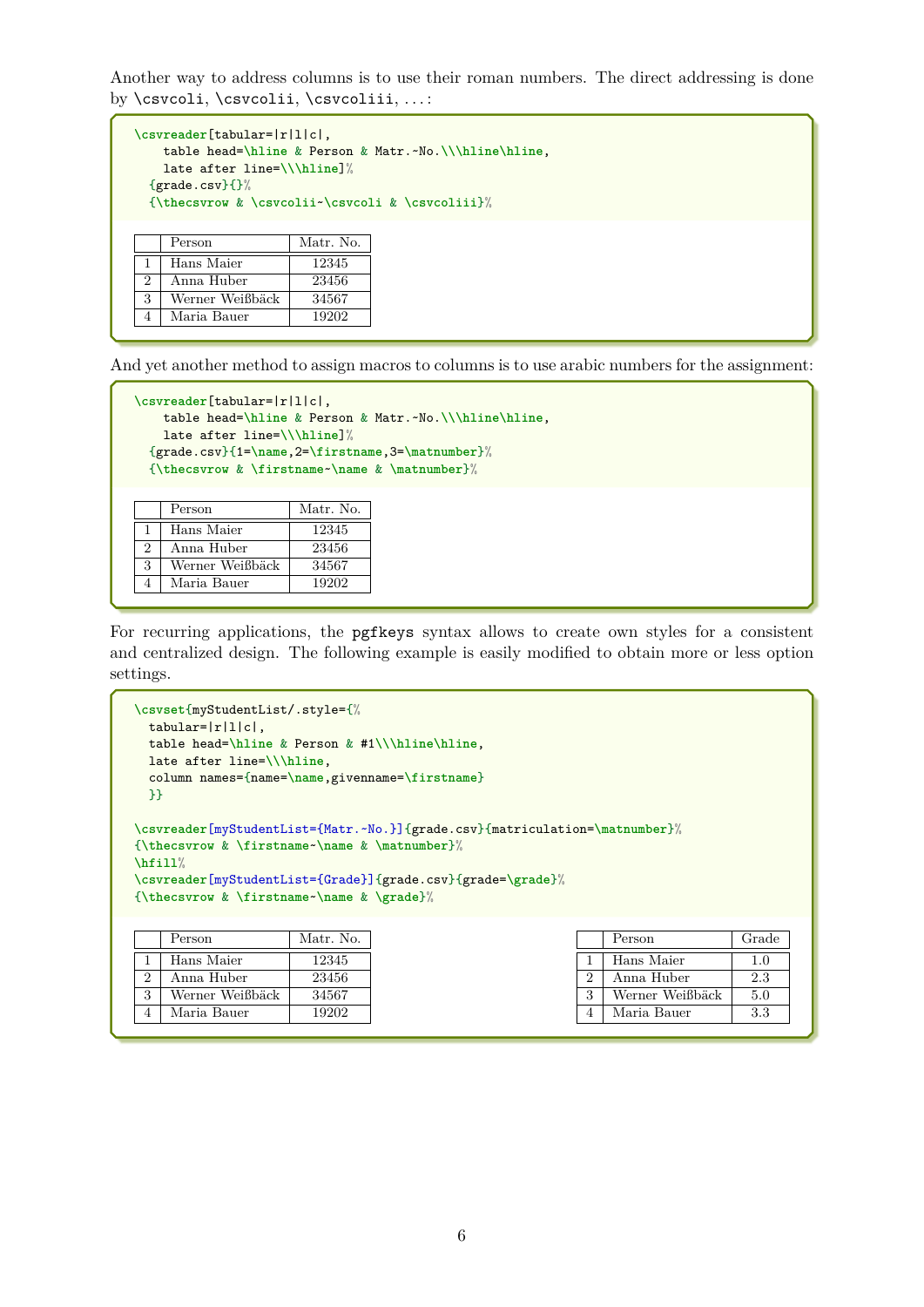Alternatively, column names can be set by  $\csc^{\text{P.11}}$  and style definitions by  $\cos\theta$  P. 11. With this, the last example is rewritten as follows:

```
\csvnames{myNames}{1=\name,2=\firstname,3=\matnumber,5=\grade}
\csvstyle{myStudentList}{tabular=|r|l|c|,
 table head=\hline & Person & #1\\\hline\hline,
 late after line=\\\hline, myNames}
\csvreader[myStudentList={Matr.~No.}]{grade.csv}{}%
{\thecsvrow & \firstname~\name & \matnumber}%
\hfill%
\csvreader[myStudentList={Grade}]{grade.csv}{}%
{\thecsvrow & \firstname~\name & \grade}%
    Person Matr. No.
 1 Hans Maier 12345
 2 | Anna Huber | 23456
 3 Werner Weißbäck 34567
 4 Maria Bauer 19202
                                                         Person Grade
                                                      1 Hans Maier 1.0
                                                      2 Anna Huber 2.3
                                                      3 Werner Weißbäck 5.0
                                                      4 Maria Bauer 3.3
```
The data lines of a CSV file can also be filtered. In the following example, a certificate is printed only for students with grade unequal to 5.0.

```
\csvreader[filter not strcmp={\grade}{5.0}]%
  {grade.csv}{1=\name,2=\firstname,3=\matnumber,4=\gender,5=\grade}%
  {\begin{center}\Large\bfseries Certificate in Mathematics\end{center}
  \large\ifcsvstrcmp{\gender}{f}{Ms.}{Mr.}
  \firstname~\name, matriculation number \matnumber, has passed the test
  in mathematics with grade \grade.\par\ldots\par
  \frac{1}{2}%
```
# **Certificate in Mathematics**

Mr. Hans Maier, matriculation number 12345, has passed the test in mathematics with grade 1.0.

. . .

# **Certificate in Mathematics**

Ms. Anna Huber, matriculation number 23456, has passed the test in mathematics with grade 2.3.

. . .

# **Certificate in Mathematics**

Ms. Maria Bauer, matriculation number 19202, has passed the test in mathematics with grade 3.3.

. . .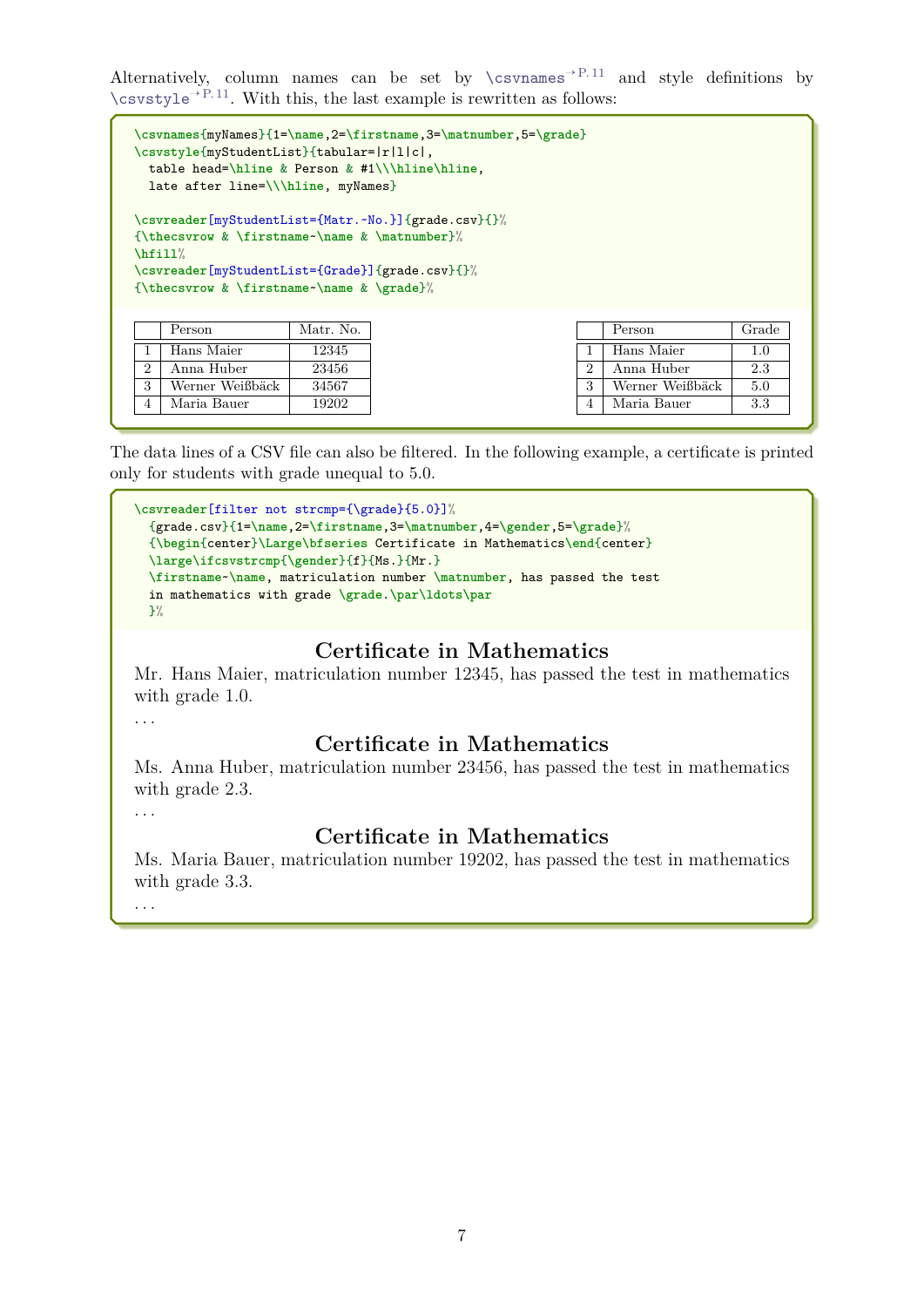# <span id="page-7-3"></span><span id="page-7-0"></span>**2 Macros for the Processing of CSV Files**

<span id="page-7-1"></span>**\csvreader**[⟨*options*⟩]{⟨*file name*⟩}{⟨*assignments*⟩}{⟨*command list*⟩}

\csvreader reads the file denoted by ⟨*file name*⟩ line by line. Every line of the file has to contain an identical amount of comma separated values. The curly braces {} of TEX groups can be used to mask a block which may contain commas not to be processed as separators.

The first line of such a CSV file is by default but not necessarily processed as a header line which contains the identifiers for each column. The entries of this line can be used to give ⟨*assignments*⟩ to TEX macros to address the columns. The number of entries of this first line determines the accepted number of entries for all following lines. Every line which contains a higher or lower number of entries is ignored during standard processing.

The  $\langle \text{assignments} \rangle$  are given by key value pairs  $\langle \text{name} \rangle = \langle \text{macro} \rangle$ . Here,  $\langle \text{name} \rangle$  is an entry from the header line *or* the arabic number of the addressed column. ⟨*macro*⟩ is some TEX macro which gets the content of the addressed column.

The ⟨*command list*⟩ is executed for every accepted data line. Inside the ⟨*command list*⟩ is applicable:

- **\thecsvrow** or the counter csvrow which contains the number of the current data line (starting with 1).
- **\csvcoli**, **\csvcolii**, **\csvcoliii**, . . . , which contain the contents of the column entries of the current data line. Alternatively can be used:
- ⟨*macro*⟩ from the ⟨*assignments*⟩ to have a logical addressing of a column entry.

Note, that the *(command list)* is allowed to contain **\par** and that all macro definitions are made global to be used for table applications.

The processing of the given CSV file can be controlled by various ⟨*options*⟩ given as key value list. The feasible option keys are described in section [3](#page-13-0) from page [14.](#page-13-0)

```
\csvreader[tabular=|r|l|l|, table head=\hline, table foot=\hline]{grade.csv}%
 {name=\name,givenname=\firstname,grade=\grade}%
 {\grade & \firstname~\name & \csvcoliii}
 1.0 | Hans Maier | 12345
 2.3 | Anna Huber | 23456
5.0 Werner Weißbäck 34567
 3.3 Maria Bauer 19202
```
Mainly, the \csvreader command consists of a [\csvloop](#page-7-2) macro with following parameters: \csvloop{⟨*options*⟩, file=⟨*file name*⟩, column names=⟨*assignments*⟩,

command=⟨*command list*⟩}

Therefore, the application of the keys [/csv/file](#page-22-1)<sup>→ P.23</sup> and [/csv/command](#page-13-3)<sup>→ P.14</sup> is useless for \csvreader.

<span id="page-7-2"></span>**\csvloop**{⟨*options*⟩}

Usually, [\csvreader](#page-7-1) may be preferred instead of \csvloop. \csvreader is based on \csvloop which takes a mandatory list of ⟨*options*⟩ in key value syntax. This list of ⟨*options*⟩ controls the total processing. Especially, it has to contain the CSV file name.

```
\csvloop{file={grade.csv}, head to column names, command=\name,
 before reading={List of students:\ },
 late after line={{,}\ }, late after last line=.}
```
List of students: Maier, Huber, Weißbäck, Bauer.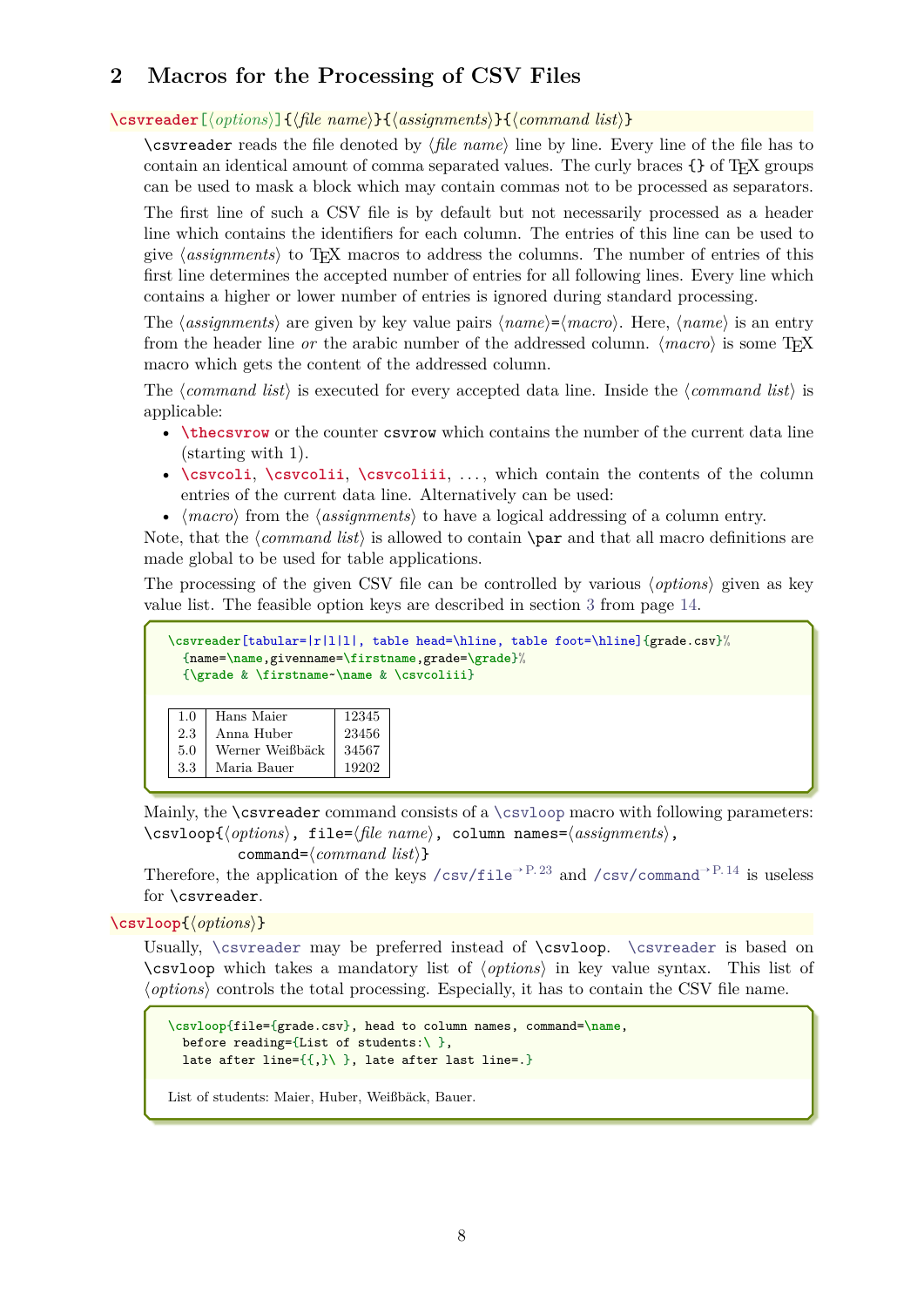<span id="page-8-1"></span>The following \csvauto... commands are intended for quick data overview with limited formatting potential. See Subsection [3.5](#page-19-0) on page [20](#page-19-0) for the general table options in combination with  $\simeq$   $\text{Per}^{\text{P.8}}$  and  $\text{Csvloop}^{\text{P.8}}$ .

<span id="page-8-0"></span>**\csvautotabular**[⟨*options*⟩]{⟨*file name*⟩}

\csvautotabular is an abbreviation for the application of the option key [/csv/autotabular](#page-19-1)<sup>→</sup> P. 20 together with other ⟨*options*⟩ to [\csvloop](#page-7-2)<sup>→</sup> P. 8. This macro reads the whole CSV file denoted by ⟨*file name*⟩ with an automated formatting.

| \csvautotabular{grade.csv} |           |               |        |       |  |  |  |
|----------------------------|-----------|---------------|--------|-------|--|--|--|
| name                       | givenname | matriculation | gender | grade |  |  |  |
| Maier                      | Hans      | 12345         | m      | 1.0   |  |  |  |
| Huber                      | Anna      | 23456         |        | 2.3   |  |  |  |
| Weißbäck                   | Werner    | 34567         | m      | 5.0   |  |  |  |
| Bauer                      | Maria.    | 19202         |        | 3.3   |  |  |  |

**\csvautotabular**[filter equal={\csvcoliv}{f}]{grade.csv}

| name  | givenhame | matriculation | gender | grade |
|-------|-----------|---------------|--------|-------|
| Huber | Anna.     | 23456         |        | 2.3   |
| Bauer | Maria     | 19202         |        | 3.3   |

**\csvautolongtable**[⟨*options*⟩]{⟨*file name*⟩}

csvautolongtable is an abbreviation for the application of the option key [/csv/autolongtable](#page-19-2)<sup>→</sup> P. 20 together with other ⟨*options*⟩ to [\csvloop](#page-7-2)<sup>→</sup> P. 8. This macro reads the whole CSV file denoted by ⟨*file name*⟩ with an automated formatting. For application, the package longtable is required which has to be loaded in the preamble.

**\csvautolongtable**{grade.csv}

| name     | given name | matriculation | gender | grade |
|----------|------------|---------------|--------|-------|
| Maier    | Hans       | 12345         | m      | 1.0   |
| Huber    | Anna       | 23456         |        | 2.3   |
| Weißbäck | Werner     | 34567         | m      | 5.0   |
| Bauer    | Maria.     | 19202         |        | 3.3   |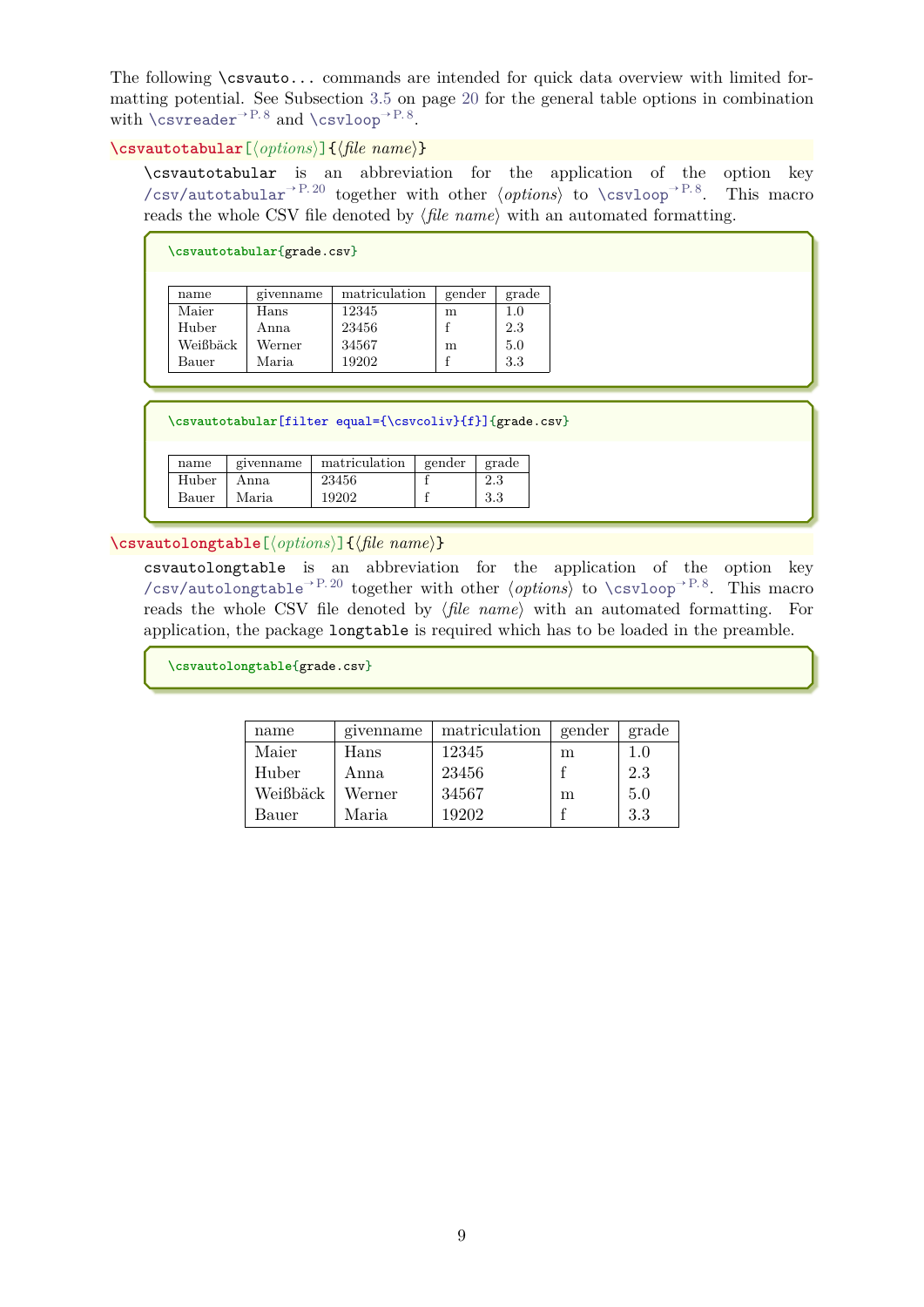#### <span id="page-9-0"></span>**\csvautobooktabular**[⟨*options*⟩]{⟨*file name*⟩}

\csvautobooktabular is an abbreviation for the application of the option key [/csv/autobooktabular](#page-19-3)<sup>→</sup> P. 20 together with other ⟨*options*⟩ to [\csvloop](#page-7-2)<sup>→</sup> P. 8. This macro reads the whole CSV file denoted by ⟨*file name*⟩ with an automated formatting. For application, the package booktabs is required which has to be loaded in the preamble.

| \csvautobooktabular{grade.csv} |           |               |        |       |  |  |  |  |
|--------------------------------|-----------|---------------|--------|-------|--|--|--|--|
| name                           | givenname | matriculation | gender | grade |  |  |  |  |
| Maier                          | Hans      | 12345         | m      | 1.0   |  |  |  |  |
| Huber                          | Anna      | 23456         |        | 2.3   |  |  |  |  |
| Weißbäck                       | Werner    | 34567         | m      | 5.0   |  |  |  |  |
| Bauer                          | Maria     | 19202         |        | 3.3   |  |  |  |  |

#### **\csvautobooklongtable**[⟨*options*⟩]{⟨*file name*⟩}

csvautobooklongtable is an abbreviation for the application of the option key [/csv/autobooklongtable](#page-19-4)<sup>→</sup> P. 20 together with other ⟨*options*⟩ to [\csvloop](#page-7-2)<sup>→</sup> P. 8. This macro reads the whole CSV file denoted by ⟨*file name*⟩ with an automated formatting. For application, the packages booktabs and longtable are required which have to be loaded in the preamble.

**\csvautobooklongtable**{grade.csv}

| name     |        | given nation gender |   | grade |
|----------|--------|---------------------|---|-------|
| Maier    | Hans   | 12345               | m | 1.0   |
| Huber    | Anna   | 23456               |   | 2.3   |
| Weißbäck | Werner | 34567               | m | 5.0   |
| Bauer    | Maria  | 19202               |   | 3.3   |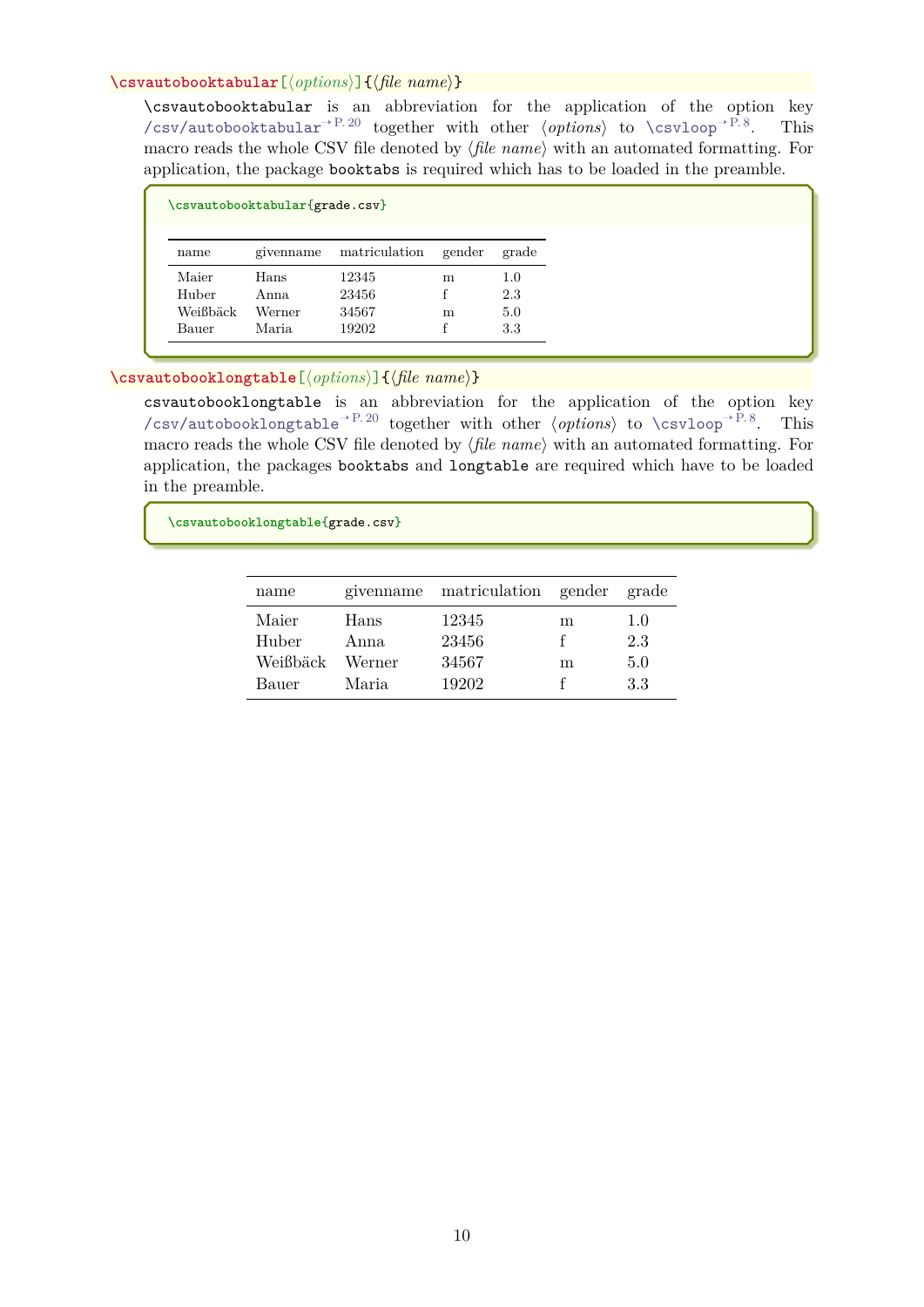<span id="page-10-2"></span>**\csvset**{⟨*options*⟩}

Sets  $\{options\}$  for every following  $\csc^{\rho}$ <sup>+P.8</sup> and  $\csc^{\rho}$ <sup>+P.8</sup>. For example, this command may be used for style definitions.

```
\csvset{grade list/.style=
    {column names={name=\name,givenname=\firstname,grade=\grade}},
  passed/.style={filter not strcmp={\grade}{5.0}} }
The following students passed the test in mathematics:
\csvreader[grade list,passed]{grade.csv}{}{\firstname\ \name\ (\grade); }%
```
The following students passed the test in mathematics: Hans Maier (1.0); Anna Huber (2.3); Maria Bauer (3.3);

<span id="page-10-0"></span>**\csvstyle**{⟨*key*⟩}{⟨*options*⟩}

Abbreviation for \csvset{⟨*key*⟩/.style={⟨*options*⟩}} to define a new style.

<span id="page-10-1"></span>**\csvnames**{⟨*key*⟩}{⟨*assignments*⟩}

Abbreviation for \csvset{⟨*key*⟩/.style={column names={⟨*assignments*⟩}}} to define additional ⟨*assignments*⟩ of macros to columns.

```
\csvnames{grade list}{name=\name,givenname=\firstname,grade=\grade}
\csvstyle{passed}{filter not strcmp={\grade}{5.0}}
```

```
The following students passed the test in mathematics:
\csvreader[grade list,passed]{grade.csv}{}{\firstname\ \name\ (\grade); }%
```

```
The following students passed the test in mathematics: Hans Maier (1.0); Anna Huber (2.3); Maria
Bauer (3.3);
```
**\csvheadset**{⟨*assignments*⟩}

For some special cases, this command can be used to change the ⟨*assignments*⟩ of macros to columns during execution of  $\csc^{\gamma P.8}$  and  $\csc^{\gamma P.8}$ .

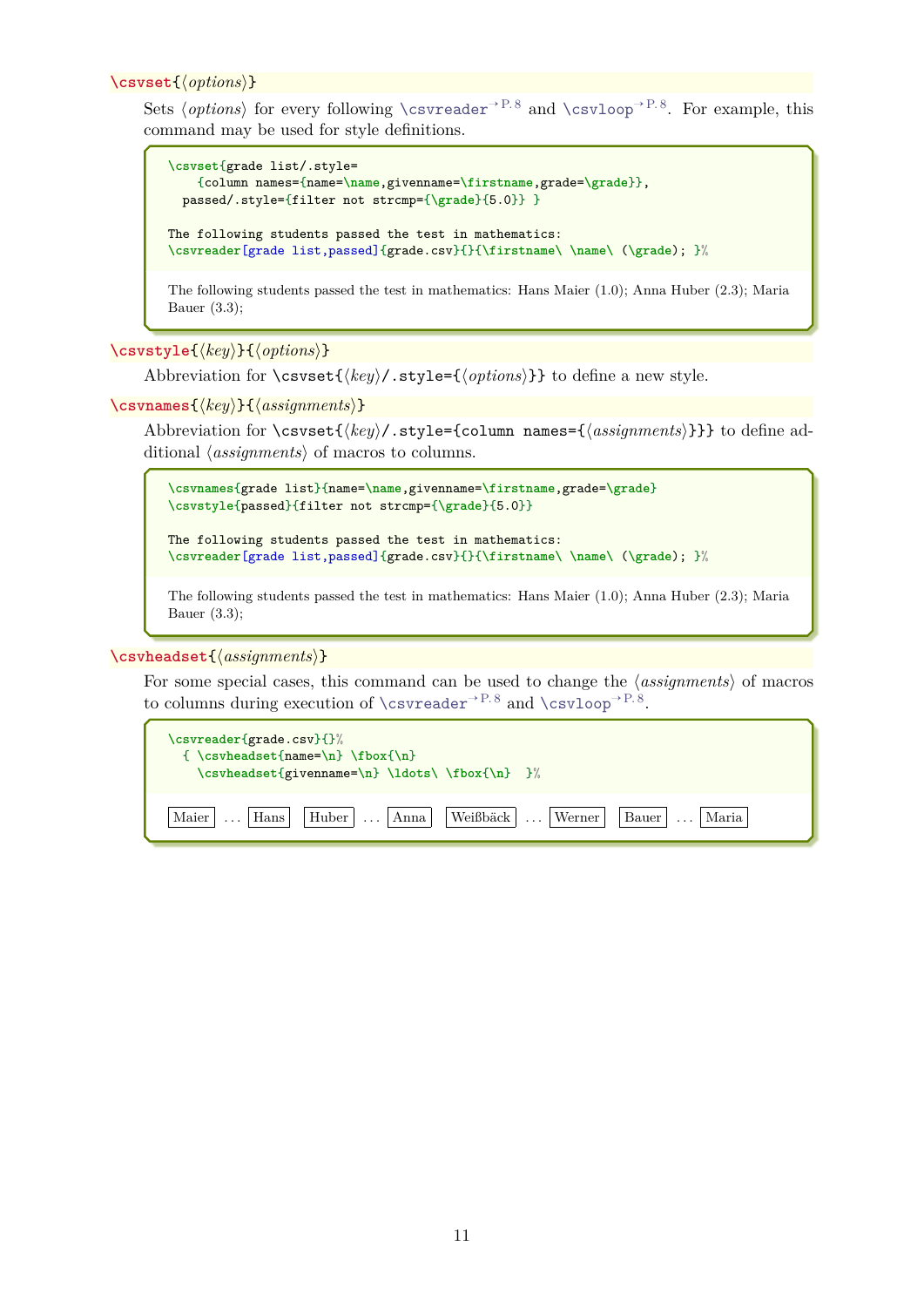#### <span id="page-11-0"></span>**\csviffirstrow**{⟨*then macros*⟩}{⟨*else macros*⟩}

Inside the command list of  $\csc^{\text{P.B}}$ , the  $\theta$ *macros* are executed for the first data line, and the ⟨*else macros*⟩ are executed for all following lines.

| $\{grade.csv\}\$ | \csvreader[tabbing, head to column names, table head=\hspace*{3cm}\=\kill]%<br>$\{\g$ ivenname~\name \> $(\cavity\{first entry!!\}{following entry})\}$ |
|------------------|---------------------------------------------------------------------------------------------------------------------------------------------------------|
| Hans Maier       | (first entry!!)                                                                                                                                         |
| Anna Huber       | (following entry)                                                                                                                                       |
| Werner Weißbäck  | (following entry)                                                                                                                                       |
| Maria Bauer      | (following entry)                                                                                                                                       |

**\csvifoddrow**{⟨*then macros*⟩}{⟨*else macros*⟩}

Inside the command list of [\csvreader](#page-7-1)<sup>→</sup> P. 8, the ⟨*then macros*⟩ are executed for oddnumbered data lines, and the ⟨*else macros*⟩ are executed for even-numbered lines.

```
\csvreader[head to column names,tabular=|l|l|l|l|,
 table head=\hline\bfseries \# & \bfseries Name & \bfseries Grade\\\hline,
 table foot=\hline]{grade.csv}{}{%
   \csvifoddrow{\slshape\thecsvrow & \slshape\name, \givenname & \slshape\grade}%
   {\bfseries\thecsvrow & \bfseries\name, \givenname & \bfseries\grade}}
```

| #        | Name             | Grade |
|----------|------------------|-------|
|          | Maier, Hans      | 1.0   |
| $\bf{2}$ | Huber, Anna      | 2.3   |
| 3        | Weißbäck, Werner | 5.0   |
| 4        | Bauer, Maria     | 3.3   |

The **\csvifoddrow** macro may be used for striped tables:

4 Maria Bauer 19202 3.3

4 Maria Bauer 19202 3.3

```
% This example needs the xcolor package
\csvreader[head to column names,tabular=rlcc,
 table head=\hline\rowcolor{red!50!black}\color{white}\# & \color{white}Person
   & \color{white}Matr.~No. & \color{white}Grade,
 late after head=\\\hline\rowcolor{yellow!50},
 late after line=\csvifoddrow{\\\rowcolor{yellow!50}}{\\\rowcolor{red!25}}]%
 {grade.csv}{}}{}%
 {\thecsvrow & \givenname~\name & \matriculation & \grade}%
     Person Matr. No. Grade
  1 Hans Maier 12345 1.0
 2 Anna Huber 23456 2.3
 3 Werner Weißbäck 34567 5.0
```
Alternatively, \rowcolors from the xcolor package can be used for this purpose:

```
% This example needs the xcolor package
\csvreader[tabular=rlcc, before table=\rowcolors{2}{red!25}{yellow!50},
 table head=\hline\rowcolor{red!50!black}\color{white}\# & \color{white}Person
   & \color{white}Matr.~No. & \color{white}Grade\\\hline,
 head to column names] {grade.csv}{}%
 {\thecsvrow & \givenname~\name & \matriculation & \grade}%
     Person Matr. No. Grade
  1 Hans Maier 12345 1.0
 2 Anna Huber 23456 2.3
 3 Werner Weißbäck 34567 5.0
```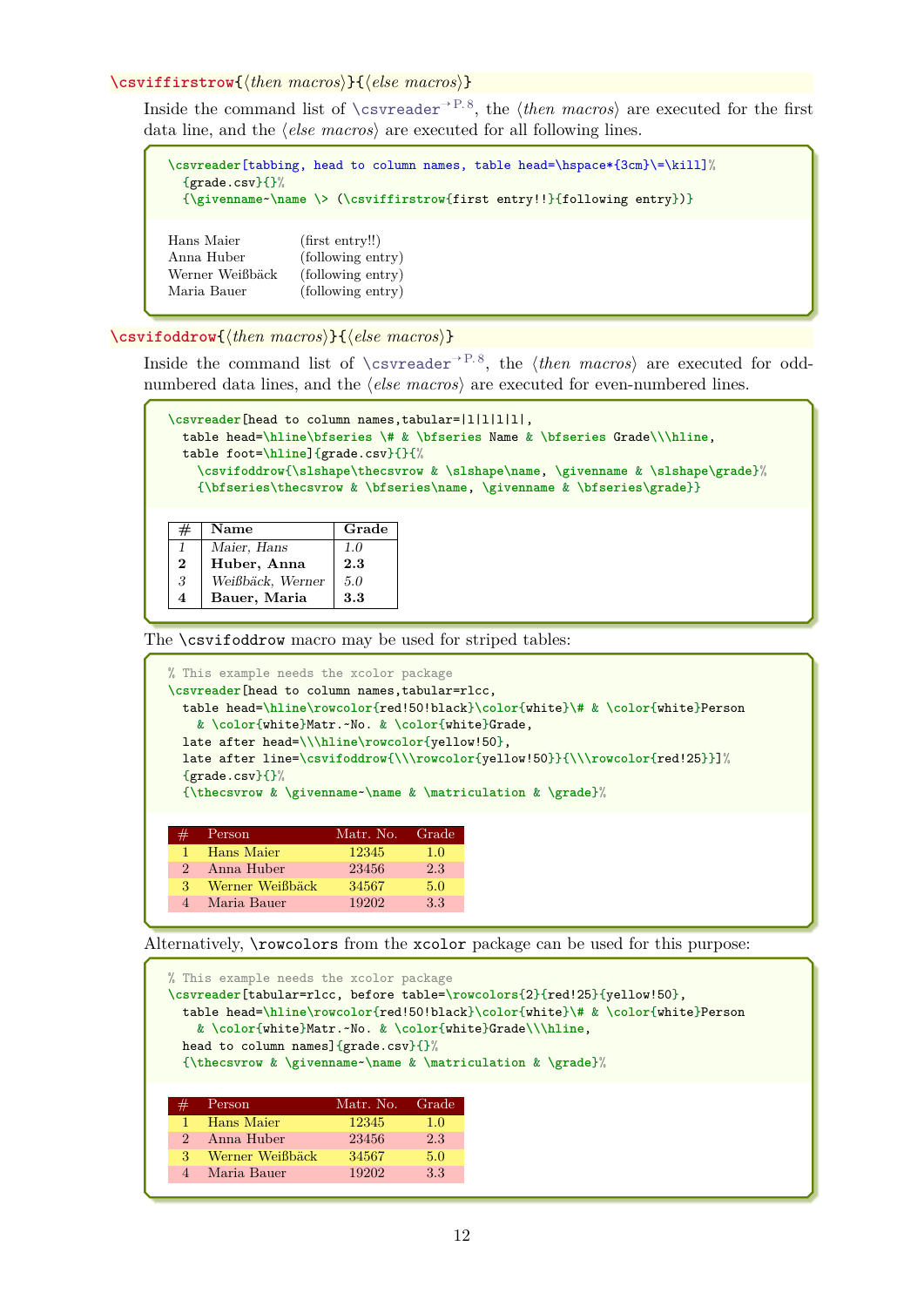#### <span id="page-12-3"></span><span id="page-12-0"></span>**\csvfilteraccept**

All following consistent data lines will be accepted and processed. This command overwrites all previous filter settings and may be used inside [/csv/full filter](#page-18-0)<sup>→ P. 19</sup> to implement an own filtering rule together with \csvfilterreject.

|                   | \csvreader[autotabular, | ]{grade.csv}{}{\csvlinetotablerow}% |        |            | full filter=\ifcsvstrcmp{\csvcoliv}{m}{\csvfilteraccept}{\csvfilterreject} |
|-------------------|-------------------------|-------------------------------------|--------|------------|----------------------------------------------------------------------------|
| name              | givenname               | matriculation                       | gender | grade      |                                                                            |
| Maier<br>Weißbäck | Hans<br>Werner          | 12345<br>34567                      | m<br>m | 1.0<br>5.0 |                                                                            |

#### <span id="page-12-1"></span>**\csvfilterreject**

All following data lines will be ignored. This command overwrites all previous filter settings.

#### **\csvline**

This macro contains the current and unprocessed data line.

```
\csvreader[no head, tabbing, table head=\textit{line XX:}\=\kill]%
 {grade.csv}{}{\textit{line \thecsvrow:} \> \csvline}%
```
*line 1:* name,givenname,matriculation,gender,grade

- *line 2:* Maier,Hans,12345,m,1.0
- *line 3:* Huber, Anna, 23456, f.2.3
- *line 4:* Weißbäck,Werner,34567,m,5.0
- *line 5:* Bauer,Maria,19202,f,3.3

#### **\thecsvrow**

Typesets the current data line number. This is the current number of accepted data lines without the header line. The LATEX counter csvrow can be addressed directly in the usual way, e.g. by \roman{csvrow}.

#### **\thecsvinputline**

Typesets the current file line number. This is the current number of all data lines including the header line. The LATEX counter csvinputline can be addressed directly in the usual way, e.g. by \roman{csvinputline}.

```
\csvreader[no head, filter test=\ifnumequal{\thecsvinputline}{3}]%
 {grade.csv}{\}{The line with number \thecsvinputline\ contains: \csvline}%
```
The line with number 3 contains: Huber,Anna,23456,f,2.3

#### **U** 2016-07-01 **\csvlinetotablerow**

<span id="page-12-2"></span>Typesets the current processed data line with & between the entries.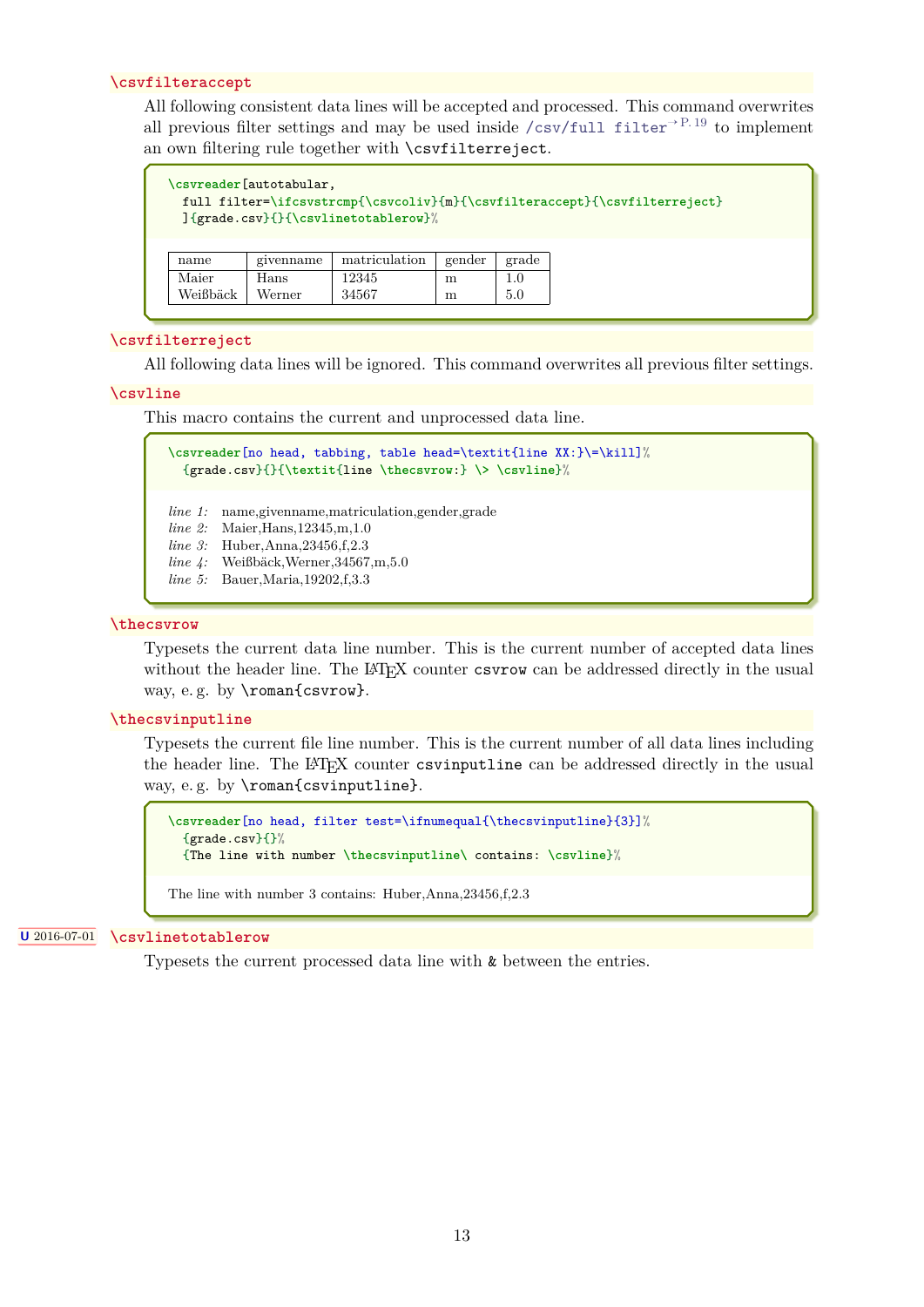# <span id="page-13-7"></span><span id="page-13-0"></span>**3 Option Keys**

For the  $\langle options\rangle$  in  $\csc^{\rho}$ <sup>P.8</sup> respectively  $\csc^{\rho}$ <sup>P.8</sup> the following pgf keys can be applied. The key tree path /csv/ is not to be used inside these macros.

## <span id="page-13-1"></span>**3.1 Command Definition**

<span id="page-13-6"></span><span id="page-13-5"></span><span id="page-13-4"></span><span id="page-13-3"></span><span id="page-13-2"></span>**/csv/before reading**=⟨*code*⟩ (no default, initially empty) Sets the  $\langle code \rangle$  to be executed before the CSV file is processed. **/csv/after head**=⟨*code*⟩ (no default, initially empty) Sets the  $\langle code \rangle$  to be executed after the header line is read. **/csv/before filter**=⟨*code*⟩ (no default, initially empty) Sets the  $\langle code \rangle$  to be executed after reading and consistency checking of a data line. They are executed before any filter condition is checked, see [/csv/filter](#page-18-1)<sup>→ P. 19</sup>. Also see [/csv/full](#page-18-0)  $filter<sup>→ P. 19</sup>.$  $filter<sup>→ P. 19</sup>.$ **/csv/late after head**=⟨*code*⟩ (no default, initially empty) Sets the  $\langle code \rangle$  to be executed after reading and disassembling of the first accepted data line. They are executed before further processing of this line. **/csv/late after line**=⟨*code*⟩ (no default, initially empty) Sets the  $\langle code \rangle$  to be executed after reading and disassembling of the next accepted data line (after [/csv/before filter](#page-13-4)). They are executed before further processing of this next line. late after line overwrites late after first line and late after last line. Note that table options like [/csv/tabular](#page-19-5)<sup>→ P. 20</sup> set this key to  $\setminus \setminus$  automatically. **/csv/late after first line**=⟨*code*⟩ (no default, initially empty) Sets the  $\langle code \rangle$  to be executed after reading and disassembling of the second accepted data line instead of [/csv/late after line](#page-13-2). This key has to be set after late after line. **/csv/late after last line**=⟨*code*⟩ (no default, initially empty) Sets the  $\langle code \rangle$  to be executed after processing of the last accepted data line instead of [/csv/late after line](#page-13-2). This key has to be set after late after line. **/csv/before line**=⟨*code*⟩ (no default, initially empty) Sets the  $\langle code \rangle$  to be executed after [/csv/late after line](#page-13-2) and before [/csv/command](#page-13-3). before line overwrites before first line. **/csv/before first line**=⟨*code*⟩ (no default, initially empty) Sets the *(code)* to be executed instead of */*csv/before line for the first accepted data line. This key has to be set after before line. **/csv/command**=⟨*code*⟩ (no default, initially \csvline) Sets the  $\langle code \rangle$  to be executed for every accepted data line. They are executed between [/csv/before line](#page-13-5) and [/csv/after line](#page-13-6). **/csv/after line**=⟨*code*⟩ (no default, initially empty) Sets the  $\langle code \rangle$  to be executed for every accepted data line after [/csv/command](#page-13-3). after line overwrites after first line. **/csv/after first line**=⟨*code*⟩ (no default, initially empty) Sets the  $\langle code \rangle$  to be executed instead of  $\langle csv/after \rangle$  line for the first accepted data line. This key has to be set after after line. **/csv/after reading**=⟨*code*⟩ (no default, initially empty) Sets the  $\langle code \rangle$  to be executed after the CSV file is processed.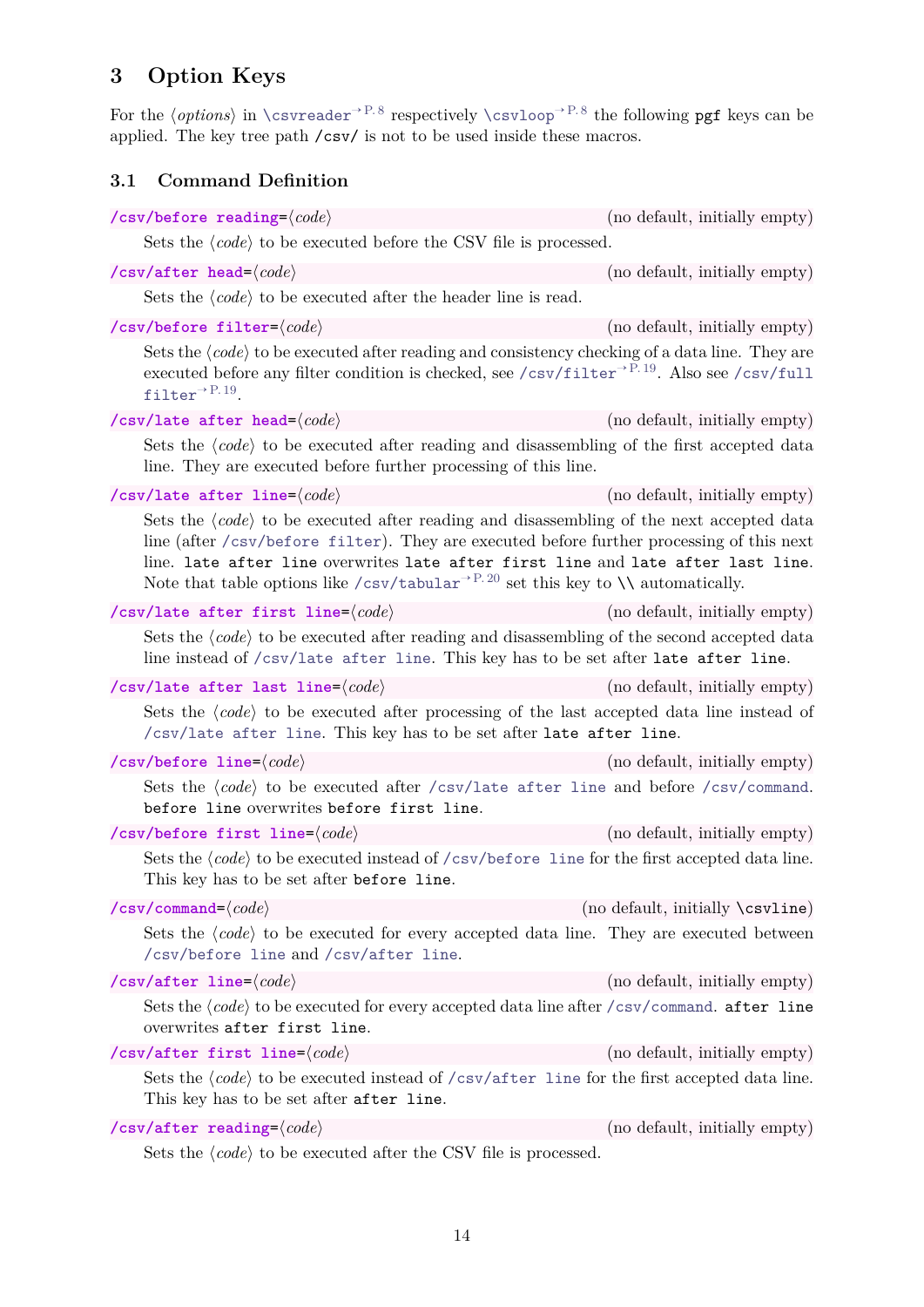```
\csvreader[<br>before reading<br>after head<br>before filter
                        before reading = \meta{before reading}\\,
                        = \n\theta_{\text{after head}}= \\\hat{before filter},late after head = \meta{late after head},
  late after line = \meta{late after line},
 late after first line = \meta{late after first line},
 late after last line = \\\meta{late after last line},
 before line = \meta{before line},
 before first line = \n\theta_{\text{before first line}},
 after line = \met{after line},
  after first line = \meta{after first line},
  after reading = \\\meta{after reading}
    ]{grade.csv}{name=\name}{\textbf{\name}}%
⟨before reading⟩
⟨after head⟩
⟨before filter⟩⟨late after head⟩⟨before first line⟩Maier⟨after first line⟩
⟨before filter⟩⟨late after first line⟩⟨before line⟩Huber⟨after line⟩
⟨before filter⟩⟨late after line⟩⟨before line⟩Weißbäck⟨after line⟩
⟨before filter⟩⟨late after line⟩⟨before line⟩Bauer⟨after line⟩
⟨late after last line⟩
⟨after reading⟩
```
Additional command definition keys are provided for the supported tables, see Section [3.5](#page-19-0) from page [20.](#page-19-0)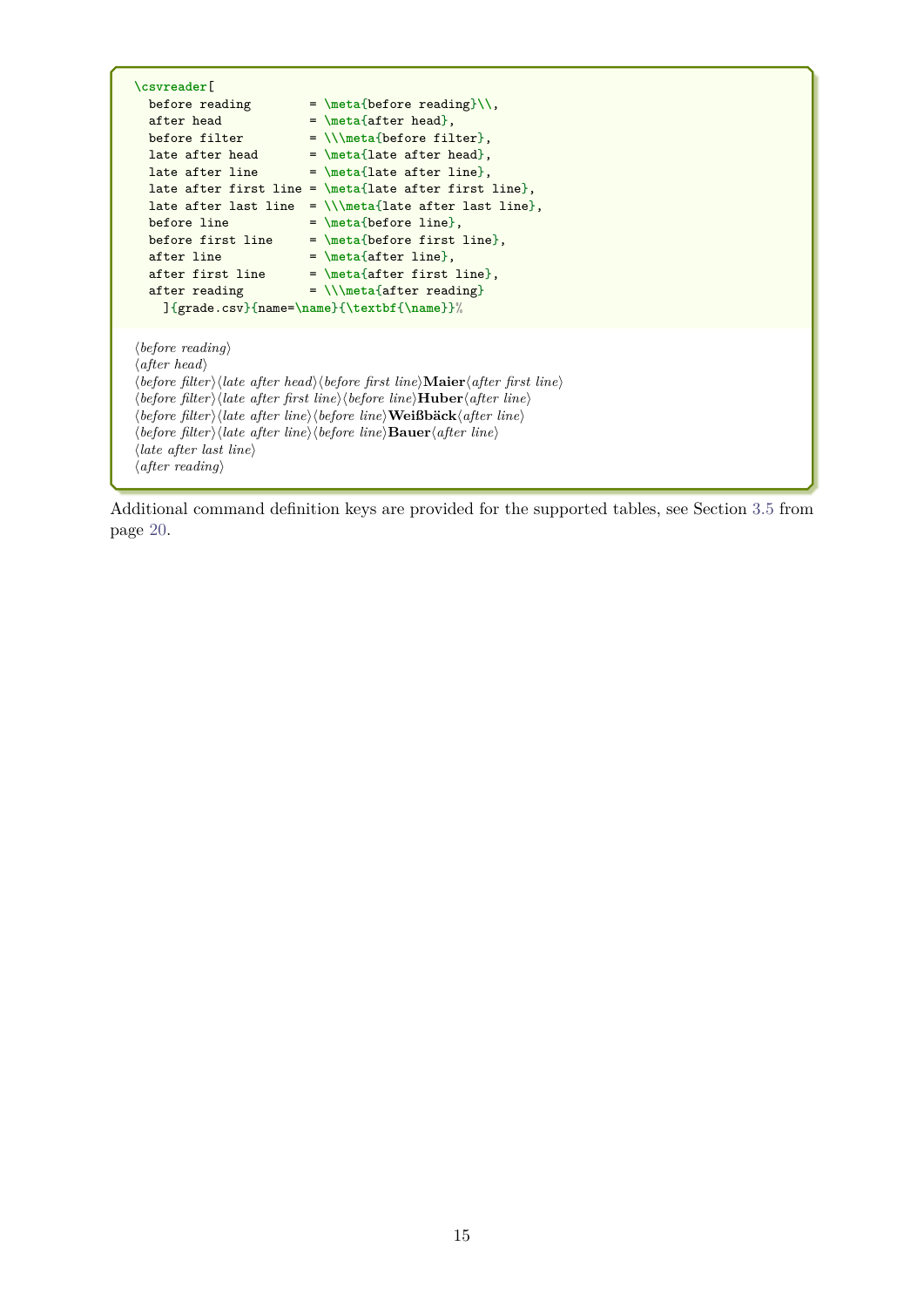## <span id="page-15-4"></span><span id="page-15-3"></span><span id="page-15-0"></span>**3.2 Header Processing and Column Name Assignment**

|              | /csv/head=true false                                                                                                                                                                                                                                                                                                                                                                                                                                                                 | (default true, initially true)  |
|--------------|--------------------------------------------------------------------------------------------------------------------------------------------------------------------------------------------------------------------------------------------------------------------------------------------------------------------------------------------------------------------------------------------------------------------------------------------------------------------------------------|---------------------------------|
|              | If this key is set, the first line of the CSV file is treated as a header line which can be used<br>for column name assignments.                                                                                                                                                                                                                                                                                                                                                     |                                 |
|              | /csv/no head                                                                                                                                                                                                                                                                                                                                                                                                                                                                         | (no value)                      |
|              | Abbreviation for head=false, i.e. the first line of the CSV file is treated as data<br>line. Note that this option cannot be used in combination with $\csc \theta$ and $\ar^2P.9$ ,<br>/csv/autotabular <sup>-&gt;P.20</sup> , and similar automated commands/options. See Section 5.5 on<br>page 40 for assistance.                                                                                                                                                                |                                 |
|              | $\sqrt{csv/column \text{ names}} = \langle assignments \rangle$                                                                                                                                                                                                                                                                                                                                                                                                                      | (no default, initially empty)   |
|              | Adds some new <i>(assignments)</i> of macros to columns in key value syntax. Existing assign-<br>ments are kept.                                                                                                                                                                                                                                                                                                                                                                     |                                 |
|              | /csv/column names reset                                                                                                                                                                                                                                                                                                                                                                                                                                                              | (no value)                      |
|              | Clears all assignments of macros to columns.                                                                                                                                                                                                                                                                                                                                                                                                                                         |                                 |
|              | /csv/head to column names=true   false                                                                                                                                                                                                                                                                                                                                                                                                                                               | (default true, initially false) |
|              | If this key is set, the entries of the header line are used automatically as macro names for<br>the columns. This option can be used only, if the header entries do not contain spaces and<br>special characters to be used as feasible LAT <sub>F</sub> X macro names. Note that the macro definition<br>is <i>global</i> and may therefore override existing macros for the rest of the document. Adding<br>/csv/head to column names prefix may help to avoid unwanted overrides. |                                 |
| N 2019-07-16 | /csv/head to column names prefix= $\langle text \rangle$                                                                                                                                                                                                                                                                                                                                                                                                                             | (no default, initially empty)   |
|              | The given $(t_{out})$ is profited to the name of all measures generated by $(t_{out}/t_{out})$ to activity                                                                                                                                                                                                                                                                                                                                                                           |                                 |

<span id="page-15-2"></span><span id="page-15-1"></span>The given  $\langle text \rangle$  is prefixed to the name of all macros generated by [/csv/head to column](#page-15-1) [names](#page-15-1). For example, if you use the settings

head to column names, head to column names prefix=MY,

a header entry section will generate the corresponding macro \MYsection instead of destroying the standard LAT<sub>EX</sub> \section macro.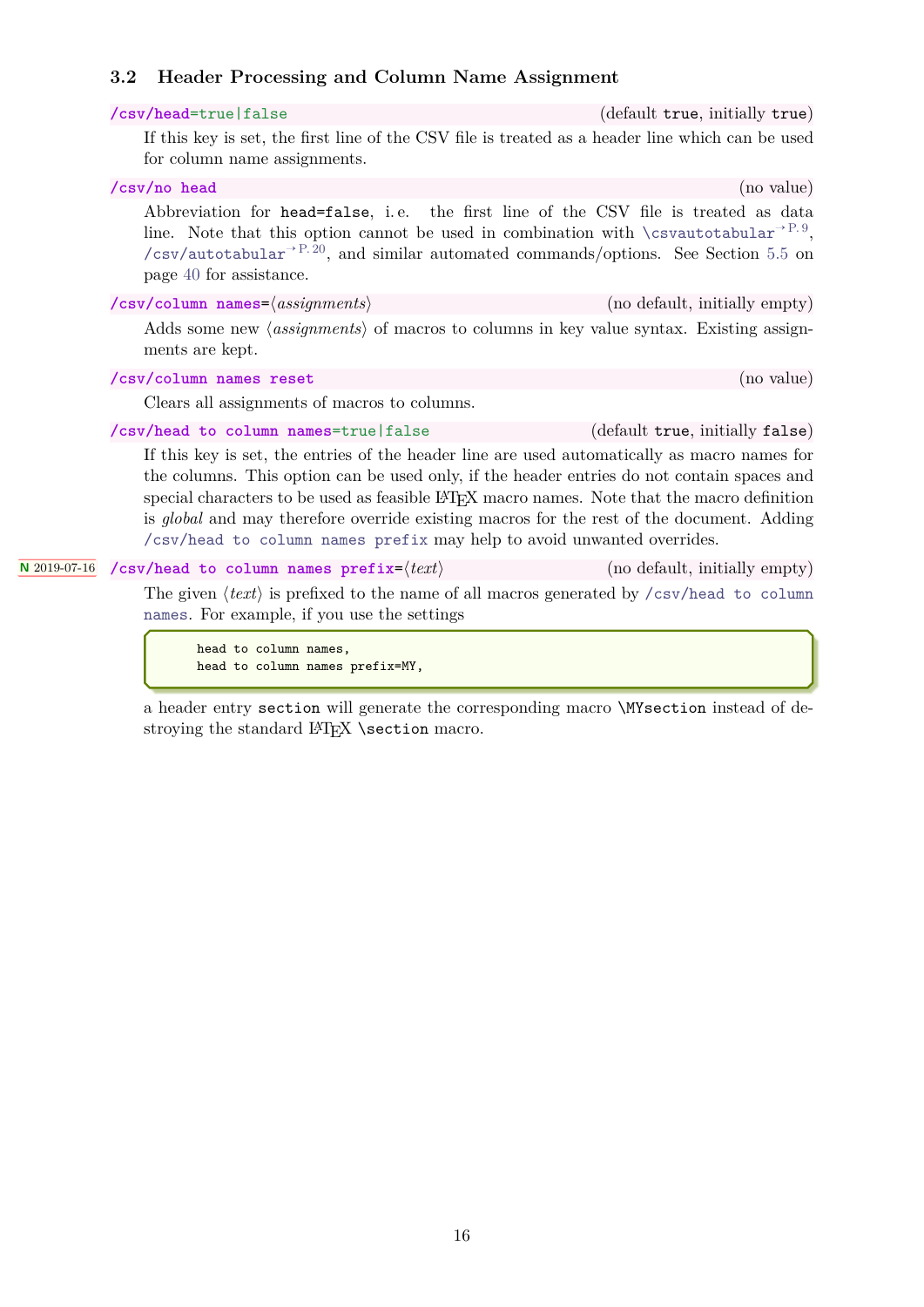# <span id="page-16-1"></span><span id="page-16-0"></span>**3.3 Consistency Check**

| /csv/check column count=true   false                                                                                                                                                                                                                                           | (default true, initially true) |
|--------------------------------------------------------------------------------------------------------------------------------------------------------------------------------------------------------------------------------------------------------------------------------|--------------------------------|
| This key defines, we there the number of entries in a data line is checked against an expected<br>value or not.<br>If true, every non consistent line is ignored without announcement.<br>If false, every line is accepted and may produce an error during further processing. |                                |
| /csv/no check column count                                                                                                                                                                                                                                                     | (no value)                     |
| Abbreviation for check column count=false.                                                                                                                                                                                                                                     |                                |
| $\sqrt{csv/column}$ count= $\langle number \rangle$                                                                                                                                                                                                                            | (no default)                   |
| Sets the $\langle number \rangle$ of feasible entries per data line. This setting is only useful in connection<br>with $\sqrt{csv}/\text{no head}^{3}$ . since $\langle number \rangle$ would be replaced by the number of entries in<br>the header line otherwise.            |                                |
| /csv/on column count error= $\langle code \rangle$                                                                                                                                                                                                                             | (no default, initially empty)  |
| $\langle code \rangle$ to be executed for unfeasible data lines.                                                                                                                                                                                                               |                                |
| /csv/warn on column count error                                                                                                                                                                                                                                                | (style, no value)              |

Display of a warning for unfeasible data lines.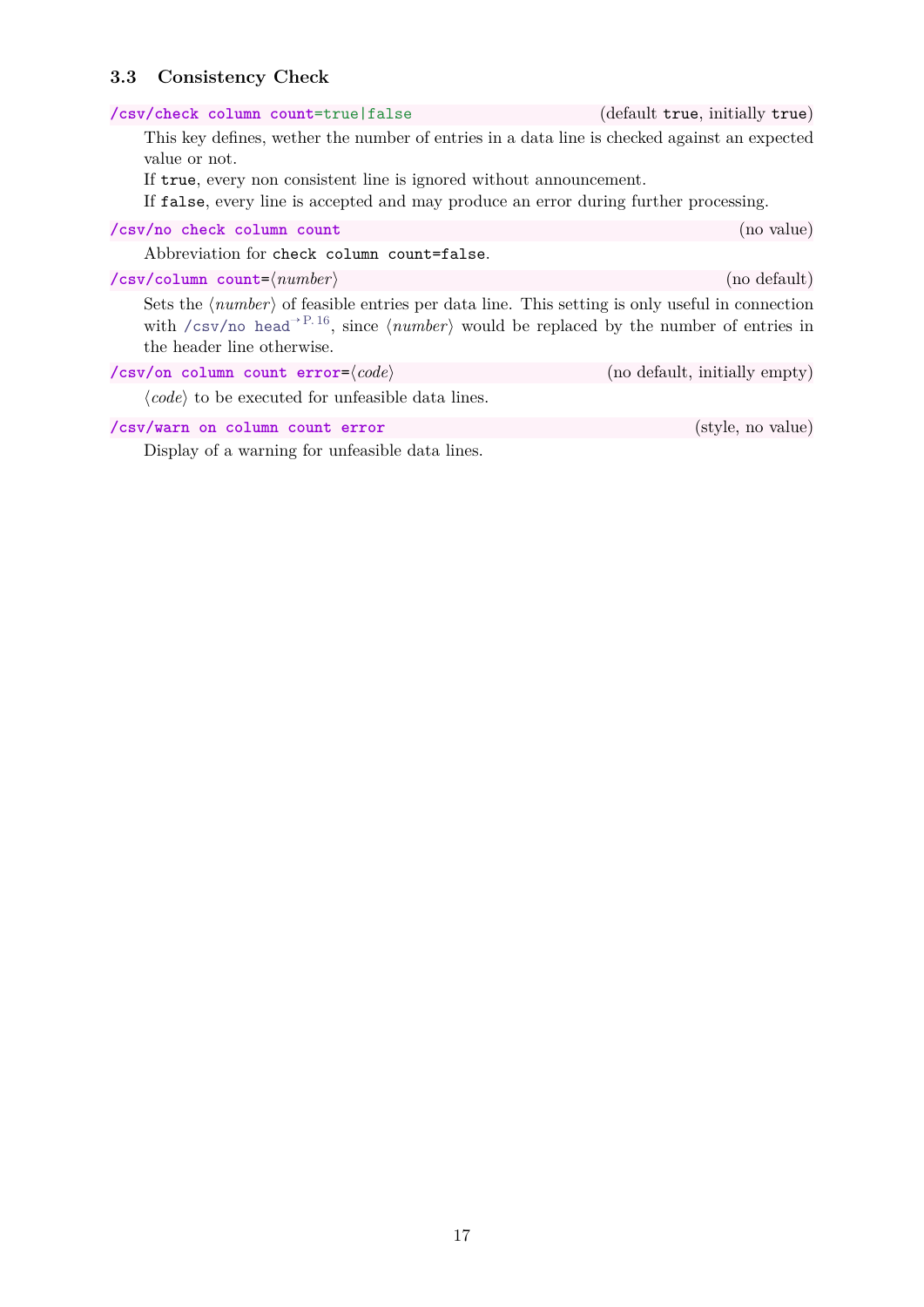#### <span id="page-17-1"></span><span id="page-17-0"></span>**3.4 Filtering**

#### **<sup>N</sup>** 2016-07-01 **/csv/filter test**=⟨*condition*⟩ (no default)

Only data lines which fulfill a logical ⟨*condition*⟩ are accepted. For the ⟨*condition*⟩, every single test normally employed like

**\iftest**{some testing}{true}{false}

can be used as

filter test=**\iftest**{some testing},

For \iftest, tests from the etoolbox package like \ifnumcomp, \ifdimgreater, etc. and from Section [4](#page-28-0) on page [29](#page-28-0) can be used.

| \csvreader[head to column names, tabular=1111,    |       |       | table head=\toprule & \bfseries Name & \bfseries Matr & \bfseries Grade\\\midrule, |
|---------------------------------------------------|-------|-------|------------------------------------------------------------------------------------|
| table foot=\bottomrule.                           |       |       |                                                                                    |
|                                                   |       |       | %>> list only matriculation numbers greater than 20000 <<                          |
| filter test=\ifnumgreater{\matriculation}{20000}, |       |       |                                                                                    |
| $\frac{1}{2}$ {grade.csv}{}{%                     |       |       |                                                                                    |
|                                                   |       |       | \thecsvrow & \slshape\name, \givenname & \matriculation & \grade}                  |
|                                                   |       |       |                                                                                    |
|                                                   |       |       |                                                                                    |
| Name                                              | Matr  | Grade |                                                                                    |
| Huber, Anna                                       | 23456 | 2.3   |                                                                                    |
| Weißbäck, Werner<br>$\overline{2}$                | 34567 | 5.0   |                                                                                    |

**/csv/filter strcmp**={⟨*stringA*⟩}{⟨*stringB*⟩} (style, no default)

Only lines where ⟨*stringA*⟩ and ⟨*stringB*⟩ are equal after expansion are accepted. The implementation is done with [\ifcsvstrcmp](#page-28-1)<sup>→</sup> P. 29 .

**/csv/filter not strcmp**={⟨*stringA*⟩}{⟨*stringB*⟩} (style, no default)

Only lines where ⟨*stringA*⟩ and ⟨*stringB*⟩ are not equal after expansion are accepted. The implementation is done with [\ifcsvnotstrcmp](#page-28-2)<sup>→</sup> P. 29 .

#### **<sup>N</sup>** 2016-07-01 **/csv/filter expr**=⟨*condition*⟩ (no default)

Only data lines which fulfill a logical ⟨*condition*⟩ are accepted. For the ⟨*condition*⟩, every boolean expression from the etoolbox package is feasible. To preprocess the data line before testing the  $\langle condition \rangle$ , the option key [/csv/before filter](#page-13-4)<sup>→ P. 14</sup> can be used.

| \csvreader[head to column names, tabular=1111,<br>table head=\toprule & \bfseries Name & \bfseries Matr & \bfseries Grade\\\midrule, |
|--------------------------------------------------------------------------------------------------------------------------------------|
| table foot=\bottomrule,                                                                                                              |
| %>> list only matriculation numbers greater than 20000                                                                               |
| $\frac{1}{2}$<br>and grade less than 4.0 <<                                                                                          |
|                                                                                                                                      |
| and test{\ifdimless{\grade pt}{4.0pt}}<br><b>},</b>                                                                                  |
| $\frac{1}{2}$ {grade.csv}{}{%                                                                                                        |
| \thecsvrow & \slshape\name, \givenname & \matriculation & \grade}                                                                    |
|                                                                                                                                      |
|                                                                                                                                      |
| Name<br>Matr<br>Grade                                                                                                                |
| Huber, Anna $23456$ 2.3                                                                                                              |
|                                                                                                                                      |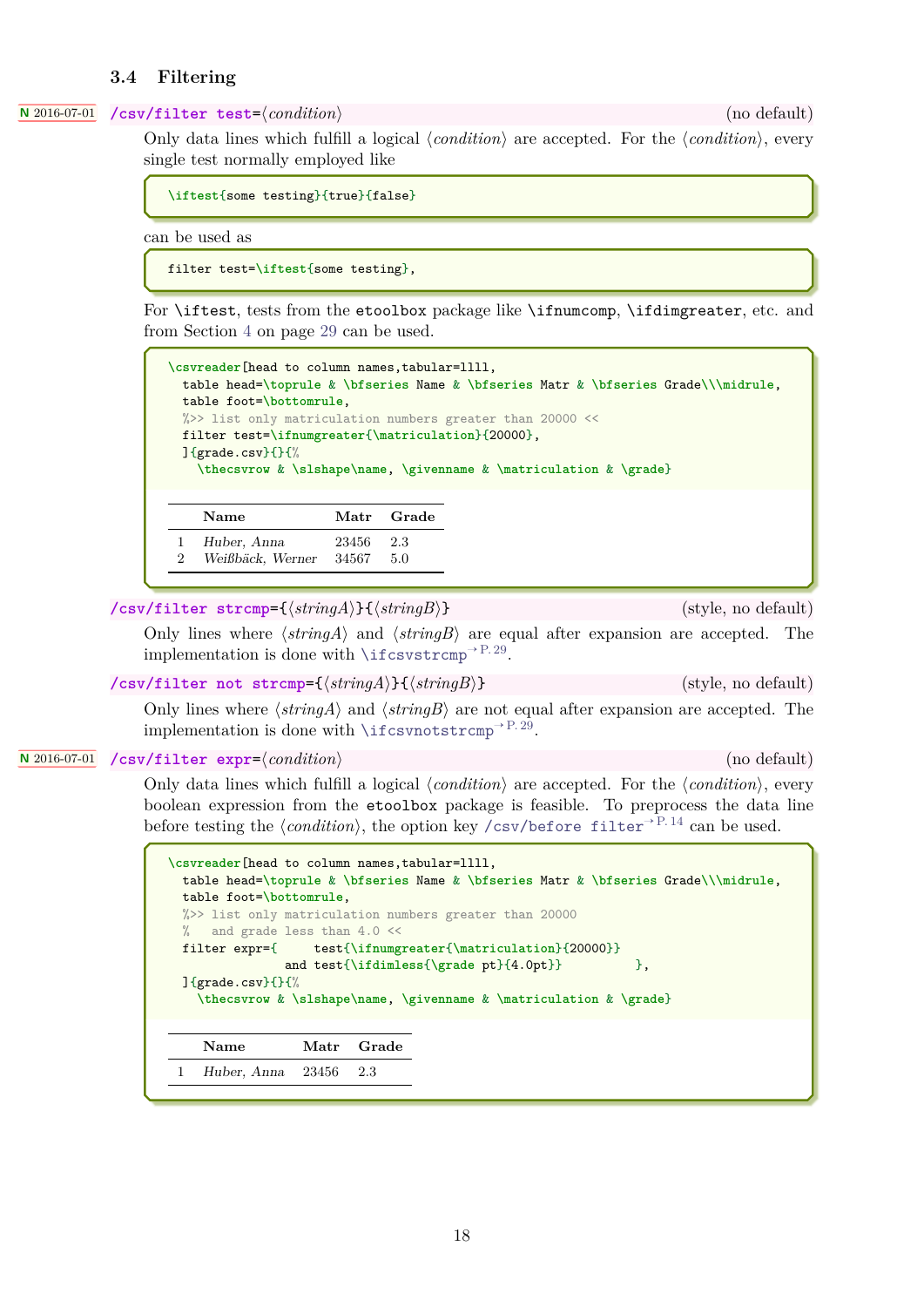#### **<sup>N</sup>** 2016-07-01 **/csv/filter ifthen**=⟨*condition*⟩ (no default)

<span id="page-18-3"></span><span id="page-18-2"></span>Only data lines which fulfill a logical ⟨*condition*⟩ are accepted. For the ⟨*condition*⟩, every term from the ifthen package is feasible. To preprocess the data line before testing the  $\langle$ *condition* $\rangle$ , the option key [/csv/before filter](#page-13-4)<sup>→ P. 14</sup> can be used.

| table foot=\bottomrule,<br>%>> list only female persons << |       |       |                                                                   |
|------------------------------------------------------------|-------|-------|-------------------------------------------------------------------|
| filter ifthen=\equal{\gender}{f},                          |       |       |                                                                   |
| $]\{grade.csv\}\{\}\$                                      |       |       |                                                                   |
|                                                            |       |       |                                                                   |
|                                                            |       |       | \thecsvrow & \slshape\name, \givenname & \matriculation & \grade} |
|                                                            |       |       |                                                                   |
| Name                                                       | Matr  | Grade |                                                                   |
| Huber, Anna                                                | 23456 | 2.3   |                                                                   |

<span id="page-18-1"></span>

| $\sqrt{28}$                                                                                                                                                                        | (no aciadic)              |
|------------------------------------------------------------------------------------------------------------------------------------------------------------------------------------|---------------------------|
| Alias for /csv/filter ifthen.                                                                                                                                                      |                           |
| /csv/filter equal={ $\langle stringA \rangle$ }{ $\langle stringB \rangle$ }                                                                                                       | (style, no default)       |
| Only lines where $\langle stringA \rangle$ and $\langle stringB \rangle$ are equal after expansion are accepted. The<br>implementation is done with the <b>if then</b> package.    |                           |
| /csv/filter not equal={ $\langle stringA \rangle$ }{ $\langle stringB \rangle$ }                                                                                                   | (style, no default)       |
| Only lines where $\langle stringA \rangle$ and $\langle stringB \rangle$ are not equal after expansion are accepted. The<br>implementation is done with the <b>ifthen</b> package. |                           |
| /csv/no filter                                                                                                                                                                     | (no value, initially set) |
| Clears a set filter.                                                                                                                                                               |                           |

**/csv/filter accept all** (no value, initially set)

Alias for no filter. All consistent data lines are accepted.

```
/csv/filter reject all (no value)
```
<span id="page-18-0"></span>All data line are ignored.

```
N 2016-07-01 /csv/full filter=⟨code⟩ (no default)
```
Technically, this key is an alias for [/csv/before filter](#page-13-4)<sup>→ P.14</sup>. Philosophically, [/csv/before filter](#page-13-4)<sup>→</sup> P. 14 computes something before a filter condition is set, but [/csv/full filter](#page-18-0) should implement the full filtering. Especially, [\csvfilteraccept](#page-12-0)<sup>→</sup> P. 13 or [\csvfilterreject](#page-12-1)<sup>→</sup> P. 13 *should* be set inside the ⟨*code*⟩.

```
\csvreader[head to column names,tabular=llll,
 table head=\toprule & \bfseries Name & \bfseries Matr & \bfseries Grade\\\midrule,
 table foot=\bottomrule,
 %>> list only matriculation numbers greater than 20000
    and grade less than 4.0 <<
 full filter=\ifnumgreater{\matriculation}{20000}
               {\ifdimless{\grade pt}{4.0pt}{\csvfilteraccept}{\csvfilterreject}}
               {\csvfilterreject},
 ]{grade.csv}{}{%
   \thecsvrow & \slshape\name, \givenname & \matriculation & \grade}
    Name Matr Grade
 1 Huber, Anna 23456 2.3
```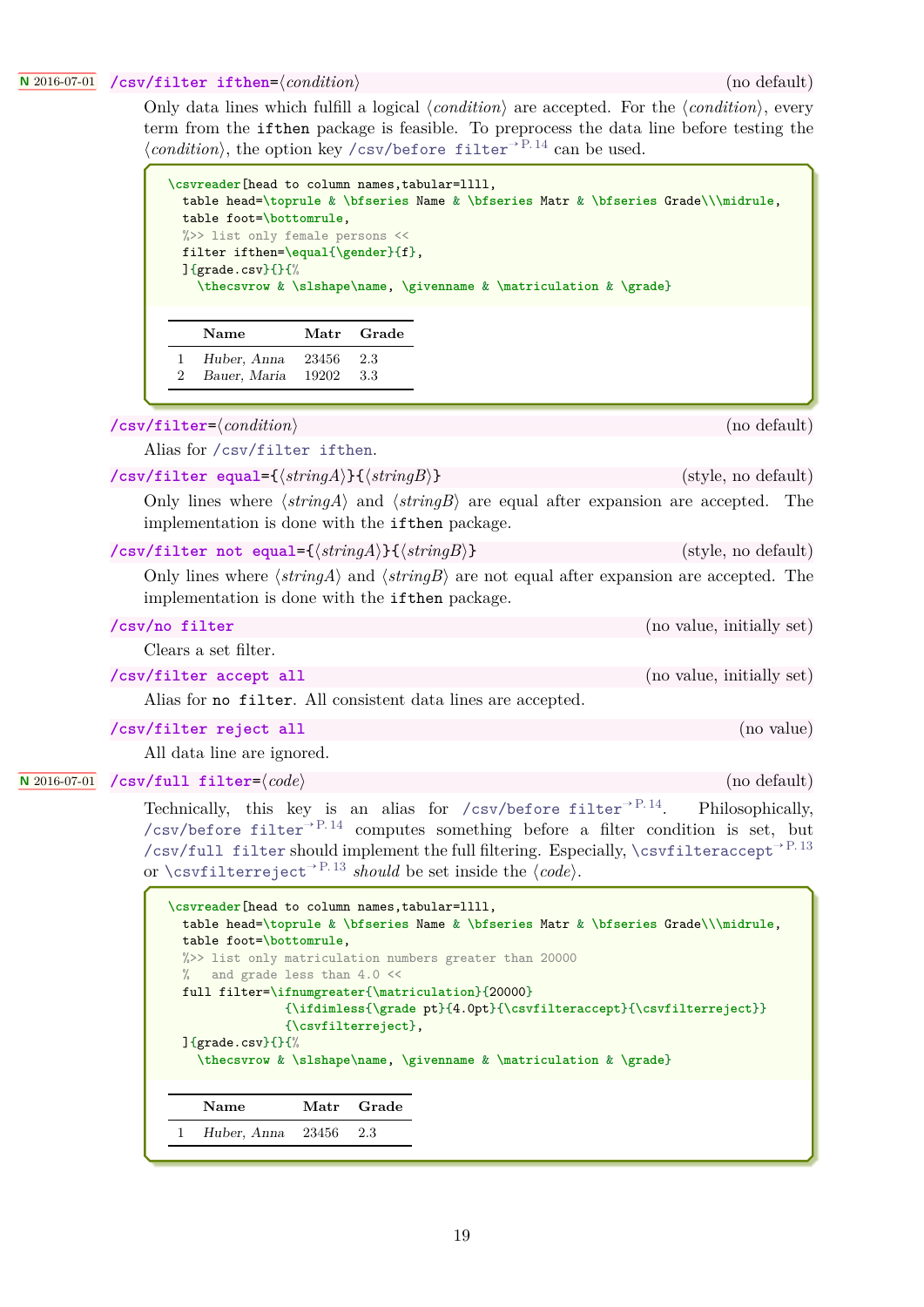# <span id="page-19-11"></span><span id="page-19-0"></span>**3.5 Table Support**

<span id="page-19-10"></span><span id="page-19-9"></span><span id="page-19-8"></span><span id="page-19-7"></span><span id="page-19-6"></span><span id="page-19-5"></span><span id="page-19-4"></span><span id="page-19-3"></span><span id="page-19-2"></span><span id="page-19-1"></span>

| $\verb /csv/tabular'  (table\ format)$                                                                                                                                                                                                                                                                                     | (style, no default)           |
|----------------------------------------------------------------------------------------------------------------------------------------------------------------------------------------------------------------------------------------------------------------------------------------------------------------------------|-------------------------------|
| Surrounds the CSV processing with $\begin{equation} \delta$ tabular $\{\delta$ (table format) at begin and<br>with \end{tabular} at end. Additionally, the commands defined by the key values of<br>/csv/before table, /csv/table head, /csv/table foot, and /csv/after table are ex-<br>ecuted at the appropriate places. |                               |
| $\sqrt{2}$ csv/centered tabular= $\langle table\ format \rangle$                                                                                                                                                                                                                                                           | (style, no default)           |
| Like /csv/tabular but inside an additional center environment.                                                                                                                                                                                                                                                             |                               |
| $\sqrt{csv/longtable}$ $\langle table\ format\rangle$                                                                                                                                                                                                                                                                      | (style, no default)           |
| Like /csv/tabular but for the longtable environment.<br>longtable (not loaded automatically).                                                                                                                                                                                                                              | This requires the package     |
| /csv/tabbing                                                                                                                                                                                                                                                                                                               | (style, no value)             |
| Like /csv/tabular but for the tabbing environment.                                                                                                                                                                                                                                                                         |                               |
| /csv/centered tabbing                                                                                                                                                                                                                                                                                                      | (style, no value)             |
| Like /csv/tabbing but inside an additional center environment.                                                                                                                                                                                                                                                             |                               |
| /csv/no table                                                                                                                                                                                                                                                                                                              | (style, no value)             |
| Deactivates tabular, longtable, and tabbing.                                                                                                                                                                                                                                                                               |                               |
| /csv/before table= $\langle code \rangle$                                                                                                                                                                                                                                                                                  | (no default, initially empty) |
| Sets the $\langle code \rangle$ to be executed before <b>\begin{tabular}</b> or before <b>\begin{longtable}</b> or<br>before <i>\begin{tabbing}</i> , respectively.                                                                                                                                                        |                               |
| $\verb /csv/table head= code\rangle$                                                                                                                                                                                                                                                                                       | (no default, initially empty) |
| Sets the $\langle code \rangle$ to be executed after \begin{tabular} or after \begin{longtable} or after<br>\begin{tabbing}, respectively.                                                                                                                                                                                 |                               |
| $\verb /csv/table foot= code\rangle$                                                                                                                                                                                                                                                                                       | (no default, initially empty) |
| Sets the $\langle code \rangle$ to be executed before <b>\end{tabular}</b> or before <b>\end{longtable}</b> or before<br>\end{tabbing}, respectively.                                                                                                                                                                      |                               |
| $\verb /csv/after table= code\rangle$                                                                                                                                                                                                                                                                                      | (no default, initially empty) |
| Sets the $\langle code \rangle$ to be executed after <b>\end{tabular}</b> or after <b>\end{longtable}</b> or after<br>\end{tabbing}, respectively.                                                                                                                                                                         |                               |
| The following auto options are the counterparts for the respective quick overview commands like<br>$\cos\theta$ are listed for completeness, but are unlikely to be used directly.                                                                                                                                         |                               |
| /csv/autotabular= $\langle file\ name \rangle$                                                                                                                                                                                                                                                                             | (no default)                  |
| Reads the whole CSV file denoted $\langle$ file name $\rangle$ with an automated formatting.                                                                                                                                                                                                                               |                               |
| $\sqrt{c}$ sv/autolongtable= $\langle file\ name \rangle$                                                                                                                                                                                                                                                                  | (no default)                  |
| Reads the whole CSV file denoted $\langle file \ name \rangle$ with an automated formatting using the<br>required longtable package.                                                                                                                                                                                       |                               |
| $\verb /csv/autobooktabular= \langle file \ name \rangle $                                                                                                                                                                                                                                                                 | (no default)                  |
| Reads the whole CSV file denoted $\langle file \ name \rangle$ with an automated formatting using the<br>required booktabs package.                                                                                                                                                                                        |                               |
| $\verb /csv/autobooklongtable= file\_name\rangle$                                                                                                                                                                                                                                                                          | (no default)                  |
| Reads the whole CSV file denoted $\langle file \ name \rangle$ with an automated formatting using the<br>required booktabs and longtable packages.                                                                                                                                                                         |                               |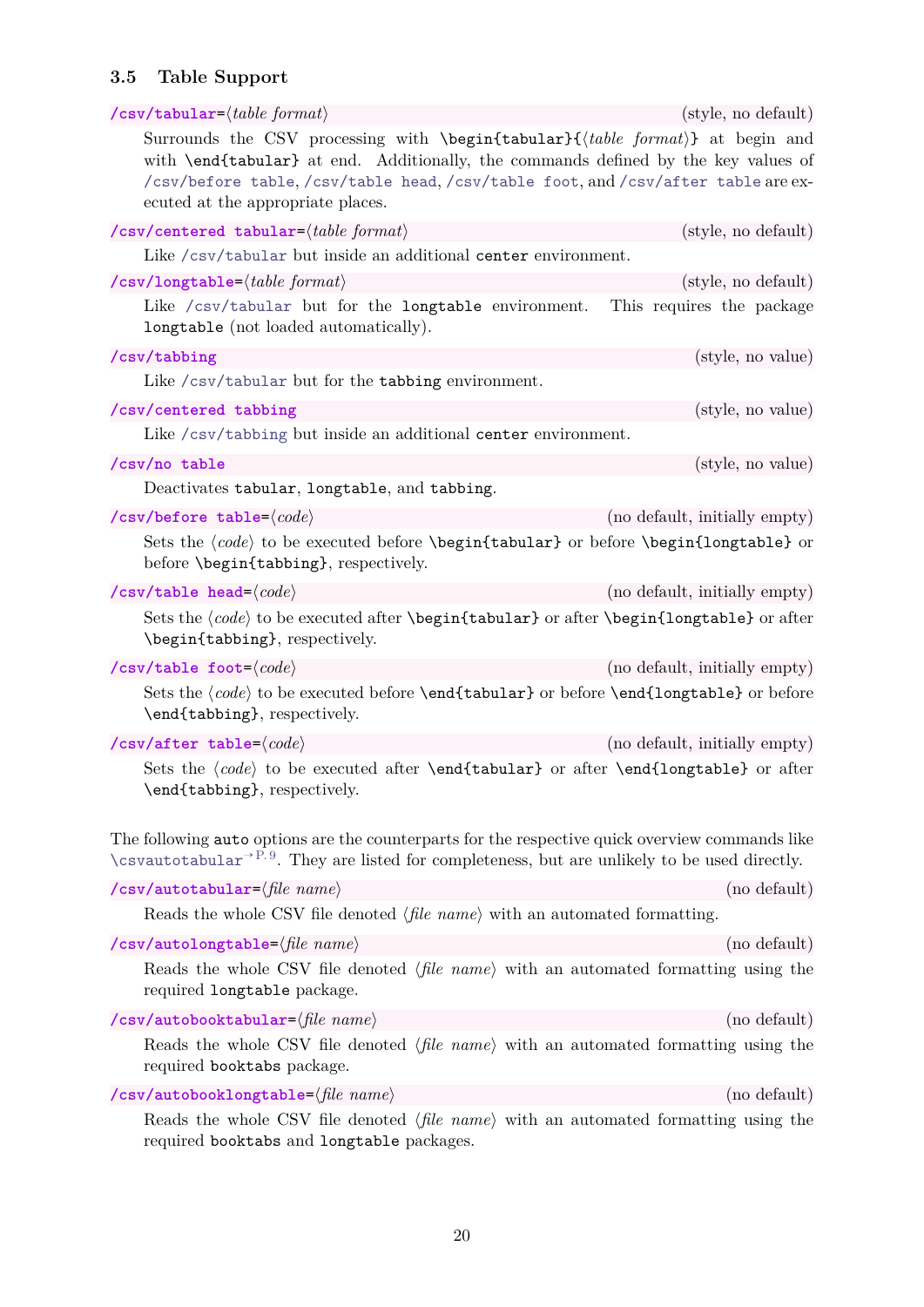# <span id="page-20-2"></span><span id="page-20-0"></span>**3.6 Special Characters**

Be default, the CSV content is treated like normal LAT<sub>EX</sub> text, see Subsection [5.3](#page-35-0) on page [36.](#page-35-0) But, T<sub>E</sub>X special characters of the CSV content may also be interpreted as normal characters, if one or more of the following options are used.

<span id="page-20-1"></span>

|                   | /csv/respect tab=true   false                                                                                                 | (default true, initially false)                              |
|-------------------|-------------------------------------------------------------------------------------------------------------------------------|--------------------------------------------------------------|
|                   | If this key is set, every tabulator sign inside the CSV content is a normal character.                                        |                                                              |
|                   | /csv/respect percent=true   false                                                                                             | (default true, initially false)                              |
|                   | If this key is set, every percent sign $"\%"$ inside the CSV content is a normal character.                                   |                                                              |
|                   | /csv/respect sharp=true   false                                                                                               | (default true, initially false)                              |
|                   | If this key is set, every sharp sign                                                                                          | $\mathbf{u}^*$ inside the CSV content is a normal character. |
|                   | /csv/respect dollar=true   false                                                                                              | (default true, initially false)                              |
|                   | If this key is set, every dollar sign                                                                                         | "\$" inside the CSV content is a normal character.           |
|                   | /csv/respect and=true   false                                                                                                 | (default true, initially false)                              |
|                   | If this key is set, every and sign $"\&"$ inside the CSV content is a normal character.                                       |                                                              |
|                   | /csv/respect backslash=true   false                                                                                           | (default true, initially false)                              |
|                   | If this key is set, every backslash sign $"\prime\prime"$ inside the CSV content is a normal character.                       |                                                              |
|                   | /csv/respect underscore=true   false                                                                                          | (default true, initially false)                              |
|                   | If this key is set, every underscore sign $"$ _" inside the CSV content is a normal character.                                |                                                              |
|                   | /csv/respect tilde=true   false                                                                                               | (default true, initially false)                              |
|                   | If this key is set, every tilde sign $"''$ inside the CSV content is a normal character.                                      |                                                              |
|                   | /csv/respect circumflex=true   false                                                                                          | (default true, initially false)                              |
|                   | If this key is set, every circumflex sign $\bullet\bullet\bullet$ inside the CSV content is a normal character.               |                                                              |
|                   | /csv/respect leftbrace=true   false                                                                                           | (default true, initially false)                              |
|                   | If this key is set, every left brace sign $\mathbb{T}^{\bullet}$ inside the CSV content is a normal character.                |                                                              |
|                   | /csv/respect rightbrace=true   false                                                                                          | (default true, initially false)                              |
|                   | If this key is set, every right brace sign $\mathbb{T}$ inside the CSV content is a normal character.                         |                                                              |
| /csv/respect all  |                                                                                                                               | (style, no value, initially unset)                           |
|                   | Set all special characters from above to normal characters. This means a quite verbatim<br>interpretation of the CSV content. |                                                              |
| /csv/respect none |                                                                                                                               | (style, no value, initially set)                             |
|                   | Do not change any special character from above to normal character.                                                           |                                                              |

21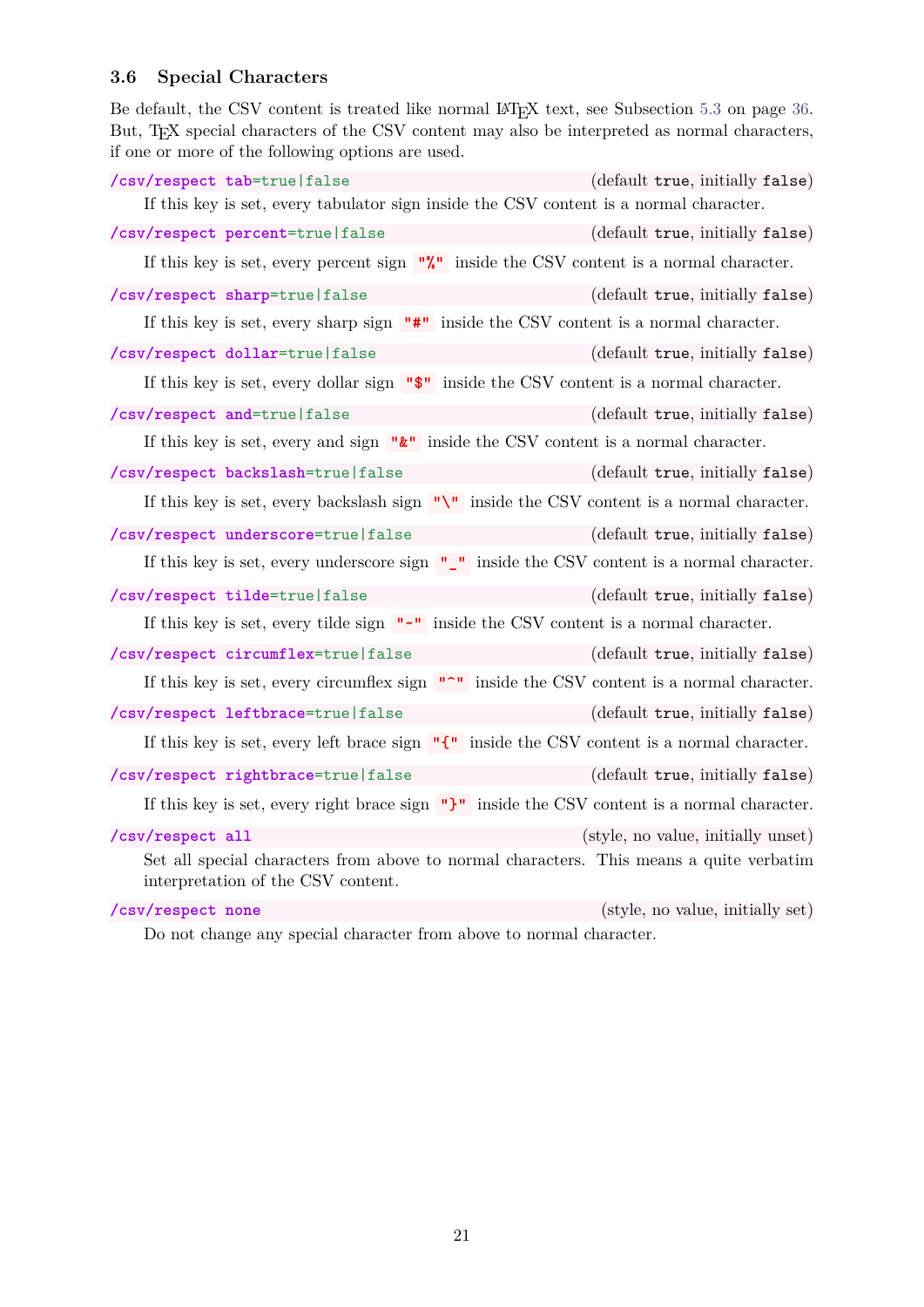## <span id="page-21-2"></span><span id="page-21-0"></span>**3.7 Separators**

<span id="page-21-1"></span>**/csv/separator**=⟨*sign*⟩ (no default, initially comma)

Sets the  $\langle sign \rangle$  which is treates as separator between the data values of a data line. Feasible values are:

- **comma**: This is the initial value with ',' as separator.
- **semicolon**: Sets the separator to ';'.

```
% \usepackage{tcolorbox} for tcbverbatimwrite
\begin{tcbverbatimwrite}{testsemi.csv}
 name;givenname;matriculation;gender;grade
 Maier;Hans;12345;m;1.0
 Huber;Anna;23456;f;2.3
 Weißbäck;Werner;34567;m;5.0
\end{tcbverbatimwrite}
\csvautobooktabular[separator=semicolon]{testsemi.csv}
 name givenname matriculation gender grade
 Maier Hans 12345 m 1.0<br>
Huber Anna 23456 f 2.3
 Huber Anna 23456 f 2.3
 Weißbäck Werner 34567 m 5.0
```
• **pipe**: Sets the separator to '|'.

```
% \usepackage{tcolorbox} for tcbverbatimwrite
\begin{tcbverbatimwrite}{pipe.csv}
 name|givenname|matriculation|gender|grade
 Maier|Hans|12345|m|1.0
 Huber|Anna|23456|f|2.3
 Weißbäck|Werner|34567|m|5.0
\end{tcbverbatimwrite}
\csvautobooktabular[separator=pipe]{pipe.csv}
name givenname matriculation gender grade
 Maier Hans 12345 m 1.0
Huber Anna 23456 f 2.3
 Weißbäck Werner 34567 m 5.0
```
• **tab**: Sets the separator to the tabulator sign. Automatically, [/csv/respect tab](#page-20-1)<sup>→</sup> P. 21 is set also.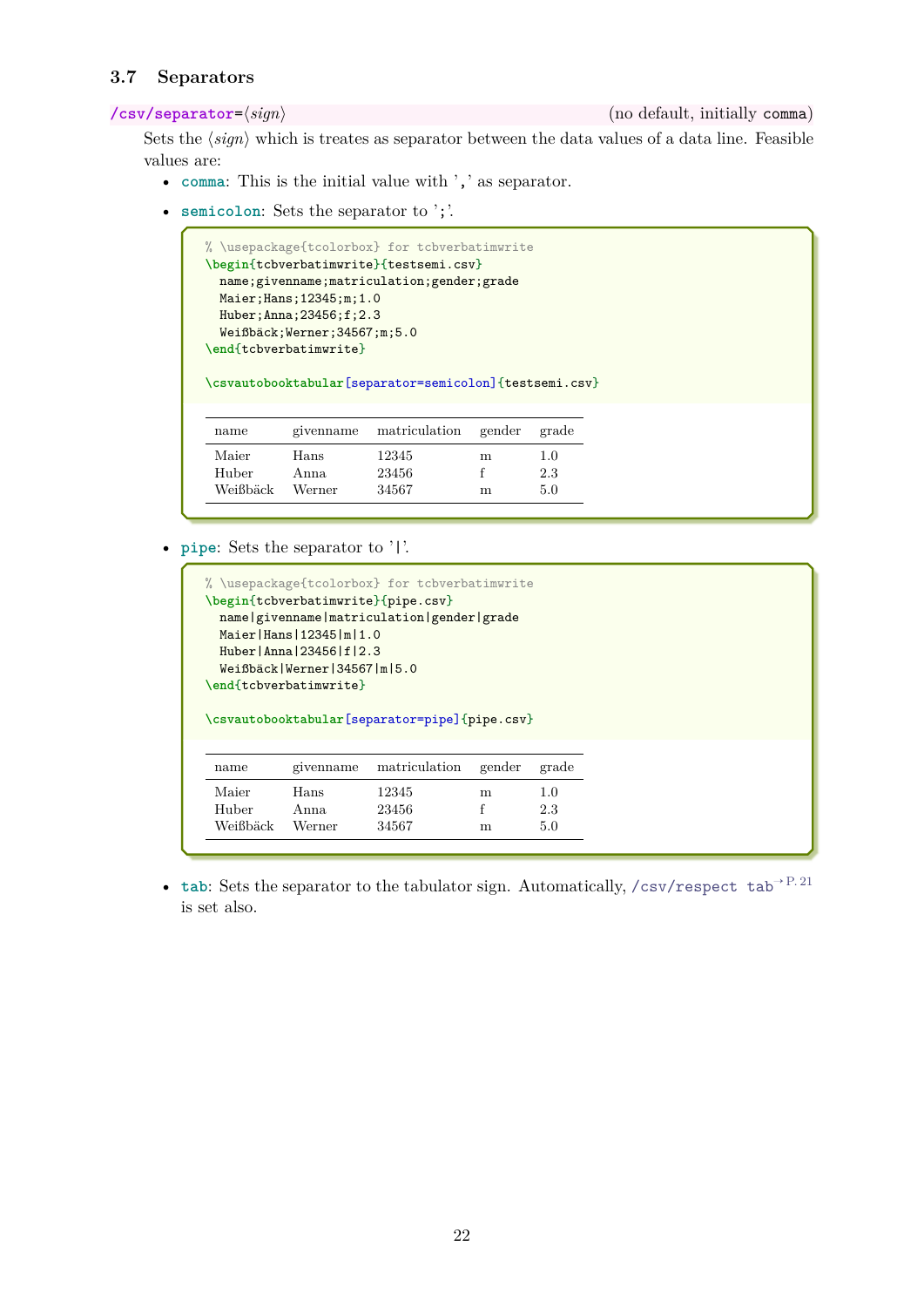### <span id="page-22-5"></span><span id="page-22-0"></span>**3.8 Miscellaneous**

**/csv/every csv** (style, initially empty)

A style definition which is used for every following CSV file. This definition can be overwritten with user code.

```
% Sets a warning message for unfeasible data lines.
\csvset{every csv/.style={warn on column count error}}
% Alternatively:
\csvstyle{every csv}{warn on column count error}
```
#### **/csv/default** (style)

A style definition which is used for every following CSV file which resets all settings to default values<sup>[4](#page-22-2)</sup>. This key should not be used or changed by the user if there is not a really good reason (and you know what you do).

<span id="page-22-1"></span>

| $\sqrt{\text{csv/file}} = \langle \text{file name} \rangle$ |  |
|-------------------------------------------------------------|--|
|-------------------------------------------------------------|--|

(no default, initially unknown.csv)

Sets the  $\langle$ *file name* $\rangle$  of the CSV file to be processed.

<span id="page-22-3"></span>**/csv/preprocessed file**=⟨*file name*⟩ (no default, initially \jobname\_sorted.csv)

Sets the  $\langle$ *file name* $\rangle$  of the CSV file which is the output of a preprocessor.

#### <span id="page-22-4"></span>**/csv/preprocessor**=⟨*macro*⟩ (no default)

Defines a preprocessor for the given CSV file. The ⟨*macro*⟩ has to have two mandatory arguments. The first argument is the original CSV file which is set by [/csv/file](#page-22-1). The second argument is the preprocessed CSV file which is set by [/csv/preprocessed file](#page-22-3).

Typically, the ⟨*macro*⟩ may call an external program which preprocesses the original CSV file (e. g. sorting the file) and creates the preprocessed CSV file. The later file is used by [\csvreader](#page-7-1)<sup>→</sup> P. 8 or [\csvloop](#page-7-2)<sup>→</sup> P. 8 .

```
\newcommand{\mySortTool}[2]{%
  % call to an external program to sort file #1 with resulting file #2
\mathbf{r}\csvreader[%
  preprocessed file=\jobname_sorted.csv,
  preprocessor=\mySortTool,
  ]{some.csv}{}{%
  % do something
}
```
See Subsection [3.9](#page-23-0) on page [24](#page-23-0) for a concrete sorting preprocessing implemented with an external tool.

**/csv/no preprocessing** (style, no value, initially set)

Clears any preprocessing, i. e. preprocessing is switched of.

<span id="page-22-2"></span><sup>4</sup> default is used because of the global nature of most settings.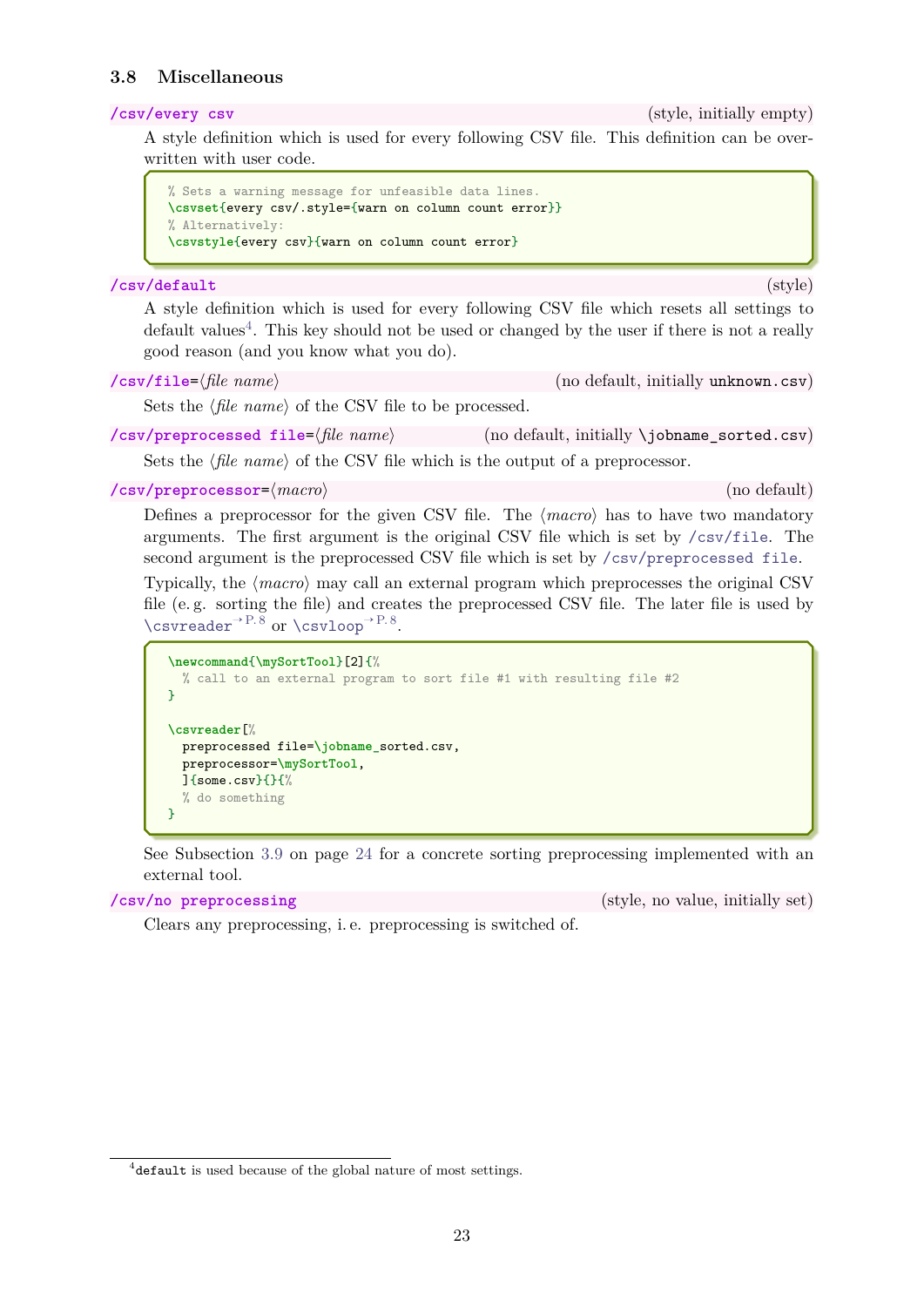## <span id="page-23-2"></span><span id="page-23-0"></span>**3.9 Sorting**

TEX/LATEX was not born under a sorting planet. csvsimple-legacy provides no sorting of data lines by LATEX-methods since sorting can be done much faster and much better by external tools.

First, one should consider the appropriate *place* for sorting:

- CSV files may be sorted by a tool *before* the LAT<sub>E</sub>X document is processed at all. If the CSV data is not likely to change, this is the most efficient method.
- CSV files may be sorted by a tool every time before the LAT<sub>EX</sub> document is compiled. This could be automated by a shell script or some processing tool like arara.
- CSV files may be sorted on-the-fly by a tool during compilation of a LAT<sub>EX</sub> document. This is the most elegant but not the most efficient way.

The first two methods are decoupled from anything concerning csvsimple-legacy. For the third method, the [/csv/preprocessor](#page-22-4)<sup>→ P. 23</sup> option is made for. This allows to access an external tool for sorting. *Which tool* is your choice.

**CSV-Sorter** was written as a companion tool for csvsimple. It is an open source Java commandline tool for sorting CSV files, available at

<http://T-F-S.github.io/csvsorter/> or <https://github.com/T-F-S/csvsorter>

It can be used for all three sorting approaches described above. There is special support for on-the-fly sorting with **CSV-Sorter** using the following options.

- **1. To use the sorting options, you have to install CSV-Sorter before! csvsimple v1.12 or newer needs CSV-Sorter v0.94 of newer!**
- **2. You have to give permission to call external tools during compilation, i. e. the command-line options for latex have to include -shell-escape.**

**/csv/csvsorter command**=⟨*system command*⟩ (no default, initially csvsorter) The ⟨*system command*⟩ specifies the system call for **CSV-Sorter** (without the options). If **CSV-Sorter** was completely installed following its documentation, there is nothing to change here. If the csvsorter. jar file is inside the same directory as the  $\angle$ FIFX source file, you may configure:

**\csvset**{csvsorter command=java -jar csvsorter.jar}

**/csv/csvsorter configpath**=⟨*path*⟩ (no default, initially .)

Sorting with **CSV-Sorter** is done using XML configuration files. If these files are not stored inside the same directory as the LAT<sub>E</sub>X source file, a  $\langle path \rangle$  to access them can be configured:

**\csvset**{csvsorter configpath=xmlfiles}

Here, the configuration files would be stored in a subdirectory named xmlfiles.

<span id="page-23-1"></span>**/csv/csvsorter log**=⟨*file name*⟩ (no default, initially csvsorter.log)

Sets the log file of **CSV-Sorter** to the given ⟨*file name*⟩.

**\csvset**{csvsorter log=outdir/csvsorter.log}

Here, the log file is written to a subdirectory named outdir.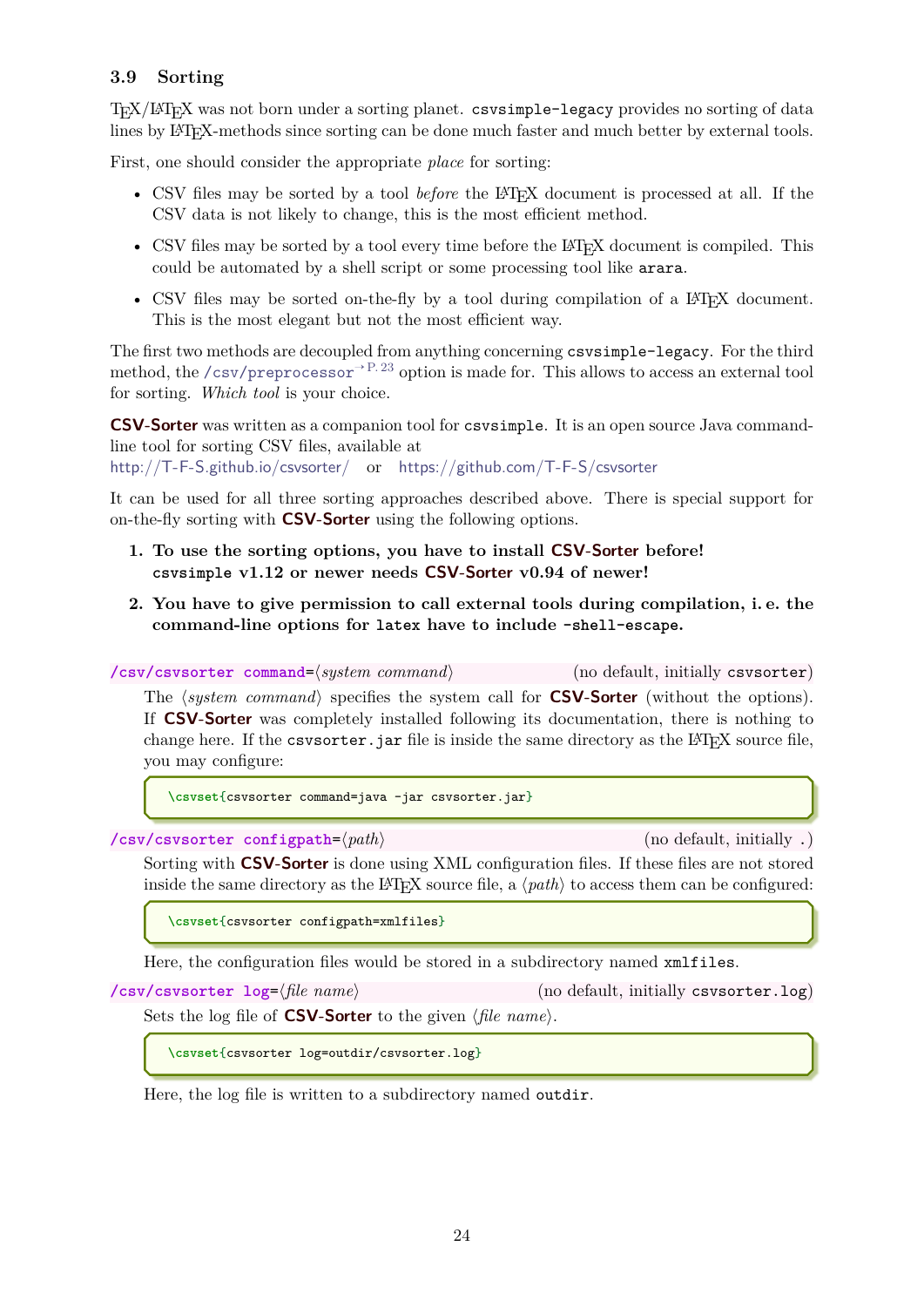<span id="page-24-1"></span>Sets  $\langle$ *file name* $\rangle$  as token file. This is an auxiliary file which communicates the success of **CSV-Sorter** to csvsimple.

```
\csvset{csvsorter log=outdir/\jobname.csvtoken}
```
Here, the token file is written to a subdirectory named outdir.

```
/csv/sort by=⟨file name⟩ (style, initially unset)
```
The ⟨*file name*⟩ denotes an XML configuration file for **CSV-Sorter**. Setting this option inside  $\csc^{\rho}$  or  $\csc^{\rho}$ <sup>+ P.8</sup> will issue a system call to **CSV-Sorter**.

- **CSV-Sorter** uses the given CSV file as input file.
- **CSV-Sorter** uses ⟨*file name*⟩ as configuration file.
- The output CSV file is denoted by [/csv/preprocessed file](#page-22-3)<sup> $\rightarrow$ P.23</sup> which is by default \jobname\_sorted.csv. This output file is this actual file processed by [\csvreader](#page-7-1)<sup>→</sup> P. 8 or [\csvloop](#page-7-2)<sup>→</sup> P. 8 .
- **CSV-Sorter** also generates a log file denoted by /csv/csvsorter  $\log^{3} P.24$  which is by default csvsorter.log.

First example: To sort our example grade.csv file according to name and givenname, we use the following XML configuration file. Since **CSV-Sorter** uses double quotes as default brackets for column values, we remove bracket recognition to avoid a clash with the escaped umlauts of the example CSV file.

#### **Configuration file «namesort.xml»**

```
<?xml version="1.0" encoding="UTF-8"?>
<csv>
 <bracket empty="true" />
 <sortlines>
    <column name="name" order="ascending" type="string"/>
    <column name="givenname" order="ascending" type="string"/>
 </sortlines>
</csv>
```

```
% \usepackage{booktabs}
\csvreader[sort by=namesort.xml,
 head to column names,
 tabular=>{\color{red}}lllll,
 table head=\toprule Name & Given Name & Matriculation & Gender & Grade\\\midrule,
 table foot=\bottomrule]
  {grade.csv}{}{\csvlinetotablerow}
```

| Name     | Given Name | Matriculation | Gender | Grade |
|----------|------------|---------------|--------|-------|
| Bauer    | Maria.     | 19202         |        | 3.3   |
| Huber    | Anna.      | 23456         |        | 2.3   |
| Maier    | Hans       | 12345         | m      | 1.0   |
| Weißbäck | Werner     | 34567         | m      | 5.0   |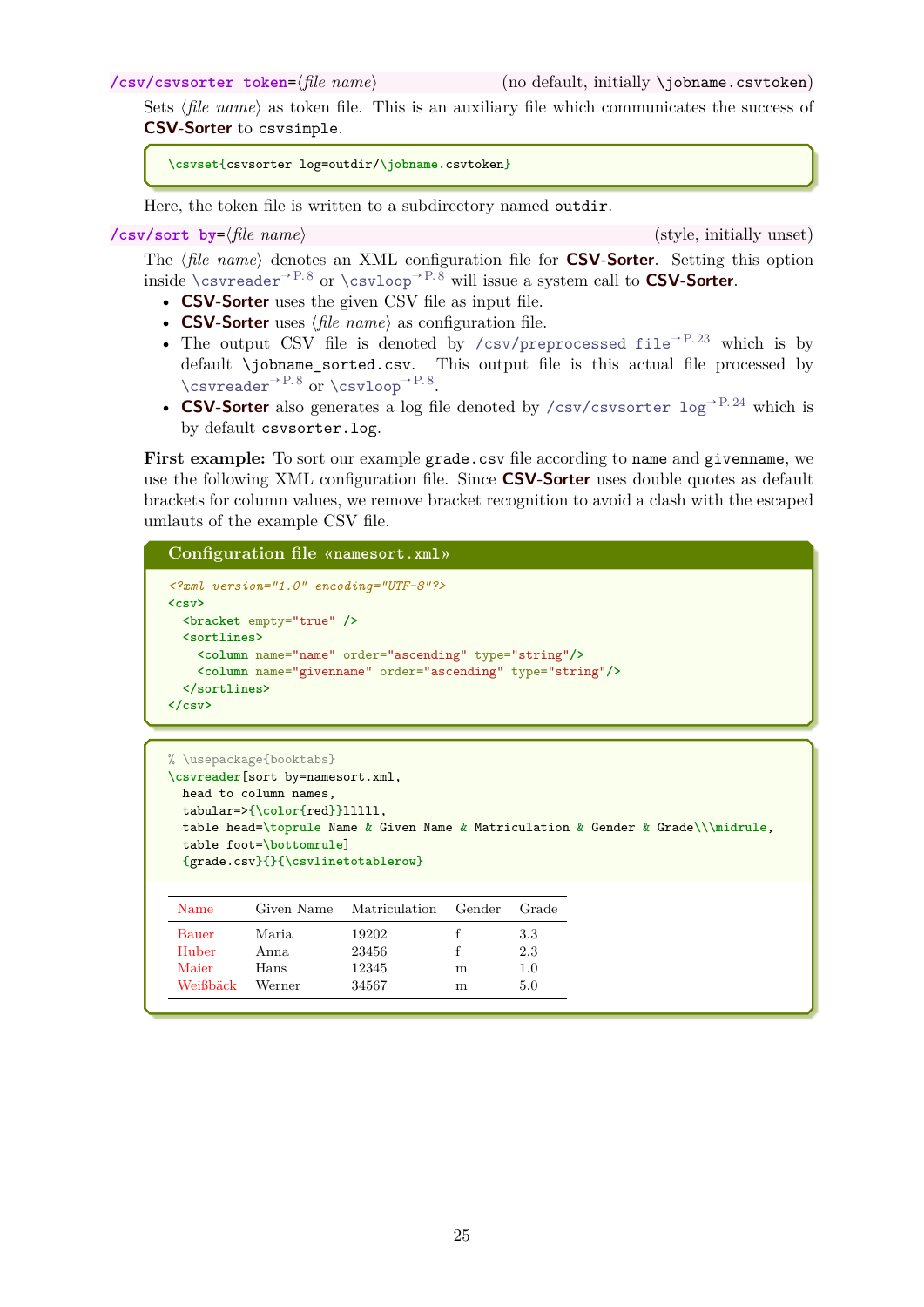**Second example:** To sort our example grade.csv file according to grade, we use the following XML configuration file. Further, persons with the same grade are sorted by name and givenname. Since **CSV-Sorter** uses double quotes as default brackets for column values, we remove bracket recognition to avoid a clash with the escaped umlauts of the example CSV file.

```
Configuration file «gradesort.xml»
<?xml version="1.0" encoding="UTF-8"?>
<csv>
 <bracket empty="true" />
 <sortlines>
   <column name="grade" order="ascending" type="double"/>
   <column name="name" order="ascending" type="string"/>
   <column name="givenname" order="ascending" type="string"/>
 </sortlines>
</csv>
```

```
% \usepackage{booktabs}
\csvreader[sort by=gradesort.xml,
 head to column names,
 tabular=llll>{\color{red}}l,
 table head=\toprule Name & Given Name & Matriculation & Gender & Grade\\\midrule,
 table foot=\bottomrule]
 {grade.csv}{}{\csvlinetotablerow}
```

| Name     | Given Name | Matriculation | Gender | Grade   |
|----------|------------|---------------|--------|---------|
| Maier    | Hans       | 12345         | m      | $1.0\,$ |
| Huber    | Anna       | 23456         |        | 2.3     |
| Bauer    | Maria      | 19202         |        | 3.3     |
| Weißbäck | Werner     | 34567         | m      | 5.0     |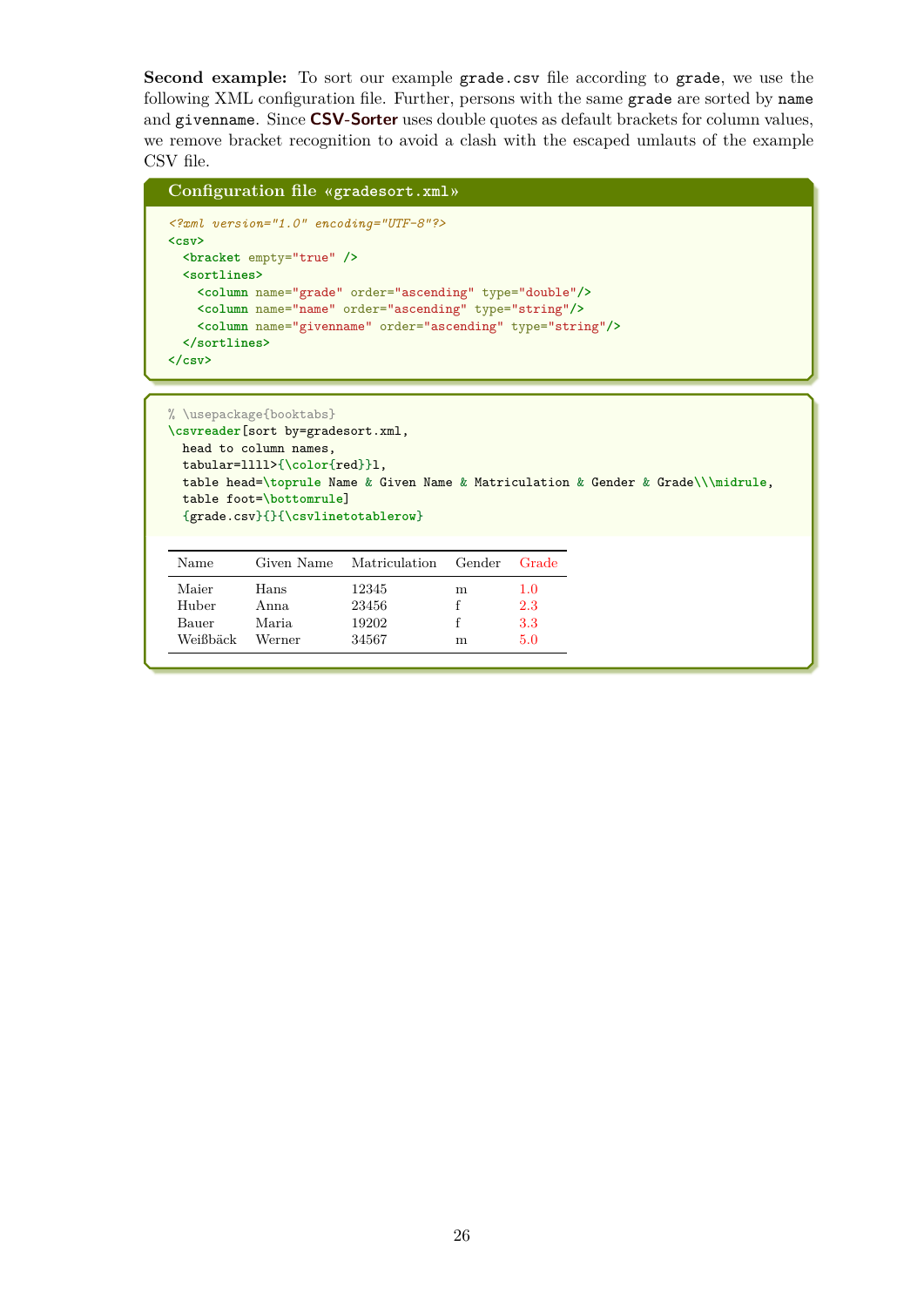**Third example:** To generate a matriculation/grade list, we sort our example grade.csv file using the following XML configuration file. Again, since **CSV-Sorter** uses double quotes as default brackets for column values, we remove bracket recognition to avoid a clash with the escaped umlauts of the example CSV file.

```
Configuration file «matriculationsort.xml»
<?xml version="1.0" encoding="UTF-8"?>
<csv>
 <bracket empty="true" />
 <sortlines>
   <column name="matriculation" order="ascending" type="integer"/>
 </sortlines>
</csv>
```

```
% \usepackage{booktabs}
\csvreader[sort by=matriculationsort.xml,
 head to column names,
 tabular=>{\color{red}}ll,
 table head=\toprule Matriculation & Grade\\\midrule,
 table foot=\bottomrule]
 {grade.csv}{}{\matriculation & \grade}
```

| Matriculation | Grade |
|---------------|-------|
| 12345         | 1.0   |
| 19202         | 3.3   |
| 23456         | 2.3   |
| 34567         | 5.0   |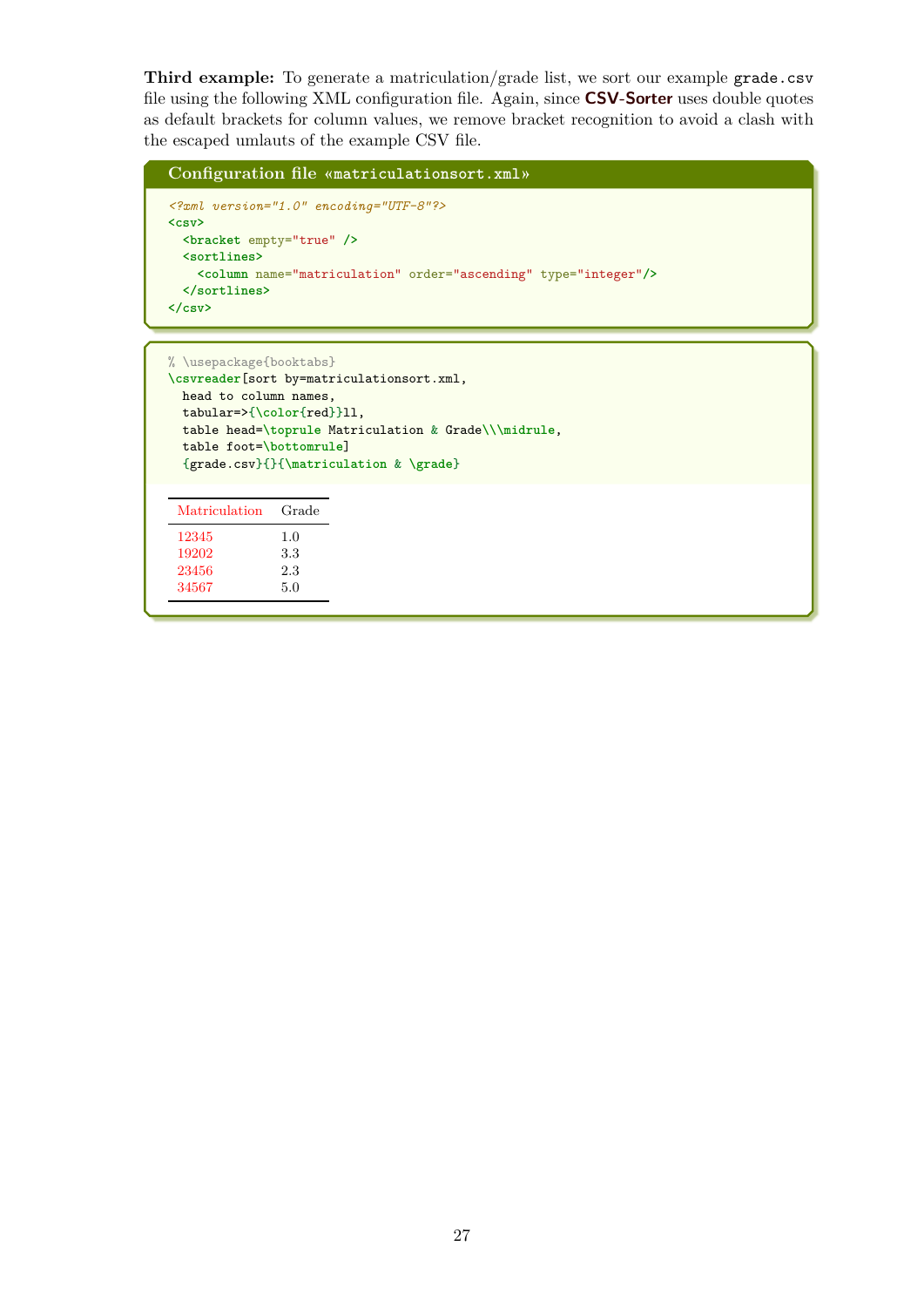## <span id="page-27-0"></span>**/csv/new sorting rule**={⟨*name*⟩}{⟨*file name*⟩} (style, initially unset)

This is a convenience option to generate a new shortcut for often used [/csv/sort](#page-24-0) by<sup> $\rightarrow$  [P. 25](#page-24-0)</sup> applications. It also adds a more semantic touch. The new shortcut option is sort by  $\langle name \rangle$  which expands to sort by={ $\langle file \ name \rangle$  }.

Consider the following example:

|          |           | \csvautotabular[sort by=namesort.xml]{grade.csv} |        |       |
|----------|-----------|--------------------------------------------------|--------|-------|
|          |           |                                                  |        |       |
| name     | givenname | matriculation                                    | gender | grade |
| Bauer    | Maria.    | 19202                                            |        | 3.3   |
| Huber    | Anna      | 23456                                            |        | 2.3   |
| Maier    | Hans      | 12345                                            | m      | 1.0   |
| Weißbäck | Werner    | 34567                                            | m      | 5.0   |

A good place for setting up a new sorting rule would be inside the preamble:

**\csvset**{new sorting rule={name}{namesort.xml}}

Now, we can use the new rule:

**\csvautotabular**[sort by name]{grade.csv}

| name     | givenname | matriculation | gender | grade |
|----------|-----------|---------------|--------|-------|
| Bauer    | Maria     | 19202         |        | 3.3   |
| Huber    | Anna      | 23456         |        | 2.3   |
| Maier    | Hans      | 12345         | m      |       |
| Weißbäck | Werner    | 34567         | m      |       |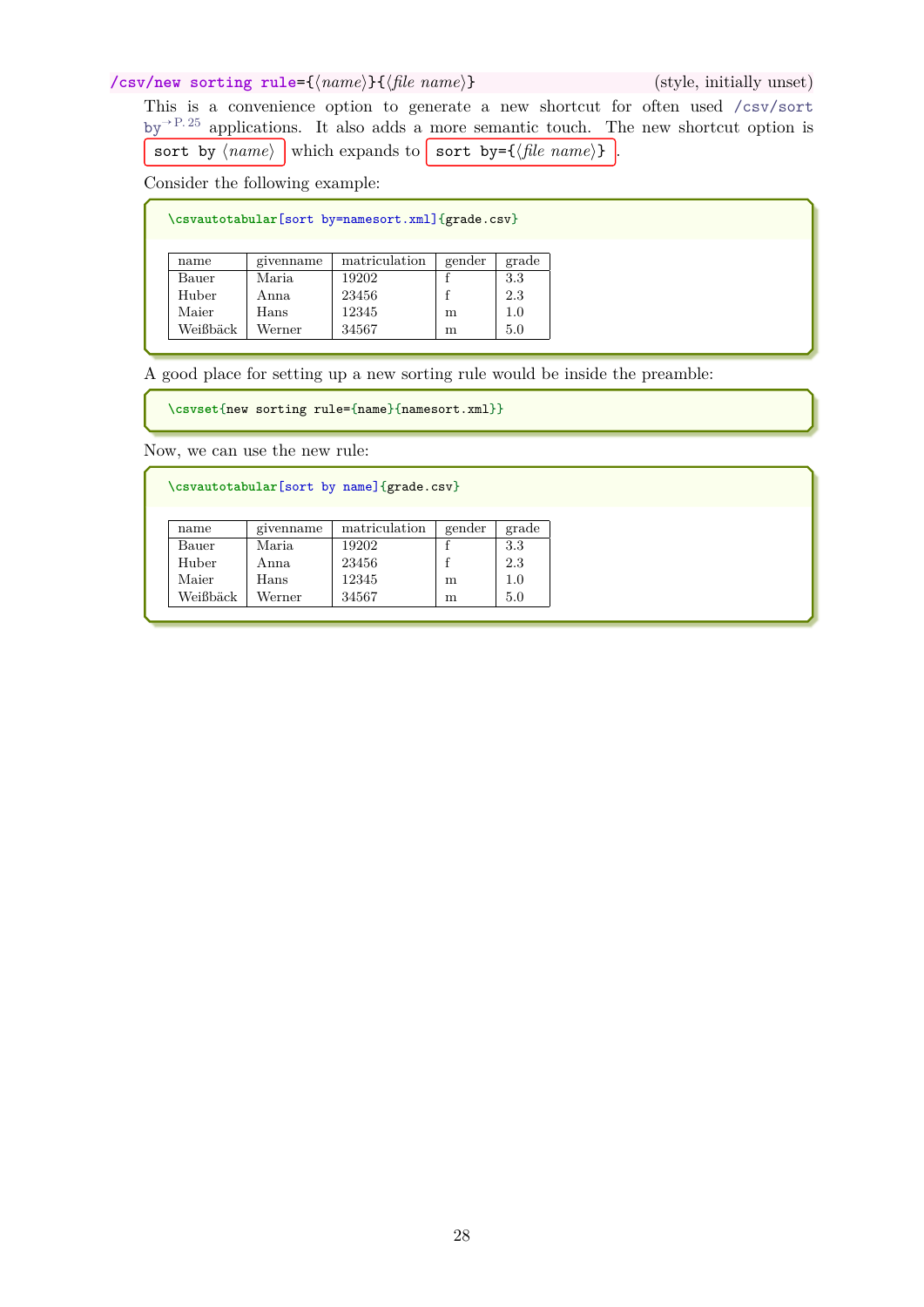# <span id="page-28-5"></span><span id="page-28-0"></span>**4 String Tests**

The following string tests are complementing the string tests from the etoolbox package. They all do the same, i.e., comparing expanded strings for equality.

- [\ifcsvstrcmp](#page-28-1) is the most efficient method, because it uses native compiler string comparison (if available).
- [\ifcsvstrequal](#page-28-3) does not rely on a compiler. It also is the fallback implementation for [\ifcsvstrcmp](#page-28-1), if there is no native comparison method.
- [\ifcsvprostrequal](#page-28-4) is possibly more failsafe than the other two string tests. It may be used, if strings contain dirty things like \textbf{A}.

### **<sup>N</sup>** 2016-07-01 **\ifcsvstrcmp**{⟨*stringA*⟩}{⟨*stringB*⟩}{⟨*true*⟩}{⟨*false*⟩}

<span id="page-28-1"></span>Compares two strings and executes ⟨*true*⟩ if they are equal, and ⟨*false*⟩ otherwise. The comparison is done using \pdfstrcmp, if compilation is done with pdfL<sup>AT</sup>EX. The comparison is done using \pdf@strcmp, if the package pdftexcmds is loaded and compilation is done with luaLATEX or XeLATEX. Otherwise, [\ifcsvstrcmp](#page-28-1) is identical to [\ifcsvstrequal](#page-28-3). This command cannot be used inside the preamble.

## **<sup>N</sup>** 2016-07-01 **\ifcsvnotstrcmp**{⟨*stringA*⟩}{⟨*stringB*⟩}{⟨*true*⟩}{⟨*false*⟩}

<span id="page-28-2"></span>Compares two strings and executes ⟨*true*⟩ if they are *not* equal, and ⟨*false*⟩ otherwise. The implementation uses [\ifcsvstrcmp](#page-28-1).

## **<sup>N</sup>** 2016-07-01 **\ifcsvstrequal**{⟨*stringA*⟩}{⟨*stringB*⟩}{⟨*true*⟩}{⟨*false*⟩}

<span id="page-28-3"></span>Compares two strings and executes ⟨*true*⟩ if they are equal, and ⟨*false*⟩ otherwise. The strings are expanded with \edef in the test.

## **<sup>N</sup>** 2016-07-01 **\ifcsvprostrequal**{⟨*stringA*⟩}{⟨*stringB*⟩}{⟨*true*⟩}{⟨*false*⟩}

<span id="page-28-4"></span>Compares two strings and executes ⟨*true*⟩ if they are equal, and ⟨*false*⟩ otherwise. The strings are expanded with \protected@edef in the test, i.e. parts of the strings which are protected stay unexpanded.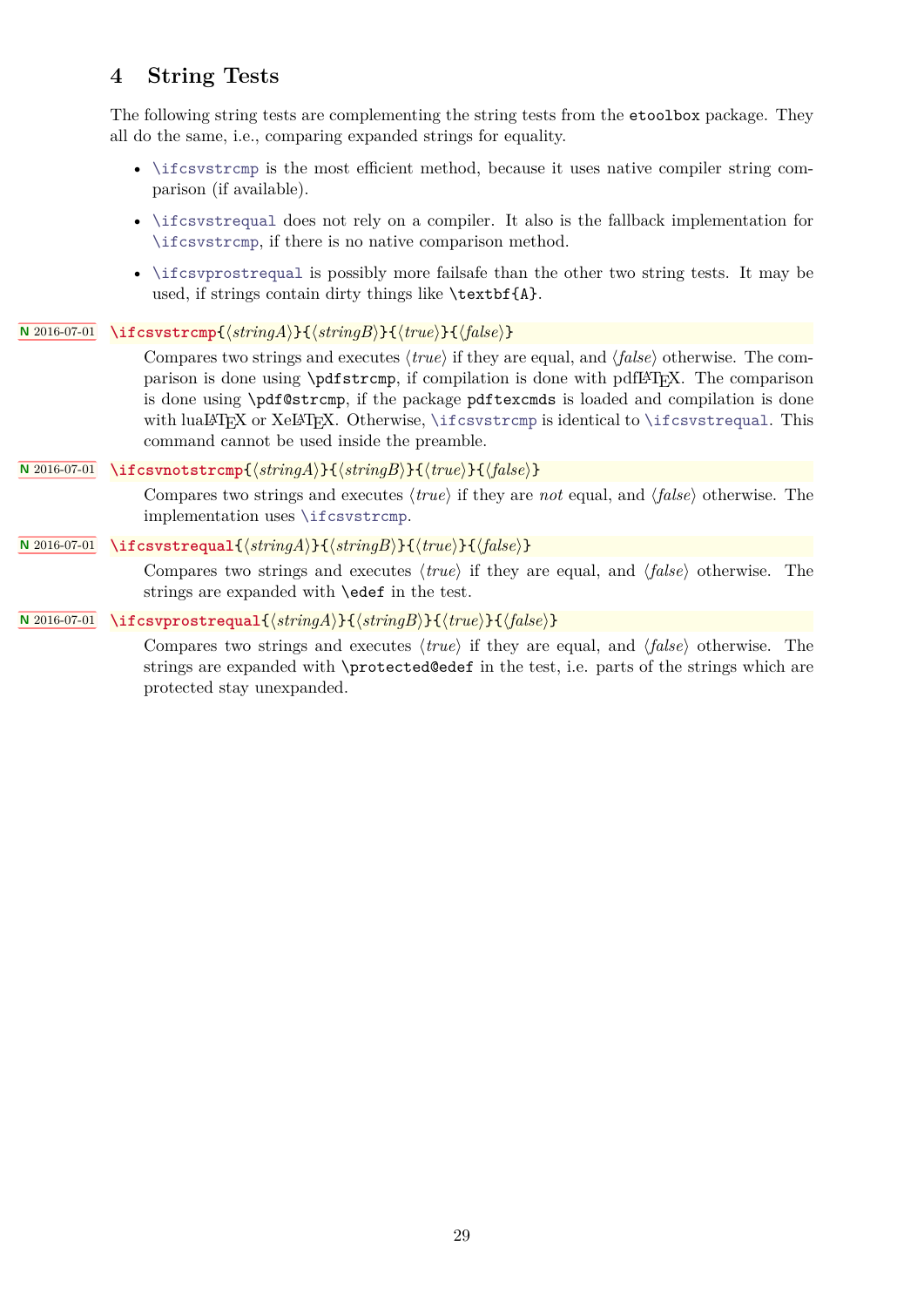# <span id="page-29-0"></span>**5 Examples**

# <span id="page-29-1"></span>**5.1 A Serial Letter**

In this example, a serial letter is to be written to all persons with addresses from the following CSV file. Deliberately, the file content is not given in very pretty format.

```
CSV file «address.csv»
name,givenname,gender,degree,street,zip,location,bonus
Maier,Hans,m,,Am Bachweg 17,10010,Hopfingen,20
   % next line with a comma in curly braces
Huber,Erna,f,Dr.,{Moosstraße 32, Hinterschlag},10020,Örtingstetten,30
Weißbäck,Werner,m,Prof. Dr.,Brauallee 10,10030,Klingenbach,40
   % this line is ignored %
 Siebener , Franz,m, , Blaumeisenweg 12 , 10040 , Pardauz , 50
   % preceding and trailing spaces in entries are removed %
Schmitt,Anton,m,,{\AE{}lfred-Esplanade, T\ae{}g 37}, 10050,\OE{}resung,60
```
Firstly, we survey the file content quickly using \csvautotabular. As can be seen, unfeasible lines are ignored automatically.

| \tiny\csvautotabular{address.csv} |           |        |           |                             |       |                |       |
|-----------------------------------|-----------|--------|-----------|-----------------------------|-------|----------------|-------|
|                                   |           |        |           |                             |       |                |       |
|                                   |           |        |           |                             |       |                |       |
| name                              | givenname | gender | degree    | street                      | zip   | location       | bonus |
| Maier                             | Hans      | m      |           | Am Bachweg 17               | 10010 | Hopfingen      | 20    |
| Huber                             | Erna.     |        | Dr.       | Moosstraße 32, Hinterschlag | 10020 | Örtingstetten  | 30    |
| Weißbäck                          | Werner    | m      | Prof. Dr. | Brauallee 10                | 10030 | Klingenbach    | 40    |
| Siebener                          | Franz     | m      |           | Blaumeisenweg 12            | 10040 | Pardauz        | 50    |
| Schmitt                           | Anton     | m      |           | Ælfred-Esplanade, Tæg 37    | 10050 | <b>Eresung</b> | 60    |

Now, we create the serial letter where every feasible data line produces an own page. Here, we simulate the page by a tcolorbox (from the package tcolorbox). For the gender specific salutations, an auxiliary macro **\ifmale** is introduced.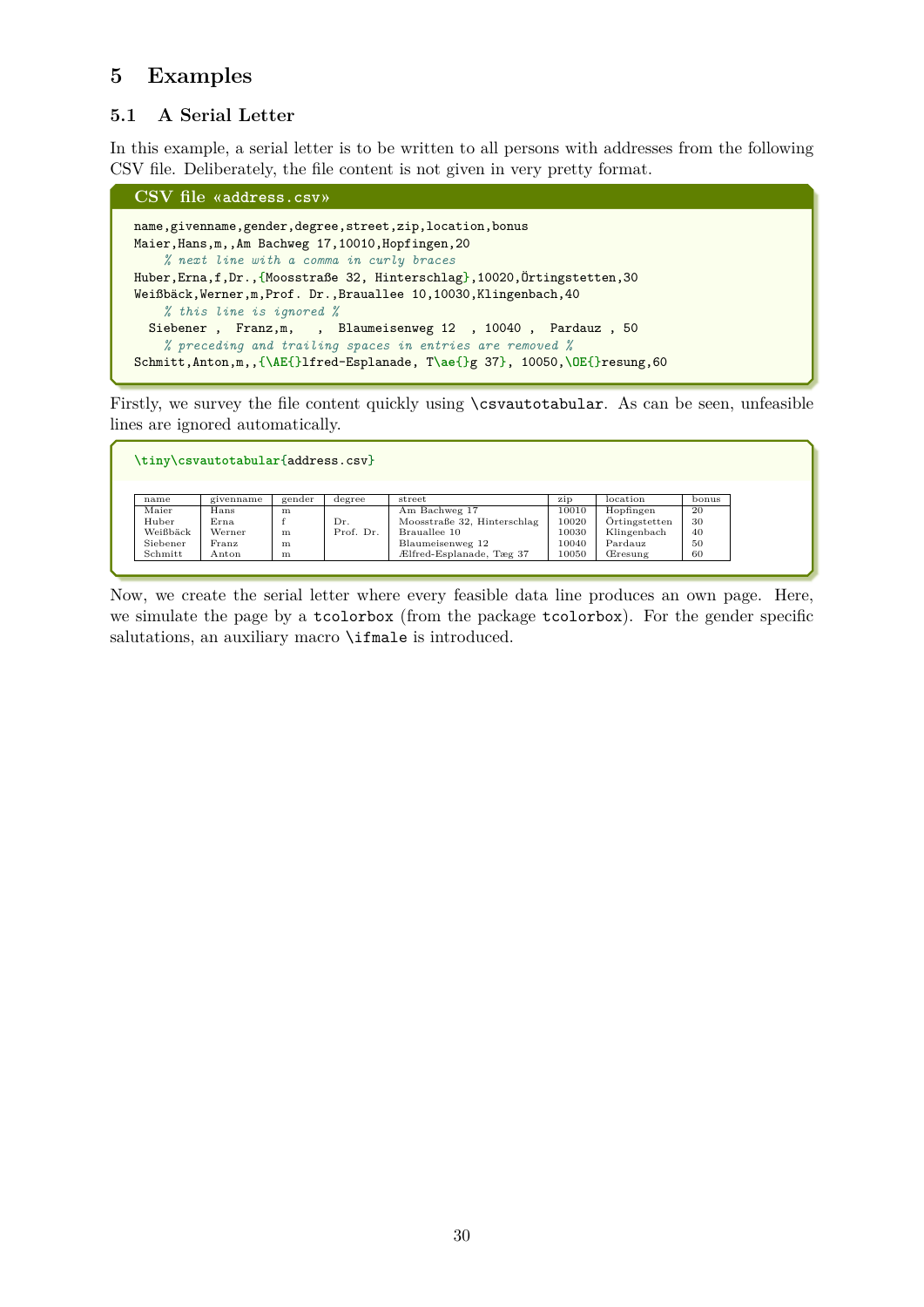```
% this example requires the tcolorbox package
\newcommand{\ifmale}[2]{\ifcsvstrcmp{\gender}{m}{#1}{#2}}
\csvreader[head to column names]{address.csv}{}{%
\begin{tcolorbox}[colframe=DarkGray,colback=White,arc=0mm,width=(\linewidth-2pt)/2,
     equal height group=letter,before=,after=\hfill,fonttitle=\bfseries,
     adjusted title={Letter to \name}]
 \ifcsvstrcmp{\degree}{}{\ifmale{Mr.}{Ms.}}{\degree}~\givenname~\name\\
 \street\\\zip~\location
 \tcblower
 {\itshape Dear \ifmale{Sir}{Madam},}\\
 we are pleased to announce you a bonus value of \bonus\%{}
 which will be delivered to \location\ soon.\\\ldots
\end{tcolorbox}}
```

| Letter to Maier                                                                                                                              | Letter to Huber                                                                                                                       |
|----------------------------------------------------------------------------------------------------------------------------------------------|---------------------------------------------------------------------------------------------------------------------------------------|
| Mr. Hans Maier<br>Am Bachweg 17<br>10010 Hopfingen                                                                                           | Dr. Erna Huber<br>Moosstraße 32, Hinterschlag<br>10020 Örtingstetten                                                                  |
| Dear Sir,<br>we are pleased to announce you a bonus value<br>of 20% which will be delivered to Hopfingen<br>soon.<br>$\cdot$ $\cdot$ $\cdot$ | Dear Madam,<br>we are pleased to announce you a bonus value<br>of 30% which will be delivered to Örtingstet-<br>ten soon.<br>$\cdots$ |
| Letter to Weißbäck                                                                                                                           | Letter to Siebener                                                                                                                    |
| Prof. Dr. Werner Weißbäck<br>Brauallee 10<br>10030 Klingenbach                                                                               | Mr. Franz Siebener<br>Blaumeisenweg 12<br>10040 Pardauz                                                                               |
| Dear Sir,<br>we are pleased to announce you a bonus value<br>of $40\%$ which will be delivered to Klingen-<br>bach soon.                     | Dear Sir,<br>we are pleased to announce you a bonus value<br>of 50% which will be delivered to Pardauz<br>soon.<br>.                  |
| Letter to Schmitt                                                                                                                            |                                                                                                                                       |
| Mr. Anton Schmitt<br>Ælfred-Esplanade, Tæg 37<br>$10050$ $G$ resung                                                                          |                                                                                                                                       |
| Dear Sir,<br>we are pleased to announce you a bonus value<br>of 60% which will be delivered to Œresung<br>soon.<br>.                         |                                                                                                                                       |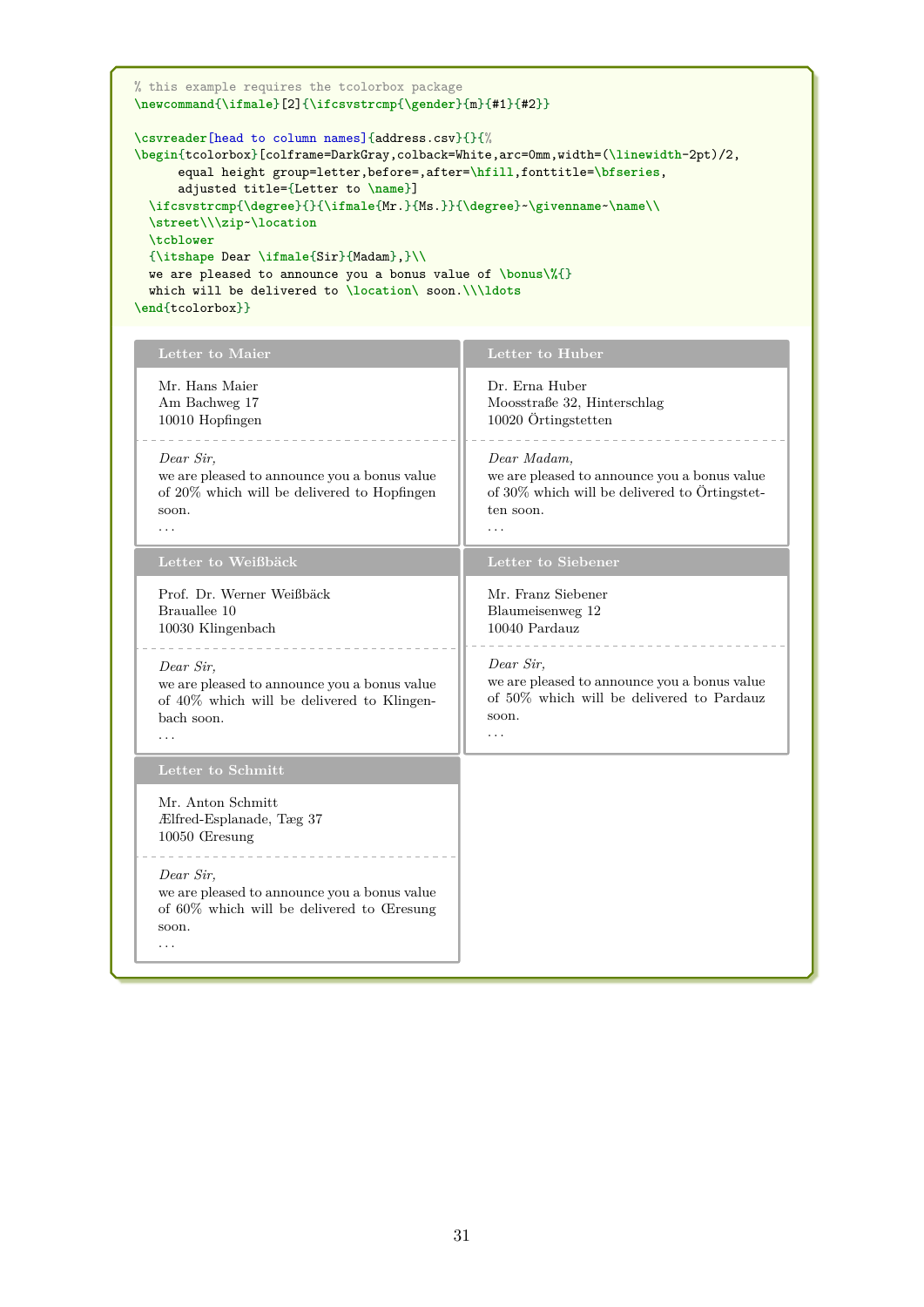# <span id="page-31-0"></span>**5.2 A Graphical Presentation**

For this example, we use some artificial statistical data given by a CSV file.

**CSV file «data.csv»**

land,group,amount Bayern,A,1700 Baden-Württemberg,A,2300 Sachsen,B,1520 Thüringen,A,1900 Hessen,B,2100

Firstly, we survey the file content using \csvautobooktabular.

| % needs the booktabs package<br>\csvautobooktabular{data.csv} |       |        |
|---------------------------------------------------------------|-------|--------|
| land                                                          | group | amount |
| Bayern                                                        | A     | 1700   |
| Baden-Württemberg                                             | A     | 2300   |
| Sachsen                                                       | R     | 1520   |
| Thüringen                                                     | A     | 1900   |
| Hessen                                                        | в     | 2100   |
|                                                               |       |        |

The amount values are presented in the following diagram by bars where the group classification is given using different colors.

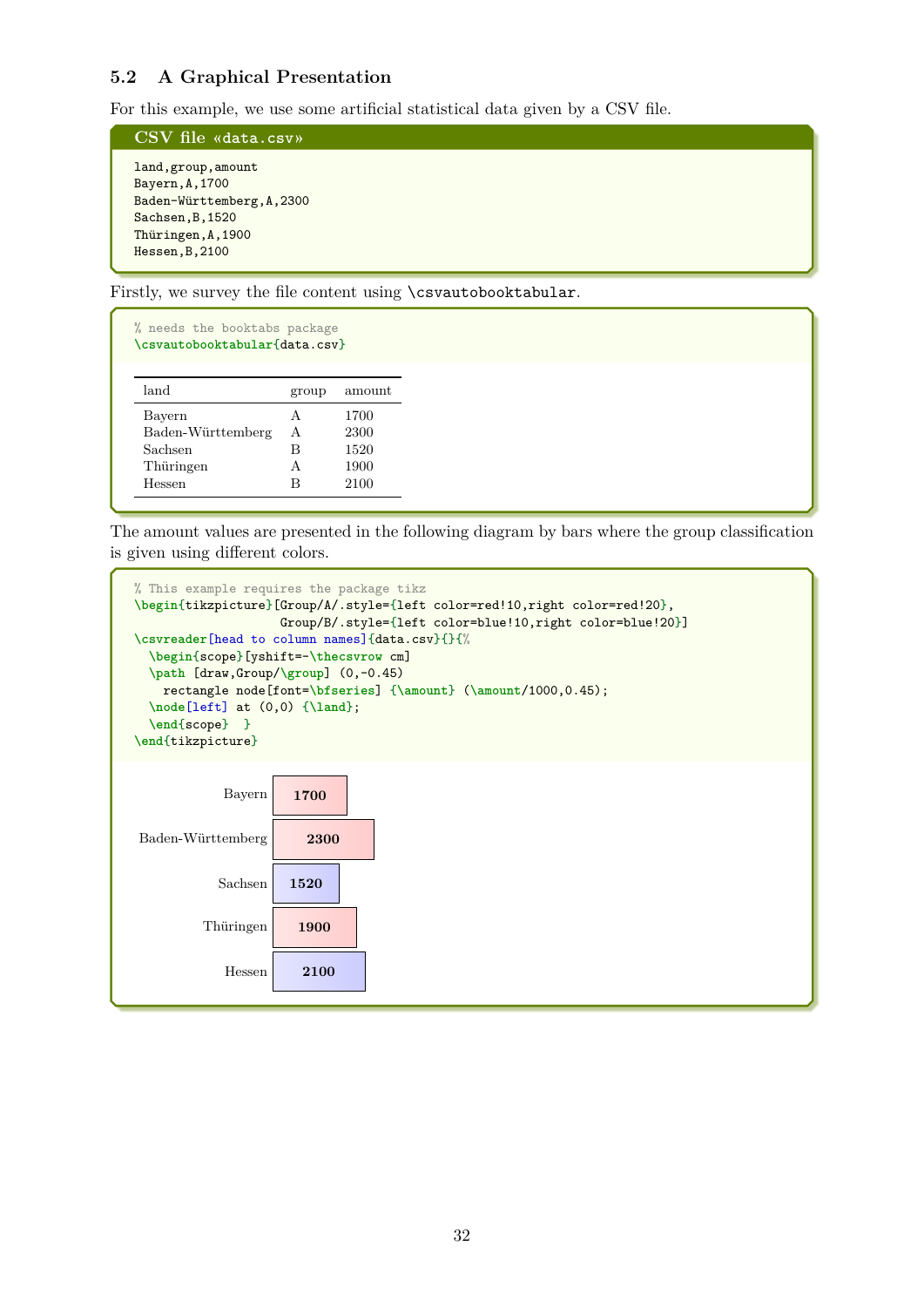It would be nice to sort the bars by length, i. e. to sort the CSV file by the amount column. If the **CSV-Sorter** program is properly installed, see Subsection [3.9](#page-23-0) on page [24,](#page-23-0) this can be done with the following configuration file for **CSV-Sorter**:

**Configuration file «amountsort.xml»** *<?xml version="1.0" encoding="UTF-8"?>* **<csv> <bracket** empty="true" **/> <sortlines> <column** name="amount" order="descending" type="double"**/> <column** name="land" order="ascending" type="string"**/> </sortlines> </csv>**

Now, we just have to add an option sort by=amountsort.xml:

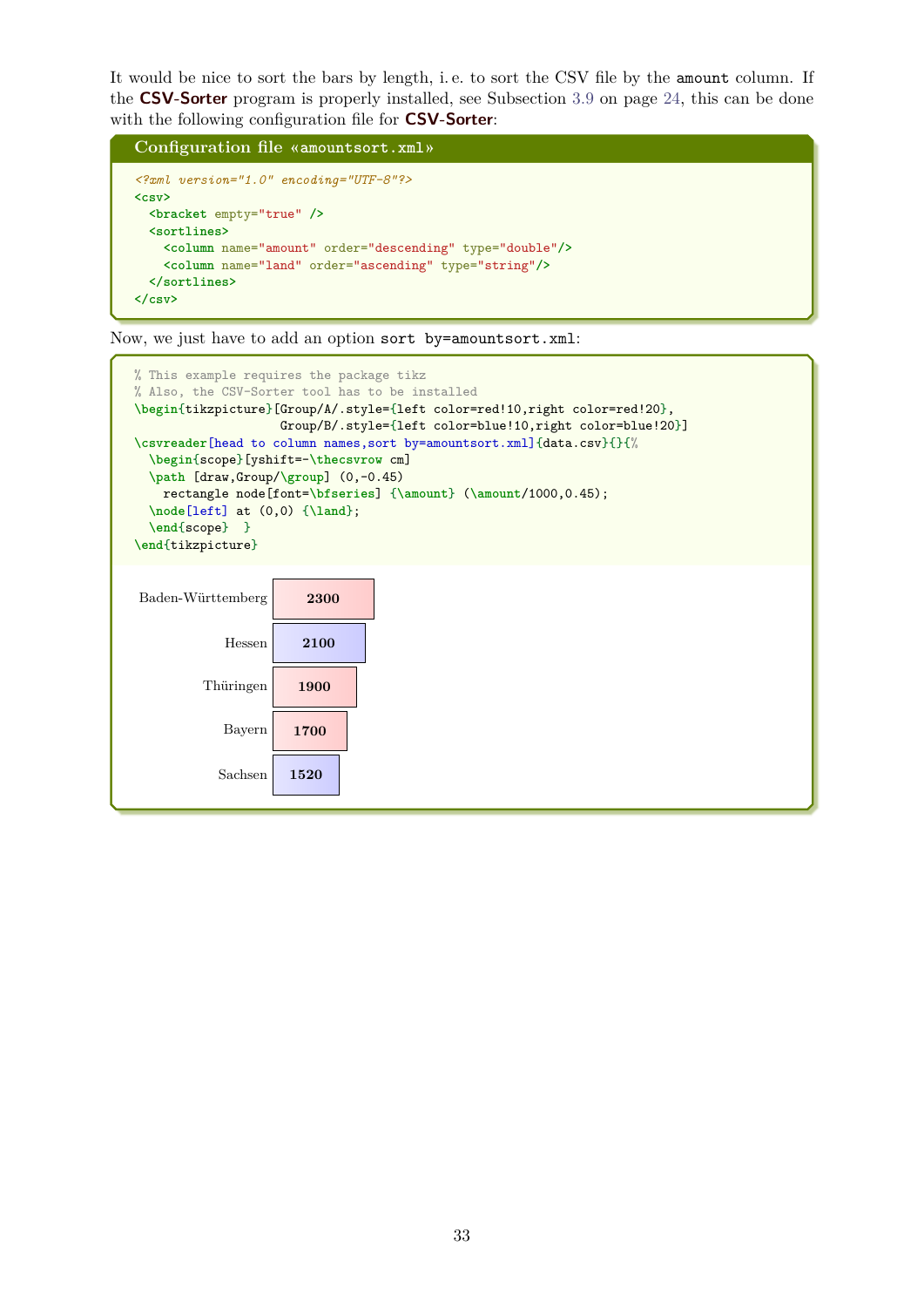Next, we create a pie chart by calling \csvreader twice. In the first step, the total sum of amounts is computed, and in the second step the slices are drawn.

```
% Modified example from www.texample.net for pie charts
% This example needs the packages tikz, xcolor, calc
\definecolorseries{myseries}{rgb}{step}[rgb]{.95,.85,.55}{.17,.47,.37}
\resetcolorseries{myseries}%
% a pie slice
\newcommand{\slice}[4]{
  \pgfmathsetmacro{\midangle}{0.5*#1+0.5*#2}
  \begin{scope}
    \clip (0,0) -- (#1:1) arc (#1:#2:1) -- cycle;
    \colorlet{SliceColor}{myseries!!+}%
    \fill[inner color=SliceColor!30,outer color=SliceColor!60] (0,0) circle (1cm);
  \end{scope}
  \draw[thick] (0,0) -- (#1:1) arc (#1:#2:1) -- cycle;
  \node[label=\midangle:#4] at (\midangle:1) {};
  \pgfmathsetmacro{\temp}{min((#2-#1-10)/110*(-0.3),0)}
  \pgfmathsetmacro{\innerpos}{max(\temp,-0.5) + 0.8}
  \node at (\midangle:\innerpos) {#3};
}
% sum of amounts
\csvreader[before reading=\def\mysum{0}]{data.csv}{amount=\amount}{%
  \pgfmathsetmacro{\mysum}{\mysum+\amount}%
\mathbf{r}% drawing of the pie chart
\begin{tikzpicture}[scale=3]%
\def\mya{0}\def\myb{0}
\csvreader[head to column names]{data.csv}{}{%
  \let\mya\myb
  \pgfmathsetmacro{\myb}{\myb+\amount}
  \slice{\mya/\mysum*360}{\myb/\mysum*360}{\amount}{\land}
}
\end{tikzpicture}%
                                            Bayern
                                   1700
   Baden-Württemberg
                      2300
Sachsen 1520
         Thüringen
                    1900
                                           Hessen
                                  2100
```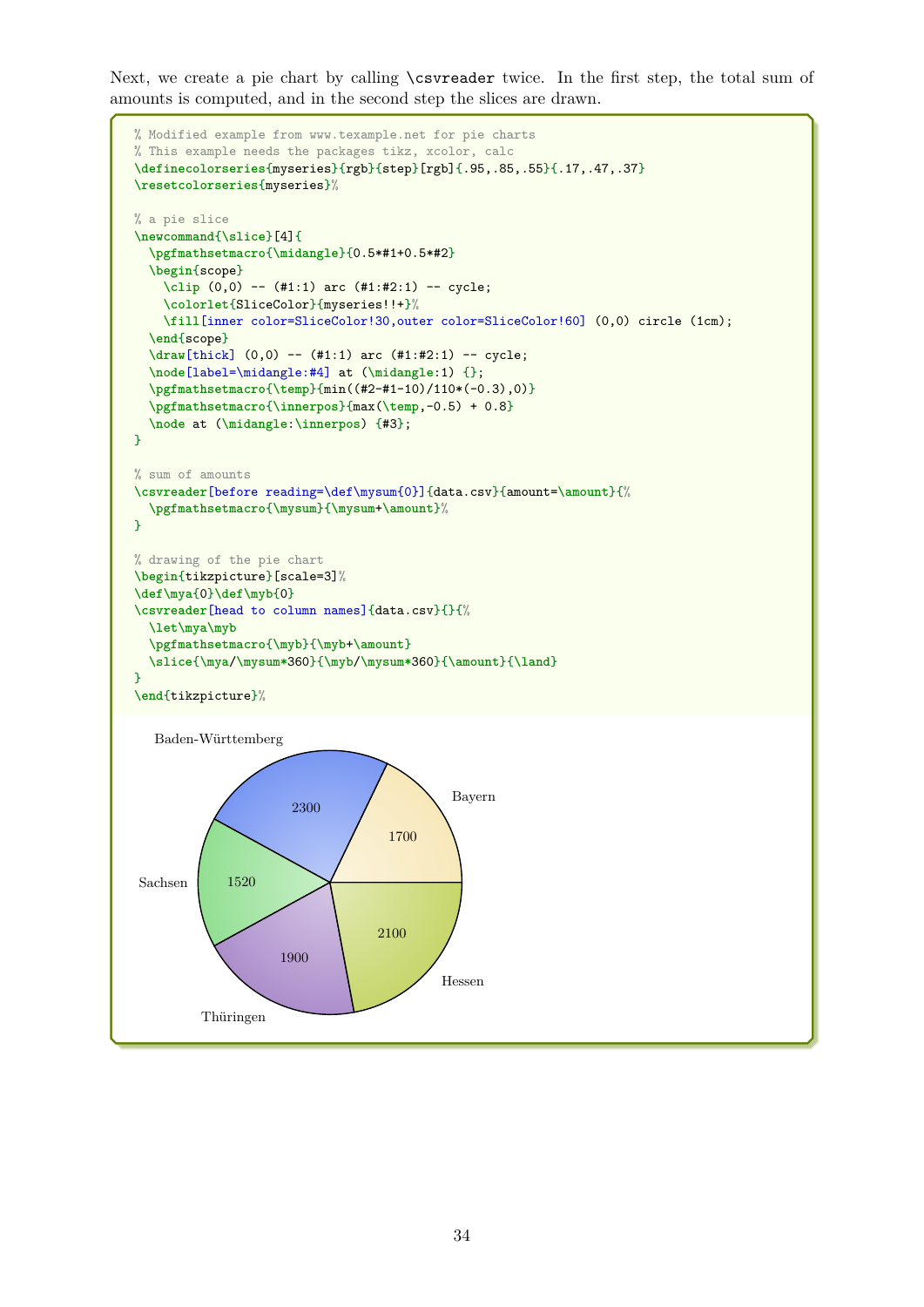Finally, the filter option is demonstrated by separating the groups A and B. Every item is piled upon the appropriate stack.

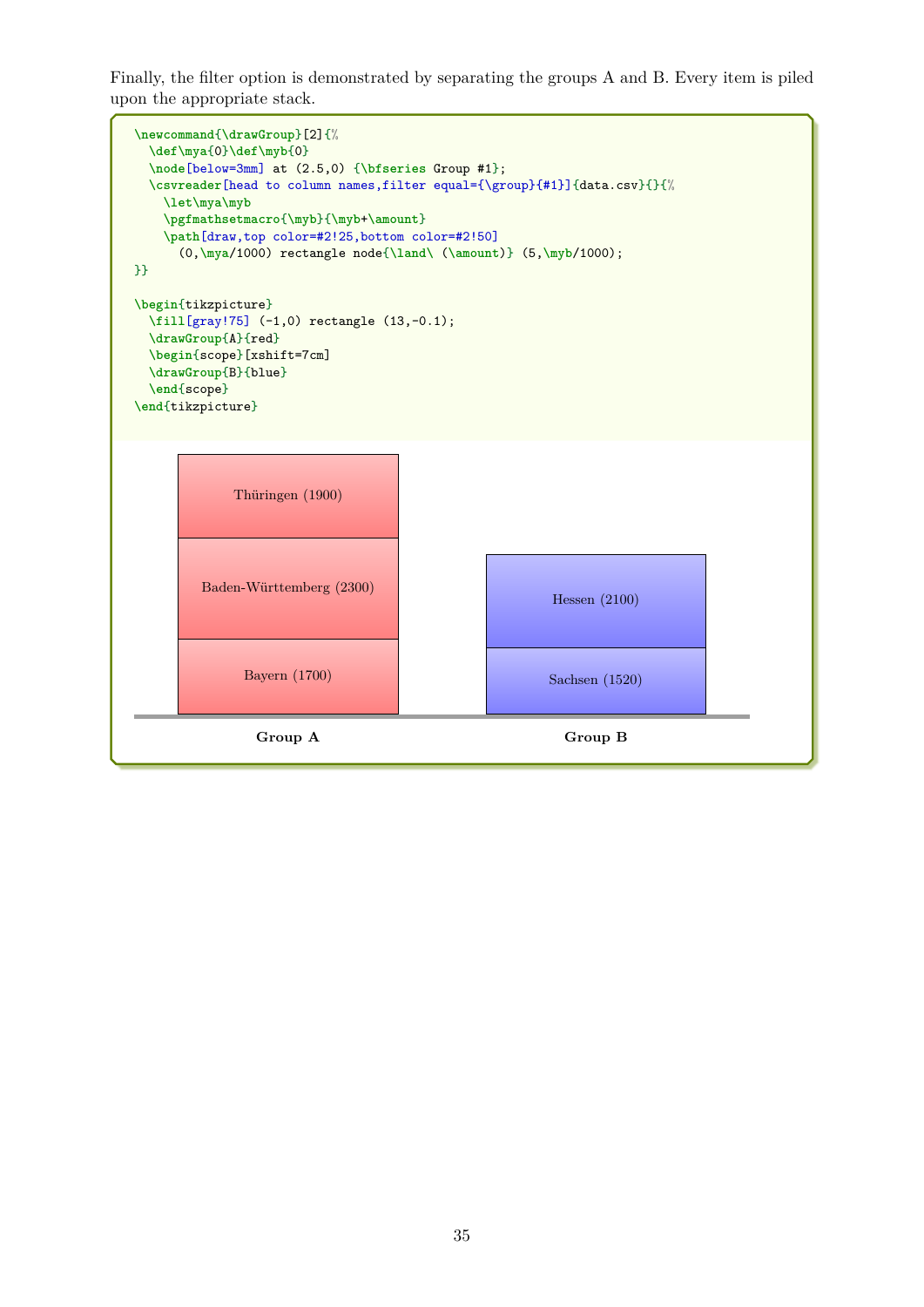## <span id="page-35-0"></span>**5.3 Macro code inside the data**

If needed, the data file may contain macro code. Note that the first character of a data line is not allowed to be the backslash '\'.

```
CSV file «macrodata.csv»
type,description,content
M,A nice \textbf{formula}, \{\delta\} \displaystyle \int\frac{1}{x} = \ln|x|+c$
G,A \textcolor{red}{colored} ball, {\tikz \shadedraw [shading=ball] (0,0) circle (.5cm);}<br>M,\textbf{Another} formula, $\displaystyle \lim\limits {n\to\infty} \frac{1}{n}=0$
                                               \displaystyle{\frac{\hbar\to\infty} {\hbar\tau}} \frac{1}{n}=0$
```
Firstly, we survey the file content using \csvautobooktabular.



**\csvstyle**{my enumerate}{head to column names, before reading=**\begin**{enumerate},after reading=**\end**{enumerate}} **\csvreader**[my enumerate]{macrodata.csv}{}{% **\item \description**:**\par\content**} **\bigskip** Now, formulas only: **\csvreader**[my enumerate,filter equal={\type}{M}]{macrodata.csv}{}{% **\item \description**:**\qquad\content**} 1. A nice **formula**:  $\int$  1  $\frac{1}{x} = \ln x + c$ 2. A colored ball: 3. **Another** formula: lim *n*→∞ 1  $\frac{1}{n} = 0$ Now, formulas only: 1. A nice **formula**:  $\int$  1  $\frac{1}{x} = \ln x + c$ 2. **Another** formula: *n*→∞ 1  $\frac{1}{n} = 0$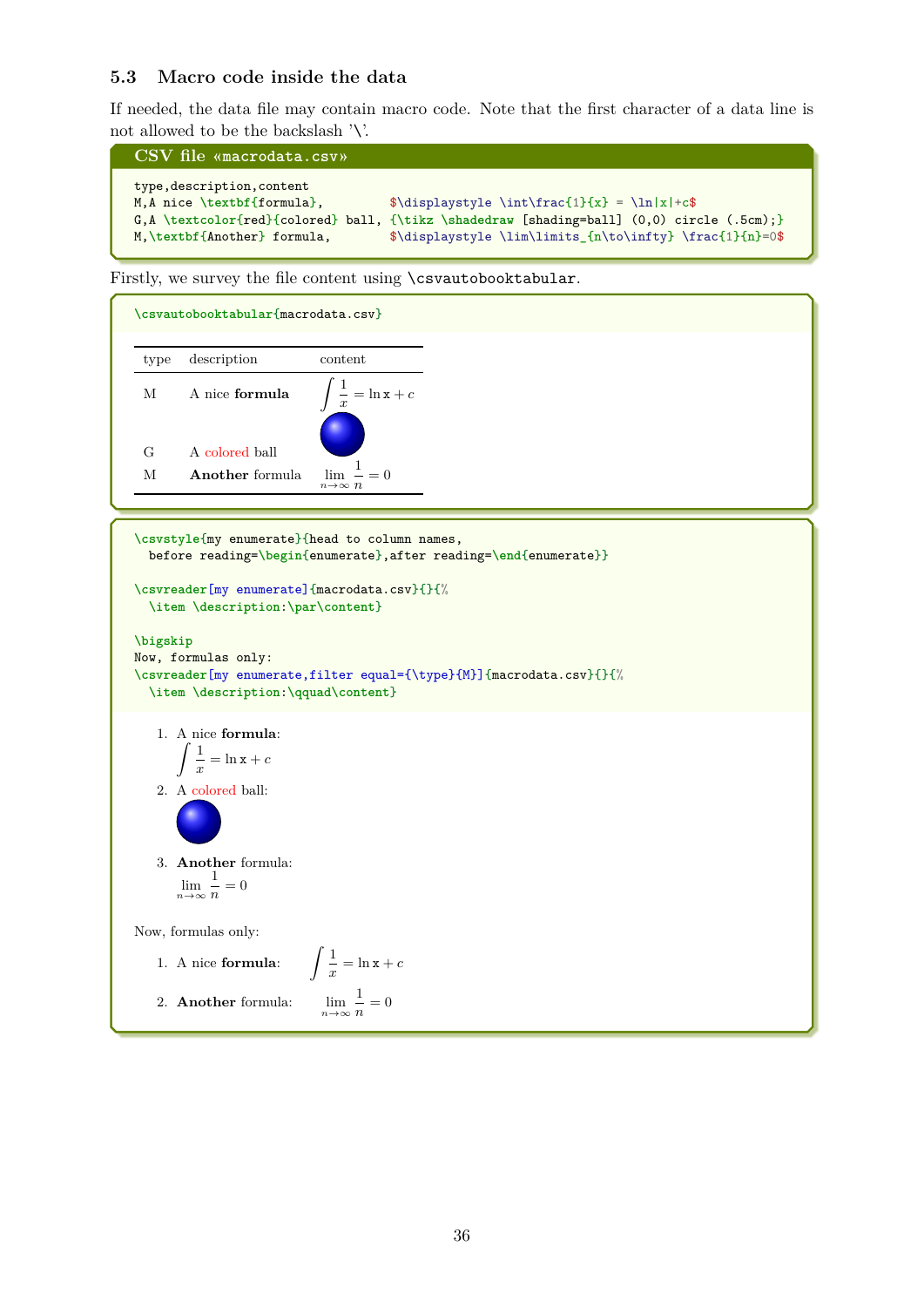## <span id="page-36-0"></span>**5.4 Tables with Number Formatting**

We consider a file with numerical data which should be pretty-printed.

|                        |            | CSV file «data_numbers.csv» |
|------------------------|------------|-----------------------------|
| month,                 | dogs, cats |                             |
| January, 12.50, 12.3e5 |            |                             |
| February, 3.32, 8.7e3  |            |                             |
| March, 43, 3.1e6       |            |                             |
| April, 0.33, 21.2e4    |            |                             |
| May, 5.12, 3.45e6      |            |                             |
| June, 6.44, 6.66e6     |            |                             |
| July, 123.2,7.3e7      |            |                             |
| August, 12.3, 5.3e4    |            |                             |
| September, 2.3, 4.4e4  |            |                             |
| October, 6.5, 6.5e6    |            |                             |
| November, 0.55, 5.5e5  |            |                             |
| December, 2.2, 3.3e3   |            |                             |

The siunitx package provides a new column type S which can align material using a number of different strategies. The following example demonstrates the application with CSV reading. The package documentation of siunitx contains a huge amount of formatting options.

```
% \usepackage{siunitx,array,booktabs}
\csvloop{
 file=data_numbers.csv,
 head to column names,
 before reading=\centering\sisetup{table-number-alignment=center},
 tabular={lSS[table-format=2.2e1]@{}c},
  table head=\toprule\textbf{Month} & \textbf{Dogs} & \textbf{Cats} &\\\midrule,
  command=\month & \dogs & \cats &,
  table foot=\bottomrule}
                            Month Dogs Cats
                             January 12.50 \t 12.3 \times 10^5February 3.32 8.7 \times 10^3March 43 3.1 \times 10^6April 0.33 \t 21.2 \t \times 10^4May 5.12 \t 3.45 \times 10^6June 6.44 6.66 \times 10^6July 123.2 \t 7.3 \times 10^7August 12.3 5.3 \times 10^4September 2.3 4.4 \times 10^4October 6.5 6.5 \times 10<sup>6</sup>
                             November 0.55 5.5 \times 10^5December 2.2 3.3 \times 10^3
```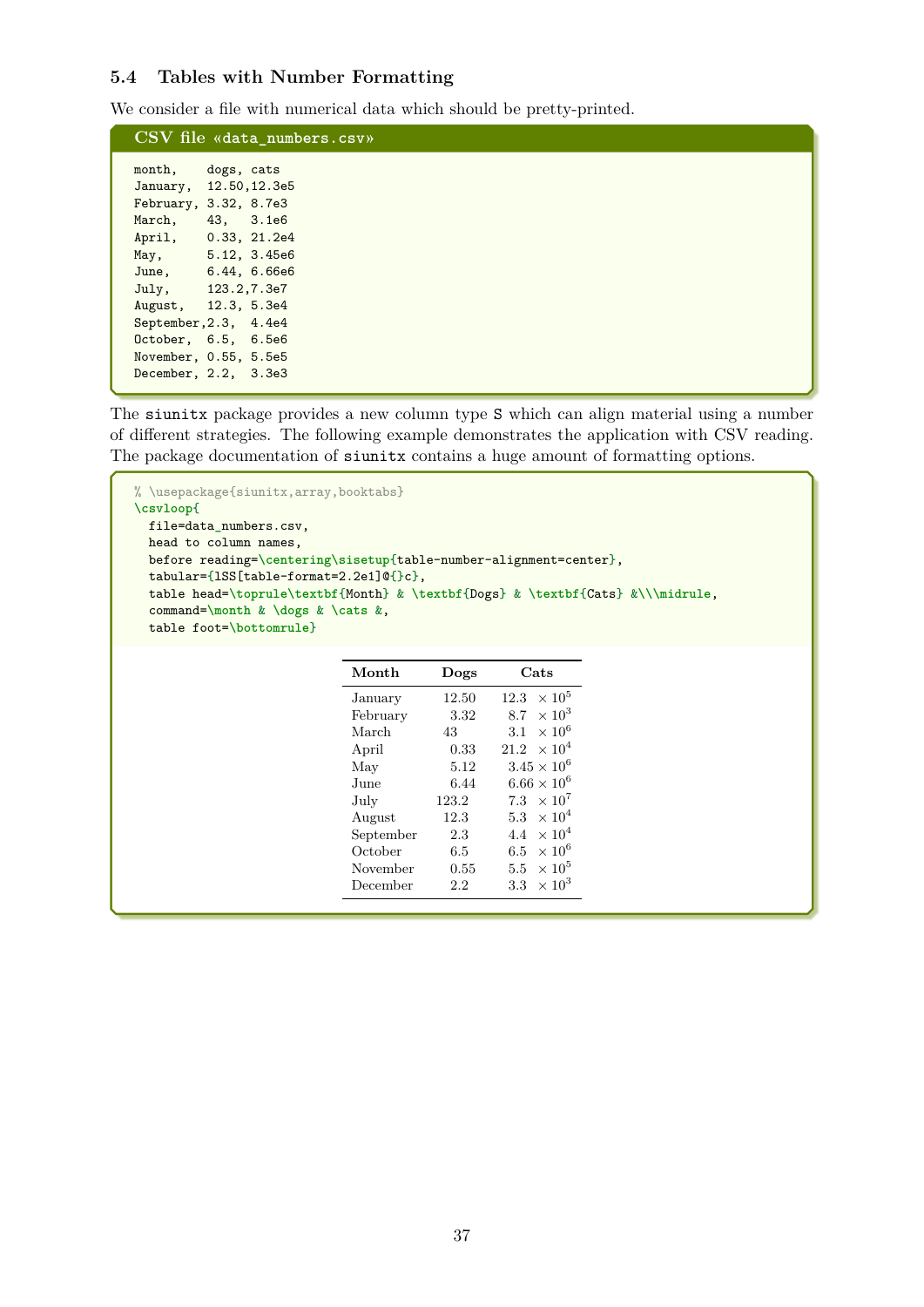Special care is needed, if the *first* or the *last* column is to be formatted with the column type S. The number detection of siunitx is disturbed by the line reading code of csvsimple-legacy which actually is present at the first and last column. To avoid this problem, the content of the first and last column could be formatted not by the table format definition, but by using a suitable \tablenum formatting directly, see siunitx.

Another and very nifty workaround suggested by Enrico Gregorio is to add an invisible dummy column with c@{} as first column and @{}c as last column:

```
% \usepackage{siunitx,array,booktabs}
\csvloop{
  file=data_numbers.csv,
  head to column names,
  before reading=\centering\sisetup{table-number-alignment=center},
  tabular={c@{}S[table-format=2.2e1]S@{}c},
  table head= & \textbf{Cats} & \textbf{Dogs} & \\\midrule,
  command= & \cats & \dogs &,
  table foot=\bottomrule}
                                         Cats Dogs
                                       12.3 \times 10^512.50
                                       8.7 \times 10^33.32
                                       3.1\ \times 10^643
                                       21.2\ \ \times 10^40.33
                                       3.45\times10^65.12
                                       6.66 \times 10^66.44
```
 $7.3~\times10^7$ 

 $5.3~\times 10^4$ 

 $4.4\ \times 10^4$ 

 $6.5~\times 10^6$ 

 $5.5~\times 10^5$ 

 $3.3~\times 10^3$ 

123*.*2

12*.*3

2*.*3

6*.*5

0*.*55

2*.*2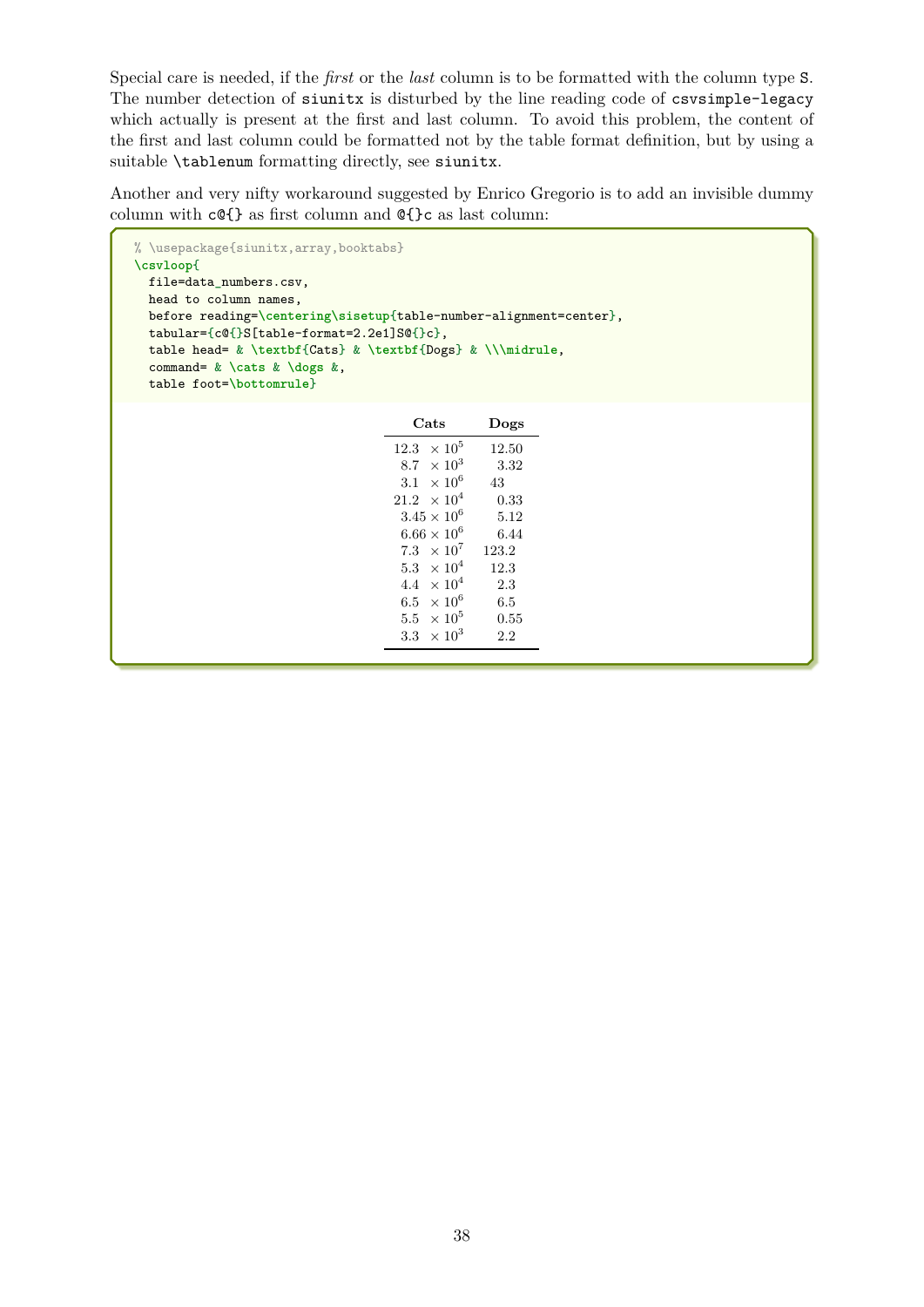Now, the preceding table shall be sorted by the *cats* values. If the **CSV-Sorter** program is properly installed, see Subsection [3.9](#page-23-0) on page [24,](#page-23-0) this can be done with the following configuration file for **CSV-Sorter**:

```
Configuration file «catsort.xml»
<?xml version="1.0" encoding="UTF-8"?>
<csv>
 <bracket empty="true" />
 <sortlines>
   <column name="cats" order="ascending" type="double"/>
 </sortlines>
</csv>
```
Now, we just have to add an option sort by=catsort.xml:

```
% \usepackage{siunitx,array,booktabs}
% Also, the CSV-Sorter tool has to be installed
\csvloop{
 file=data_numbers.csv,
 sort by=catsort.xml,
 head to column names,
 before reading=\centering\sisetup{table-number-alignment=center},
 tabular={lSS[table-format=2.2e1]@{}c},
 table head=\toprule\textbf{Month} & \textbf{Dogs} & \textbf{Cats} & \\\midrule,
 command=\month & \dogs & \cats &,
 table foot=\bottomrule}
```

| Month     | Dogs  | Cats                            |
|-----------|-------|---------------------------------|
| December  | 2.2   | $\times 10^3$<br>$3.3\,$        |
| February  | 3.32  | $\times 10^3$<br>8.7            |
| September | 2.3   | $\times$ 10 <sup>4</sup><br>4.4 |
| August    | 12.3  | $\times 10^4$<br>5.3            |
| April     | 0.33  | $\times 10^4$<br>21.2           |
| November  | 0.55  | $\times$ 10 <sup>5</sup><br>5.5 |
| January   | 12.50 | $\times 10^5$<br>12.3           |
| March     | 43    | $\times$ 10 <sup>6</sup><br>3.1 |
| May       | 5.12  | $3.45 \times 10^{6}$            |
| October   | 6.5   | 6.5 $\times$ 10 <sup>6</sup>    |
| June      | 6.44  | $6.66 \times 10^{6}$            |
| July      | 123.2 | 7.3 $\times$ 10 <sup>7</sup>    |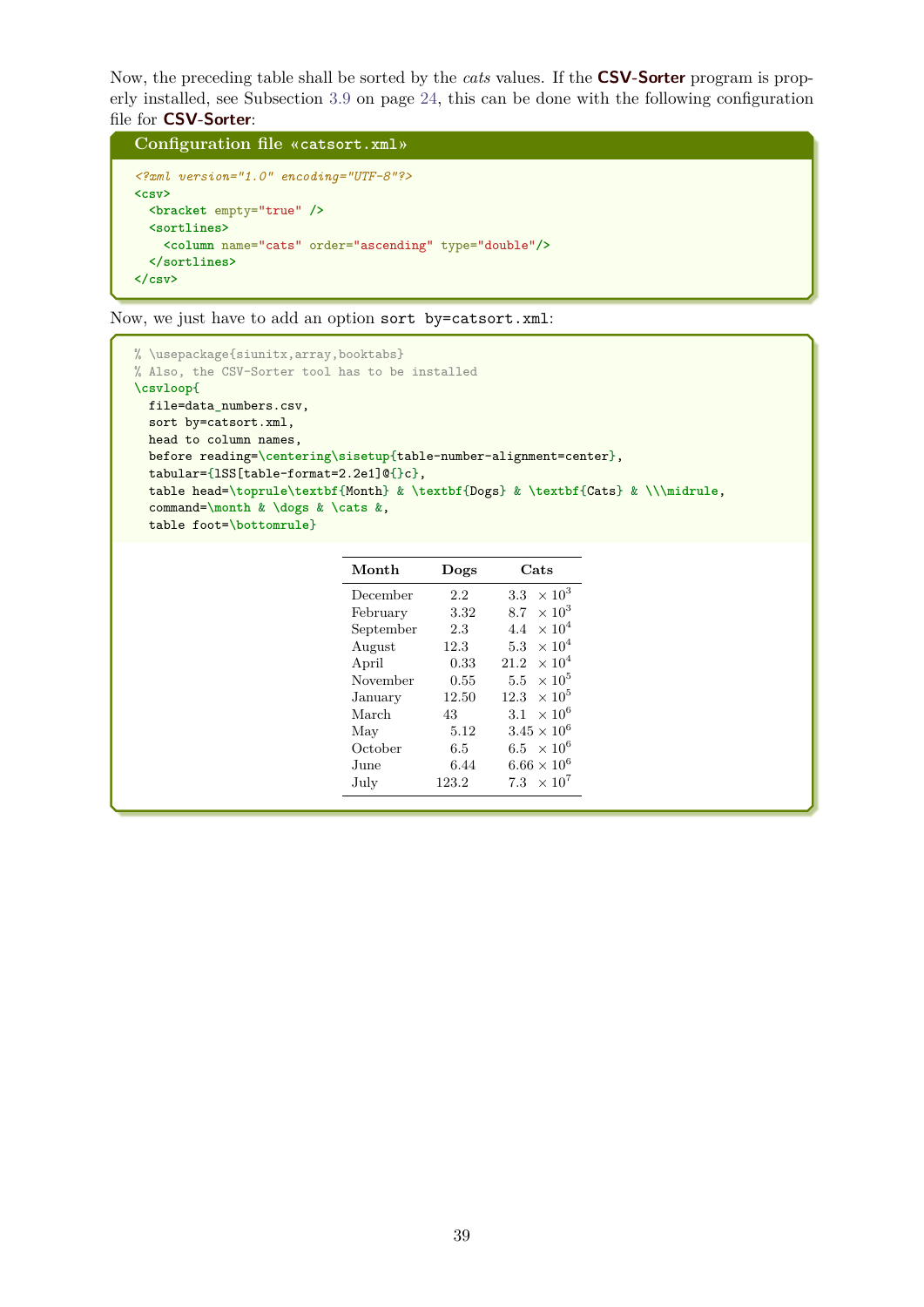## <span id="page-39-0"></span>**5.5 CSV data without header line**

CSV files with a header line are more semantic than files without header, but it's no problem to work with headless files.

For this example, we use again some artificial statistical data given by a CSV file but this time without header.

```
CSV file «data_headless.csv»
Bayern,A,1700
Baden-Württemberg,A,2300
Sachsen,B,1520
Thüringen,A,1900
Hessen,B,2100
```
Note that you cannot use the [/csv/no head](#page-15-3)<sup>→ P. 16</sup> option for the auto tabular commands. If no options are given, the first line is interpreted as header line which gives an unpleasant result:

| \csvautobooktabular{data_headless.csv}              |                  |                              |
|-----------------------------------------------------|------------------|------------------------------|
| Bayern                                              | A                | 1700                         |
| Baden-Württemberg<br>Sachsen<br>Thüringen<br>Hessen | А<br>R<br>A<br>В | 2300<br>1520<br>1900<br>2100 |

To get the expected result, one can redefine [/csv/table head](#page-19-7)<sup>→ P. 20</sup> using [\csvlinetotablerow](#page-12-2)<sup>→ P. 13</sup> which holds the first line data for the **\csvauto...** commands:

|                   |   |      | \csvautobooktabular[table head=\toprule\csvlinetotablerow\\]{data_headless.csv} |
|-------------------|---|------|---------------------------------------------------------------------------------|
| Bayern            |   | 1700 |                                                                                 |
| Baden-Württemberg | А | 2300 |                                                                                 |
| Sachsen           | В | 1520 |                                                                                 |
| Thüringen         |   | 1900 |                                                                                 |
| Hessen            |   | 2100 |                                                                                 |
|                   |   |      |                                                                                 |

This example can be extended to insert a table head for this headless data:

**\csvautobooktabular**[table head=**\toprule\bfseries** Land & **\bfseries** Group & **\bfseries** Amount**\\\midrule\csvlinetotablerow\\**]{data\_headless.csv}

| Land              | Group | Amount |
|-------------------|-------|--------|
| Bayern            | A     | 1700   |
| Baden-Württemberg | A     | 2300   |
| Sachsen           | R     | 1520   |
| Thüringen         | A     | 1900   |
| Hessen            | R     | 2100   |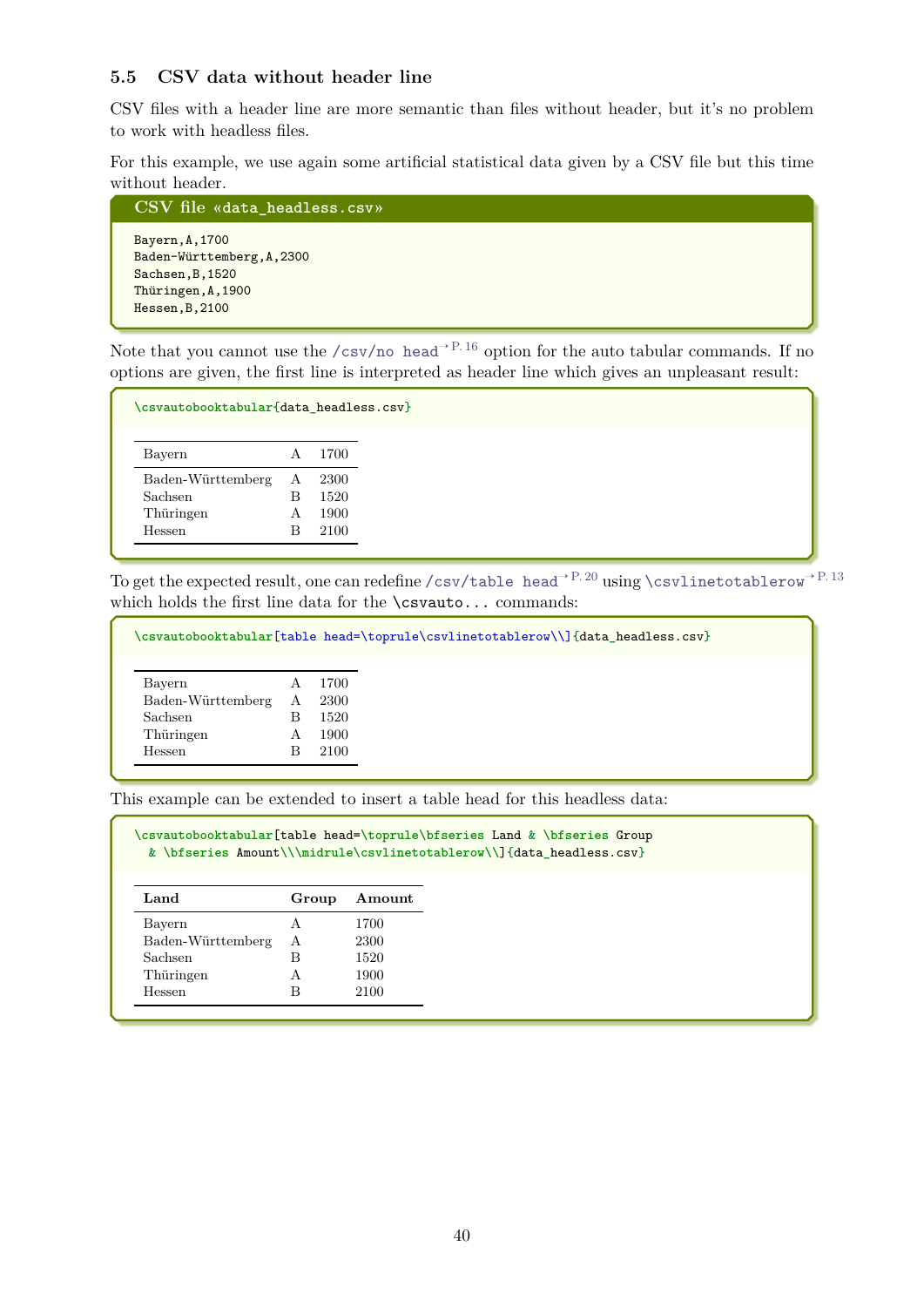For the normal [\csvreader](#page-7-1)<sup>→ P.8</sup> command, the [/csv/no head](#page-15-3)<sup>→ P.16</sup> option should be applied. Of course, we cannot use [/csv/head to column names](#page-15-1)<sup> $\rightarrow$  P.16</sup> because there is no head, but the columns can be addressed by their numbers:

```
\csvreader[no head,
 tabular=lr,
 table head=\toprule\bfseries Land & \bfseries Amount\\\midrule,
 table foot=\bottomrule]
 {data_headless.csv}
 {1=\land,3=\amount}
 {\land & \amount}
```

| Land              | Amount |
|-------------------|--------|
| Bayern            | 1700   |
| Baden-Württemberg | 2300   |
| Sachsen           | 1520   |
| Thüringen         | 1900   |
| Hessen            | 2100   |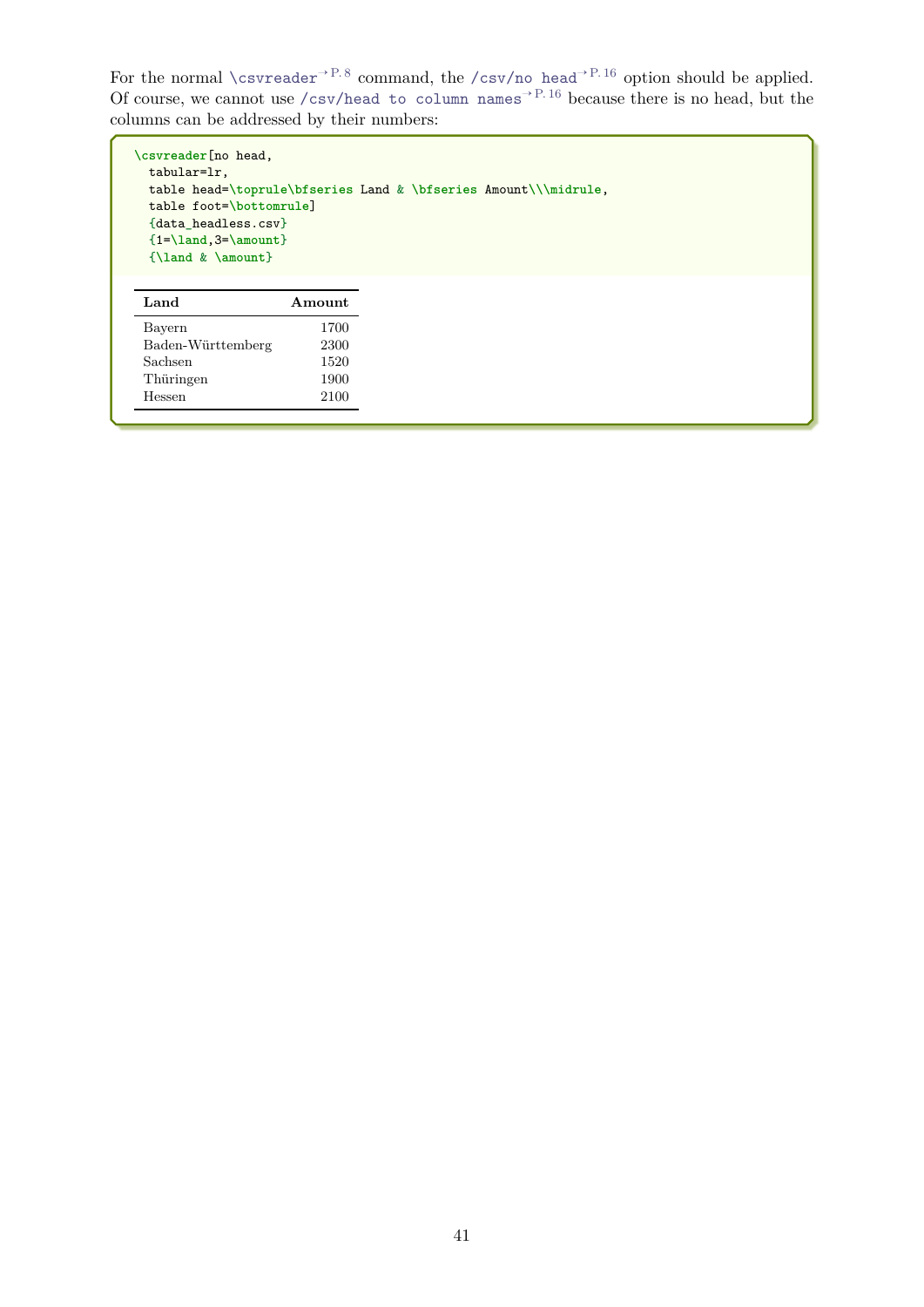### <span id="page-41-0"></span>**5.6 Imported CSV data**

If data is imported from other applications, there is not always a choice to format in comma separated values with curly brackets.

Consider the following example data file:

```
CSV file «imported.csv»
```

```
"name";"address";"email"
"Frank Smith";"Yellow Road 123, Brimblsby";"frank.smith@organization.org"
"Mary May";"Blue Alley 2a, London";"mmay@maybe.uk"
"Hans Meier";"Hauptstraße 32, Berlin";"hans.meier@corporation.de"
```
If the **CSV-Sorter** program is properly installed, see Subsection [3.9](#page-23-0) on page [24,](#page-23-0) this can be transformed on-the-fly with the following configuration file for **CSV-Sorter**:

```
Configuration file «transform.xml»
<?xml version="1.0" encoding="UTF-8"?>
<csv>
 <bracket leftsymbol="doublequote" rightsymbol="doublequote" />
 <delimiter signsymbol="semicolon" />
 <outBracket leftsymbol="braceleft" rightsymbol="braceright" />
  <outDelimiter signsymbol="comma" />
</csv>
```
Now, we just have to add an option sort by=transform.xml to transform the input data. Here, we actually do not sort.

```
% \usepackage{booktabs,array}
% Also, the CSV-Sorter tool has to be installed
\newcommand{\Header}[1]{\normalfont\bfseries #1}
\csvreader[
 sort by=transform.xml,
 tabular=>{\itshape}ll>{\ttfamily}l,
 table head=\toprule\Header{Name} & \Header{Address} & \Header{email}\\\midrule,
  table foot=\bottomrule]
  {imported.csv}{}{\csvlinetotablerow}
```

| <b>Name</b> | <b>Address</b>             | email                        |
|-------------|----------------------------|------------------------------|
| Frank Smith | Yellow Road 123, Brimblsby | frank.smith@organization.org |
| Mary May    | Blue Alley 2a, London      | mmay@maybe.uk                |
| Hans Meier  | Hauptstraße 32, Berlin     | hans.meier@corporation.de    |

The file which is generated on-the-fly and which is actually read by csvsimple-legacy is the following:

```
{name},{address},{email}
{Frank Smith},{Yellow Road 123, Brimblsby},{frank.smith@organization.org}
{Mary May},{Blue Alley 2a, London},{mmay@maybe.uk}
{Hans Meier},{Hauptstraße 32, Berlin},{hans.meier@corporation.de}
```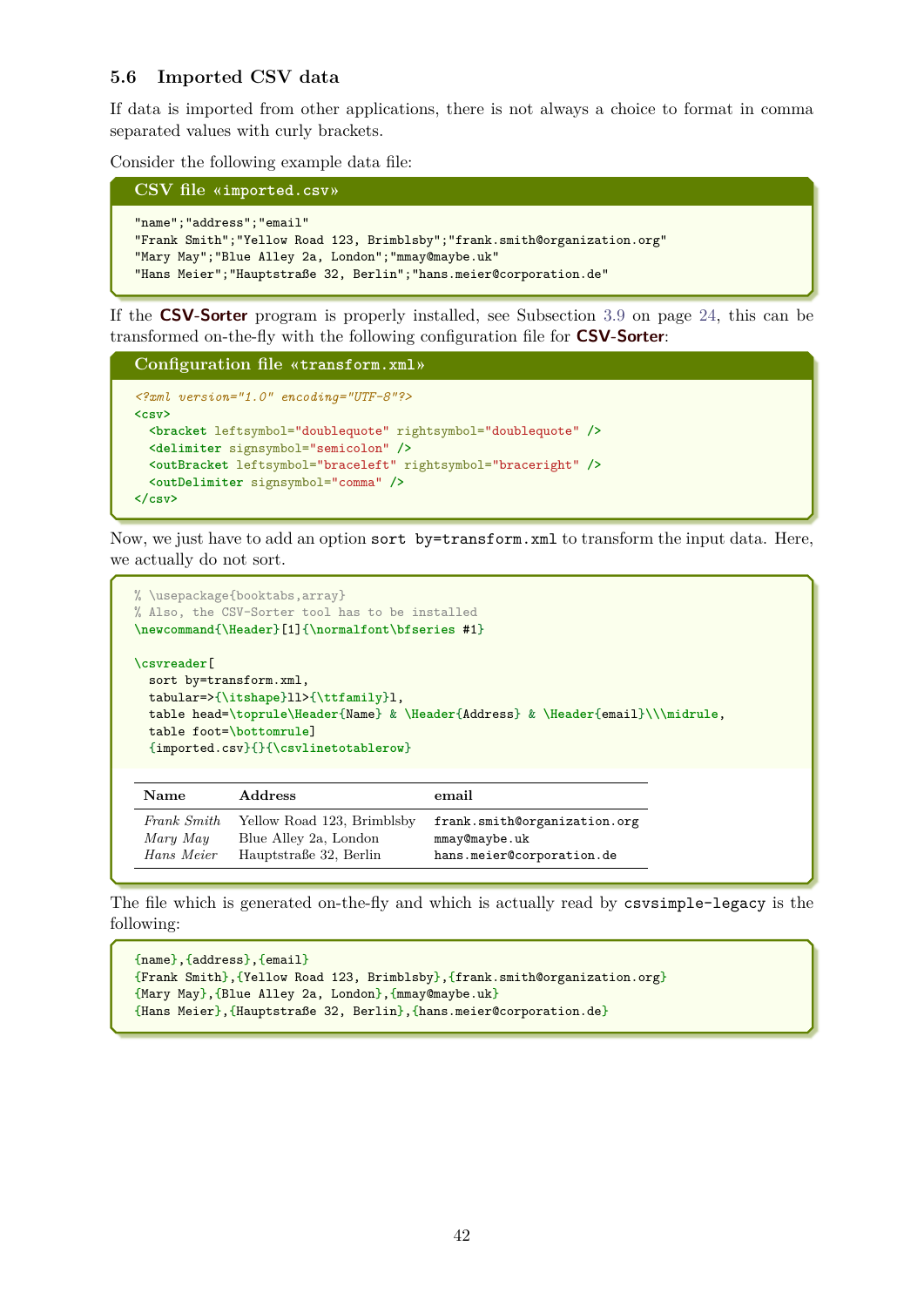# <span id="page-42-0"></span>**5.7 Encoding**

If the CSV file has a different encoding than the LAT<sub>EX</sub> source file, then special care is needed.

- The most obvious treatment is to change the encoding of the CSV file or the LATEX source file to match the other one (every good editor supports such a conversion). This is the easiest choice, if there a no good reasons against such a step. E.g., unfortunately, several tools under Windows need the CSV file to be cp1252 encoded while the IATEX source file may need to be utf8 encoded.
- The inputenc package allows to switch the encoding inside the document, say from utf8 to cp1252. Just be aware that you should only use pure ASCII for additional texts inside the switched region.

```
% !TeX encoding=UTF-8
% ....
\usepackage[utf8]{inputenc}
\% ....
\begin{document}
\% ....
\inputencoding{latin1}% only use ASCII from here, e.g. "Uberschrift
\csvreader[%...
 ]{data cp1252.csv}{%...
  }{% ....
  }
\inputencoding{utf8}
\% ...
\end{document}
```
• As a variant to the last method, the encoding switch can be done using options from csvsimple-legacy:

```
% !TeX encoding=UTF-8
\% ....
\usepackage[utf8]{inputenc}
\% ....
\begin{document}
\% \ldots% only use ASCII from here, e.g. "Uberschrift
\csvreader[%...
 before reading=\inputencoding{latin1},
 after reading=\inputencoding{utf8},
 ]{data_cp1252.csv}{%...
 }{% ....
 }
% ....
\end{document}
```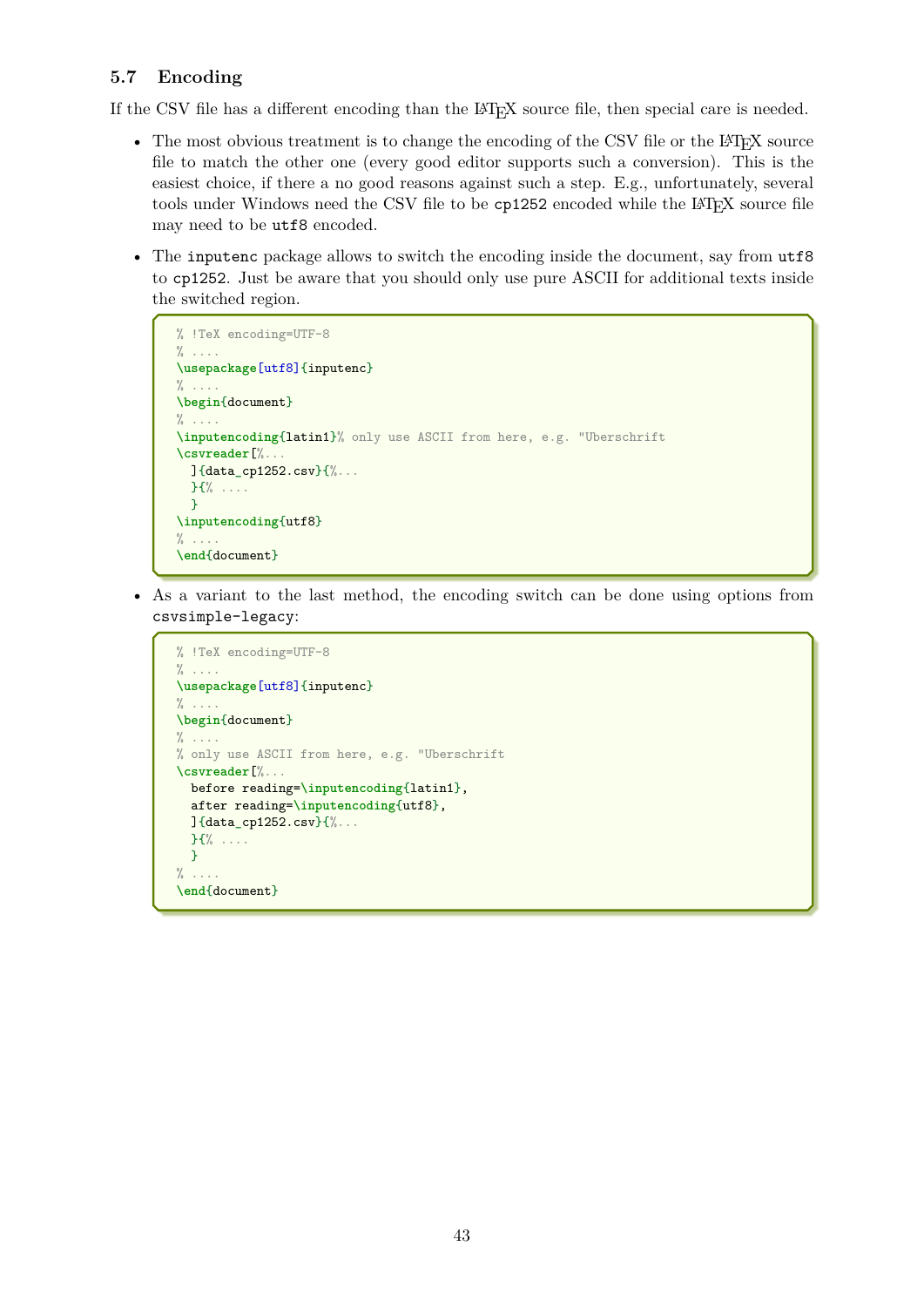• If the **CSV-Sorter** program is properly installed, see Subsection [3.9](#page-23-0) on page [24,](#page-23-0) the CSV file can be re-encoded on-the-fly with the following configuration file for **CSV-Sorter**:

```
Configuration file «encoding.xml»
<?xml version="1.0" encoding="UTF-8"?>
<csv>
 <noHeader/>
 <bracket empty="true"/>
 <charset in="windows-1252" out="UTF-8"/>
</csv>
```

```
% !TeX encoding=UTF-8
% ....
\usepackage[utf8]{inputenc}
\% ...
\begin{document}
% ....
\csvreader[%...
 sort by=encoding.xml,
 ]{data_cp1252.csv}{%...
 }{% ....
 }
\% ....
\end{document}
```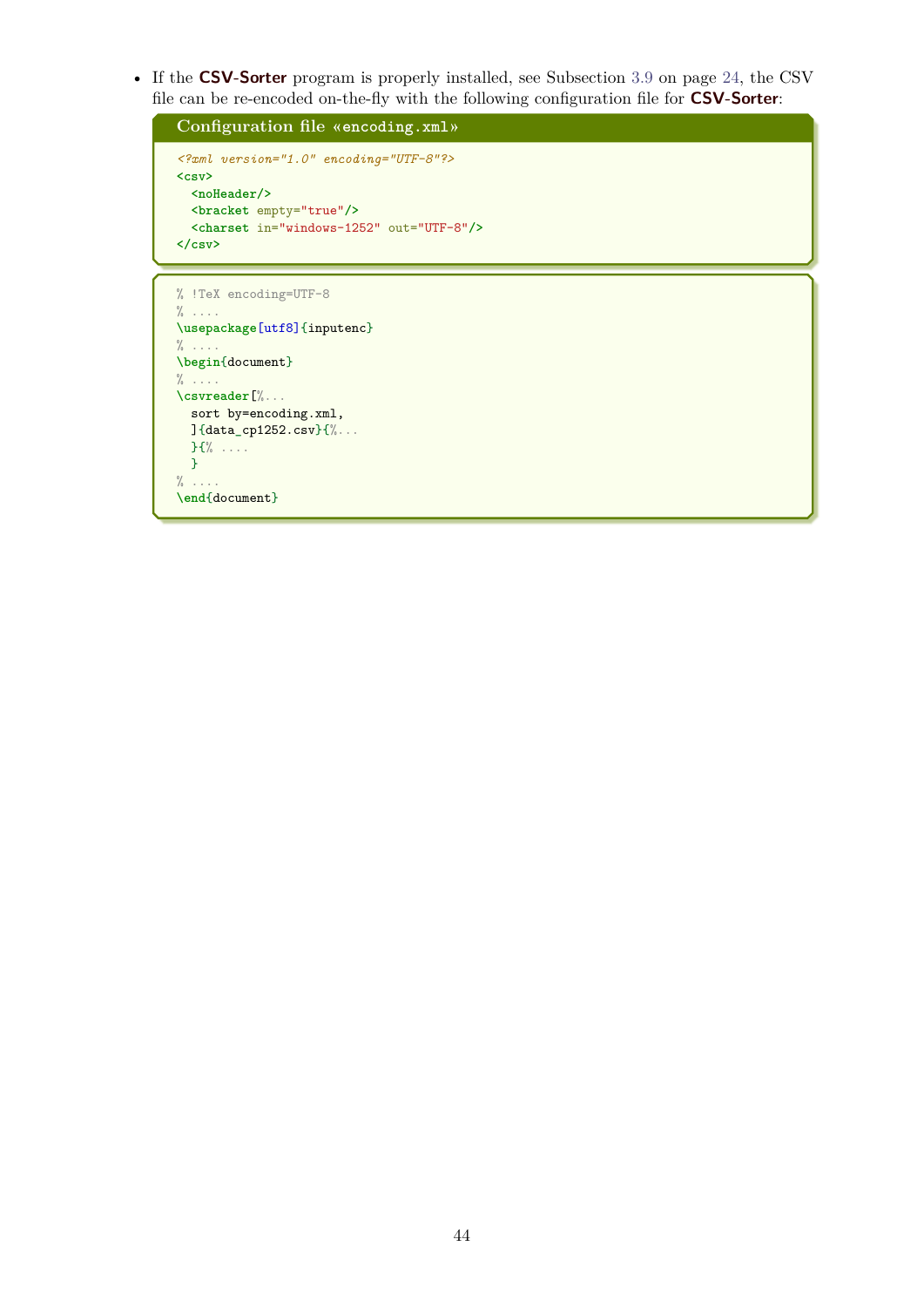# <span id="page-44-0"></span>**Index**

after first line key, [14](#page-13-7) after head key, [14](#page-13-7) after line key, [14](#page-13-7) after reading key, [14](#page-13-7) after table key, [20](#page-19-11) autobooklongtable key, [20](#page-19-11) autobooktabular key, [20](#page-19-11) autolongtable key, [20](#page-19-11) autotabular key, [20](#page-19-11) before filter key, [14](#page-13-7) before first line key, [14](#page-13-7) before line key, [14](#page-13-7) before reading key, [14](#page-13-7) before table key, [20](#page-19-11) centered tabbing key, [20](#page-19-11) centered tabular key, [20](#page-19-11) check column count key, [17](#page-16-1) column count key, [17](#page-16-1) column names key, [16](#page-15-4) column names reset key, [16](#page-15-4) comma value, [22](#page-21-2) command key, [14](#page-13-7) \csvautobooklongtable , [10](#page-9-0) \csvautobooktabular , [10](#page-9-0) \csvautolongtable , [9](#page-8-1) \csvautotabular , [9](#page-8-1) \csvcoli , [8](#page-7-3) \csvcolii , [8](#page-7-3) \csvcoliii , [8](#page-7-3) \csvfilteraccept , [13](#page-12-3) \csvfilterreject , [13](#page-12-3) \csvheadset , [11](#page-10-2) \csviffirstrow , [12](#page-11-0) \csvifoddrow , [12](#page-11-0) \csvline , [13](#page-12-3) \csvlinetotablerow , [13](#page-12-3) \csvloop , [8](#page-7-3) \csvnames , [11](#page-10-2) \csvreader , [8](#page-7-3) \csvset , [11](#page-10-2) csvsorter command key, [24](#page-23-2) csvsorter configpath key, [24](#page-23-2) csvsorter log key, [24](#page-23-2) csvsorter token key, [25](#page-24-1) \csvstyle , [11](#page-10-2) default key, [23](#page-22-5) every csv key, [23](#page-22-5) file key, [23](#page-22-5) filter key, [19](#page-18-3) filter accept all key, [19](#page-18-3) filter equal key, [19](#page-18-3) filter expr key, [18](#page-17-1)

filter ifthen key, [19](#page-18-3) filter not equal key, [19](#page-18-3) filter not strcmp key, [18](#page-17-1) filter reject all key, [19](#page-18-3) filter strcmp key, [18](#page-17-1) filter test key, [18](#page-17-1) full filter key, [19](#page-18-3) head key, [16](#page-15-4) head to column names key, [16](#page-15-4) head to column names prefix key, [16](#page-15-4) \ifcsvnotstrcmp , [29](#page-28-5) \ifcsvprostrequal , [29](#page-28-5) \ifcsvstrcmp , [29](#page-28-5) \ifcsvstrequal , [29](#page-28-5) Keys /csv/ after first line , [14](#page-13-7) after head , [14](#page-13-7) after line , [14](#page-13-7) after reading , [14](#page-13-7) after table , [20](#page-19-11) autobooklongtable , [20](#page-19-11) autobooktabular , [20](#page-19-11) autolongtable , [20](#page-19-11) autotabular , [20](#page-19-11) before filter , [14](#page-13-7) before first line , [14](#page-13-7) before line , [14](#page-13-7) before reading , [14](#page-13-7) before table , [20](#page-19-11) centered tabbing , [20](#page-19-11) centered tabular , [20](#page-19-11) check column count , [17](#page-16-1) column count , [17](#page-16-1) column names , [16](#page-15-4) column names reset , [16](#page-15-4) command , [14](#page-13-7) csvsorter command , [24](#page-23-2) csvsorter configpath , [24](#page-23-2) csvsorter log , [24](#page-23-2) csvsorter token , [25](#page-24-1) default , [23](#page-22-5) every csv , [23](#page-22-5) file , [23](#page-22-5) filter, [19](#page-18-3) filter accept all, [19](#page-18-3) filter equal, [19](#page-18-3) filter expr, [18](#page-17-1) filter ifthen, [19](#page-18-3) filter not equal, [19](#page-18-3) filter not strcmp, [18](#page-17-1) filter reject all, [19](#page-18-3) filter strcmp, [18](#page-17-1) filter test, [18](#page-17-1)